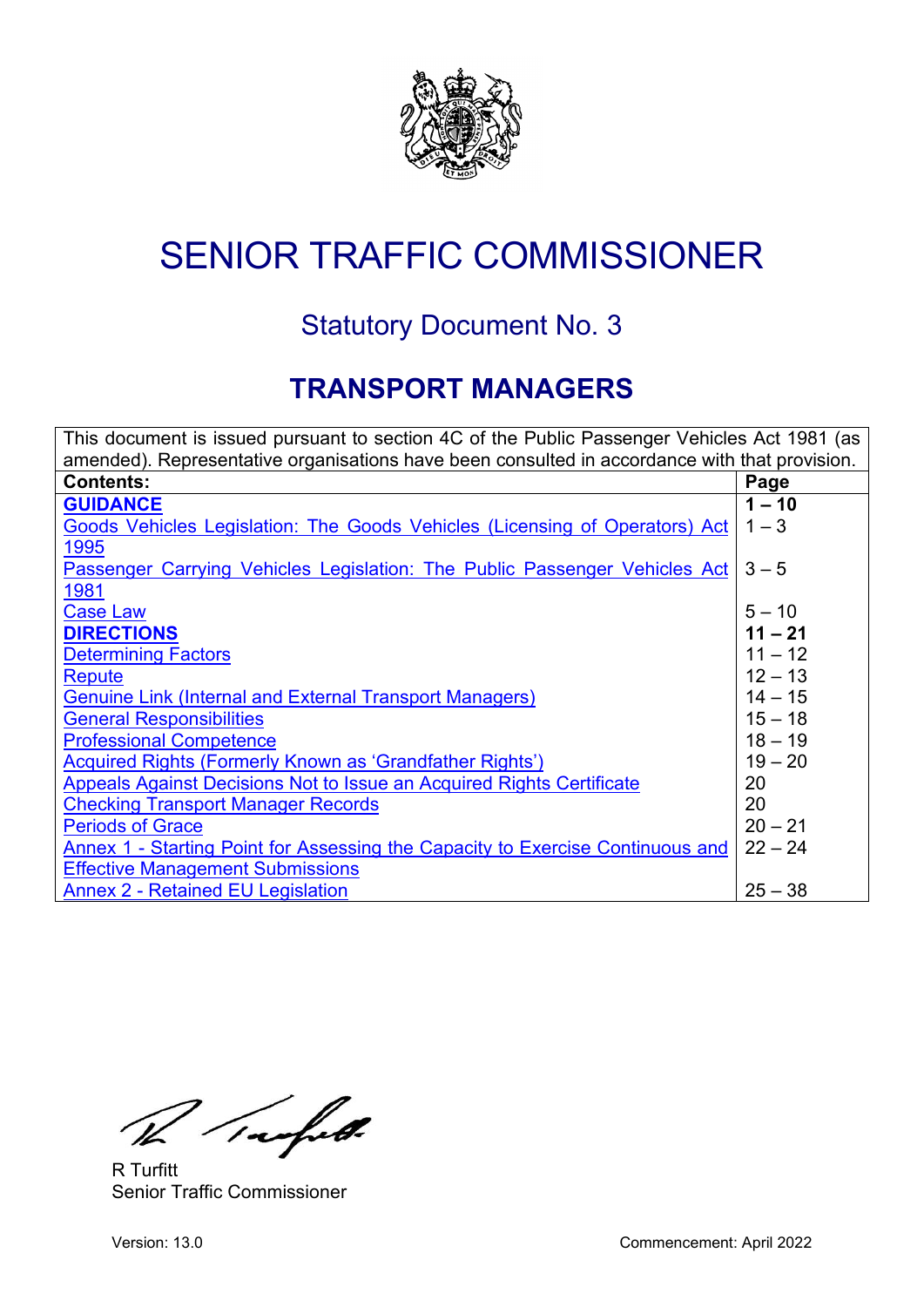## <span id="page-1-0"></span>**GUIDANCE**

- **1.** The Senior Traffic Commissioner for Great Britain issues the following Guidance under section 4C(1) of the Public Passenger Vehicles Act 1981 ("1981 Act") and by reference to section 1(2) of the Goods Vehicles (Licensing of Operators) Act 1995 ("1995 Act") to provide information as to the way in which the Senior Traffic Commissioner believes that traffic commissioners should interpret the law in relation to the requirements for and on transport managers.
- **2.** A transport manager must be of good repute.<sup>[1](#page-1-2)</sup> The Certificate of Professional Competence (CPC) must be appropriate for the type of licence being applied for. Only those persons who can fulfil the statutory requirements for having continuous and effective responsibility for the management of the transport operations of the business in so far as they relate to the carriage of goods or passengers (as defined below) can act as a transport manager. The transport manager retains legal responsibility regardless of whether their individual activities are delegated.

## <span id="page-1-1"></span>**Goods Vehicles Legislation: The Goods Vehicles (Licensing of Operators) Act 1995**

- **3.** Standard licence holders and applicants for standard licences are required to meet the requirements of professional competence. Section 13(1) requires the applicant to satisfy the traffic commissioner that the requirements of section 13A and 13C are met. Section 13A contains a requirement that an applicant for a standard licence is professionally competent (in accordance with paragraphs 13 and 14A of Schedule 3).
- **4.** A designated transport manager must meet the requirements of paragraph 14A as follows:
	- be a resident of the United Kingdom;
	- be of good repute (in accordance with paragraphs 1 to 5 of Schedule  $3^2$ );
	- be professionally competent (in accordance with paragraph 13 of Schedule  $3^3$  $3^3$ :
	- effectively and continuously manages the transport activities of the undertaking;
	- is not prohibited from acting as a transport manager by a traffic commissioner; and
	- in the case of an external transport manager, is not designated to act in that capacity for more than 4 operators or be responsible for more than 50 motor vehicles or such smaller number as the traffic commissioner considers appropriate.
- **5.** Section 22(2)(a) and 22(2)(b) make it a condition of the licence for an operator to inform the traffic commissioner of any change within 28 days that would affect the fulfilment to be professionally competent and/or of any event which affects

<span id="page-1-2"></span><sup>1</sup> See Statutory Guidance and Statutory Directions on Good Repute and Fitness and Statutory Guidance and Statutory Directions on the Principles of Decision Making

<span id="page-1-3"></span> $2$  [2018/046 Mark Clinton](https://www.gov.uk/administrative-appeals-tribunal-decisions/mark-clinton-2018-ukut-0438-aac) – a competent and reputable transport manager should be aware of these provisions

<span id="page-1-4"></span><sup>&</sup>lt;sup>3</sup> The Secretary of State's powers to exempt an individual under paragraph 12 of Schedule 6, from the requirements of professional competence, apply for the purpose of light goods vehicle licences only - see paragraph 11 of Schedule 6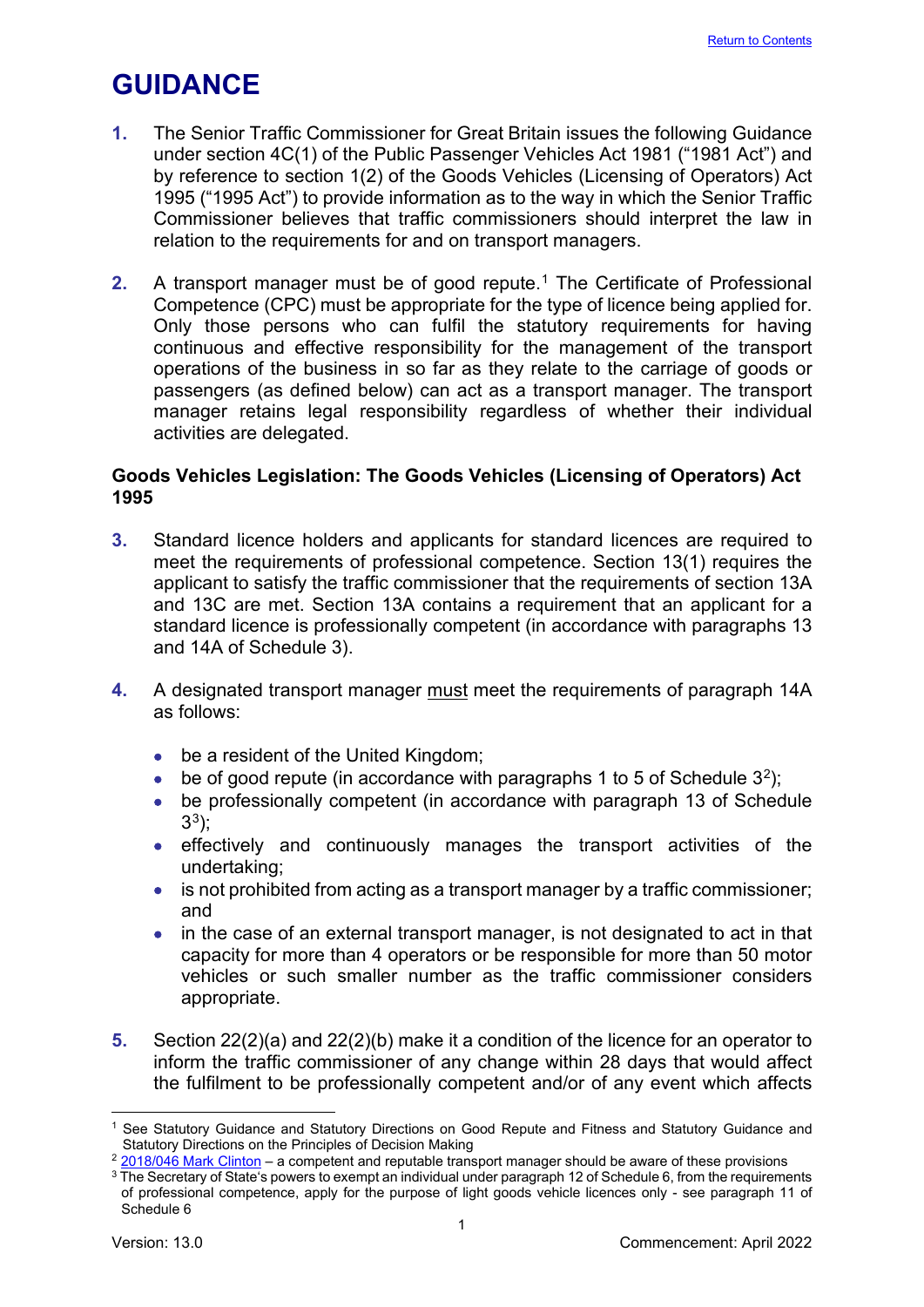the requirements under section 13A or paragraph 14A of Schedule 3. The traffic commissioner then has discretion to consider a period of grace *up to* 6 months to find a replacement (and a further 3 months in the case of death or incapacity of the transport manager).

- **6.** The statutory definition of "transport manager" in section 58, by reference to section 13A(5), means 'an individual employed by an undertaking or, if that undertaking is an individual, that person or, where provided for, another individual designated by that undertaking by means of a contract, who effectively and continuously manages the transport activities of that undertaking'. Paragraph 14A of Schedule 3 refers to that person having a genuine link to the undertaking, such as being an employee, director, owner or shareholder or administering it.
- **7.** Under paragraph 15 of Schedule 3 a traffic commissioner cannot make an adverse finding against an existing transport manager's repute unless a notice has been properly served<sup>[4](#page-2-0)</sup> on that transport manager:
	- stating whether repute and/or professional competence is at issue;
	- setting out the nature of the allegations;
	- giving the transport manager 28 days from the date of service to make representations; and
	- stating that the transport manager is entitled to request an inquiry as provided in section 35.

A traffic commissioner must consider any representations received under section 35 and hold a hearing if requested.

- **8.** Under paragraph 16(1) of Schedule 3, where a traffic commissioner finds that a transport manager has been convicted of a serious criminal offence or incurred a penalty for one or more serious infringements that would lead to a loss of good repute, in accordance with paragraph 5(2) the traffic commissioner must consider whether a finding that the person was no longer of good repute would constitute a disproportionate response and that consequently good repute is unaffected. Any such finding must be duly reasoned and justified; the reasons shall be recorded in the national register. If the traffic commissioner does not find that the loss of good repute would be disproportionate the conviction or penalty shall lead to a loss of good repute.
- **9.** Under paragraph 16(2) of Schedule 3, where a traffic commissioner determines that a transport manager has lost their good repute, the traffic commissioner must order the person to be disqualified from acting as a transport manager. Whilst the disqualification is in force the person may not act as a transport manager in relation to any operator's licence. The disqualification order can either be indefinite or for such period as the commissioner thinks fit.<sup>[5](#page-2-1)</sup>
- **10.** However, under paragraph 17 of Schedule 3 (as amended by The Goods Vehicles (Licensing of Operators) (Amendment) Regulations 2022), where a transport manager is disqualified the traffic commissioner who made the order

<span id="page-2-0"></span><sup>4</sup> Deemed served on the date on which it would have been delivered in the ordinary course of post to the transport manager's last known address, notwithstanding that it was returned as undelivered or was for any other reason not received by the transport manager. See Statutory Guidance and Statutory Directions on Operating Centres, Stable Establishment and Addresses for Service

<span id="page-2-1"></span><sup>&</sup>lt;sup>5</sup> See Statutory Guidance and Statutory Directions on Principles of Decision Making for suggested starting points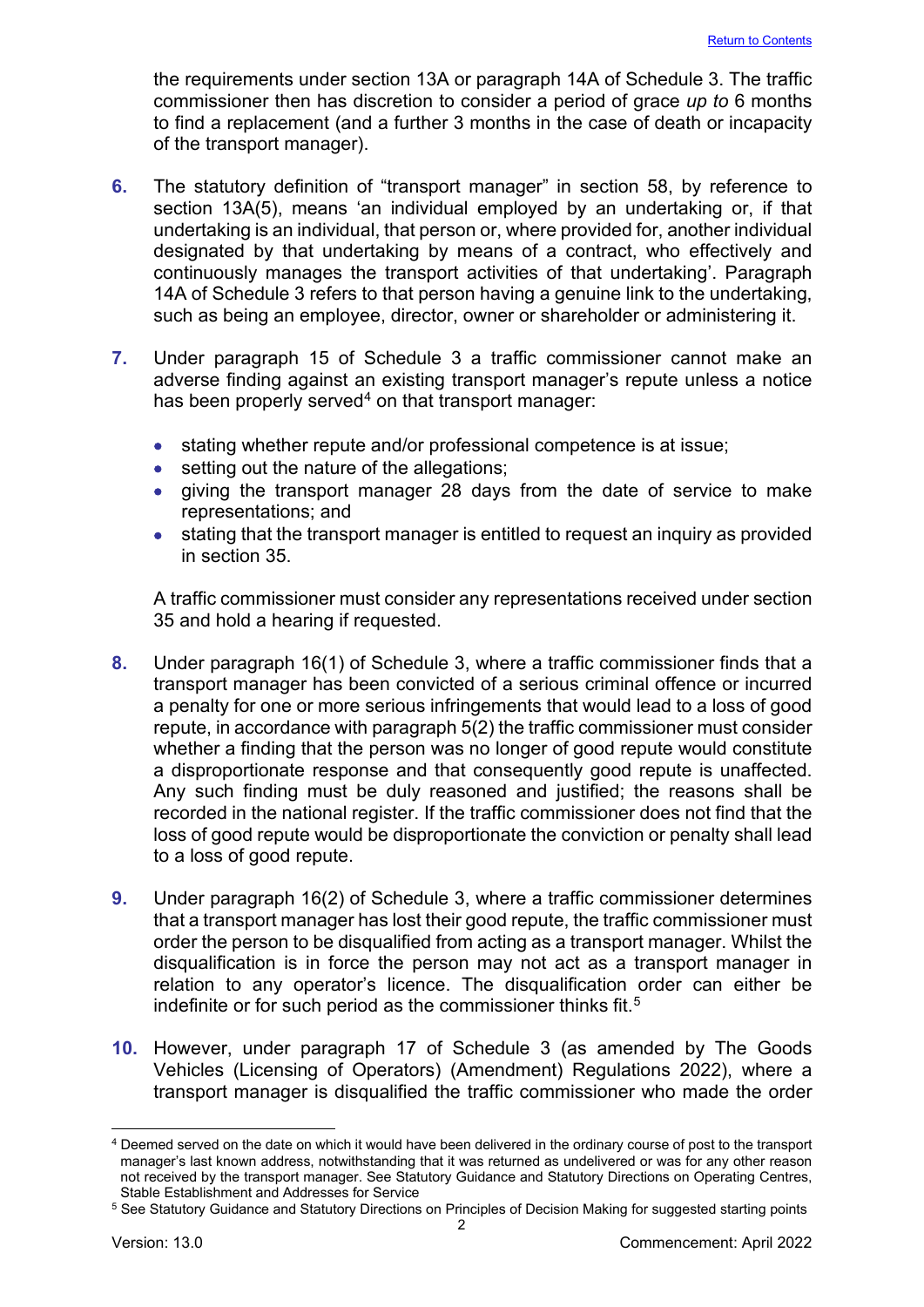may cancel the order no earlier than one year, beginning with the day on which the order was made and only if the disqualified person has, after the order was made:

- passed the written examination referred to in paragraph  $13(1)(a)$ ; or
- for no less than three months undertaken training a traffic commissioner considers appropriate.
- **11.** A disqualification order can also be varied with the consent of the disqualified person, either upon application by the disqualified person or of the traffic commissioner's own volition and only after serving notice stating:
	- the intention to vary the measures specified;
	- that the person is entitled to make representations within 28 days from the date of notice; and
	- that the person is entitled to request a hearing.

The traffic commissioner may specify measures with which the disqualified person must comply before the order can be cancelled or varied.

## <span id="page-3-0"></span>**Passenger Carrying Vehicles Legislation: The Public Passenger Vehicles Act 1981**

- **12.** Regulation 5 of the Road Transport Operator Regulations 2011 states that a standard licence granted under the 1981 Act constitutes an authorisation to engage in the occupation of road transport operator for the purposes of Regulation (EC) No 1071/2009 in the capacity of road passenger transport operator.
- **13.** Standard licence holders and applicants for standard licences are required to meet the requirements of professional competence. Section 14 requires the traffic commissioner to be satisfied that an applicant for a standard licence meets the requirements of sections 14ZA and 14ZC. 14ZA(1) requires an applicant to be professionally competent (as determined in accordance with paragraphs 3, 4 and 6 of Schedule 3).
- **14.** A designated transport manager must, by reference to section 82 of the 1981 Act $6$ , meet the requirements of Article 4 as follows:
	- be of good repute (in accordance with paragraph 1 of Schedule 3);
	- be professionally competent (in accordance with paragraph 6 of Schedule 3);
	- effectively and continuously manages the transport activities of the undertaking;
	- is not prohibited from acting as a transport manager by a traffic commissioner; and
	- in the case of an external transport manager, is not designated to act in that capacity for more than 4 operators or be responsible for more than 50 vehicles or such smaller number as the traffic commissioner considers appropriate.
- **15.** Section 17(3)(b) makes it a condition of the licence for an operator to inform the traffic commissioner of any change within 28 days. The traffic commissioner then

<span id="page-3-1"></span><sup>6</sup> "transport manager" has the same meaning as in Regulation (EC) No 1071/2009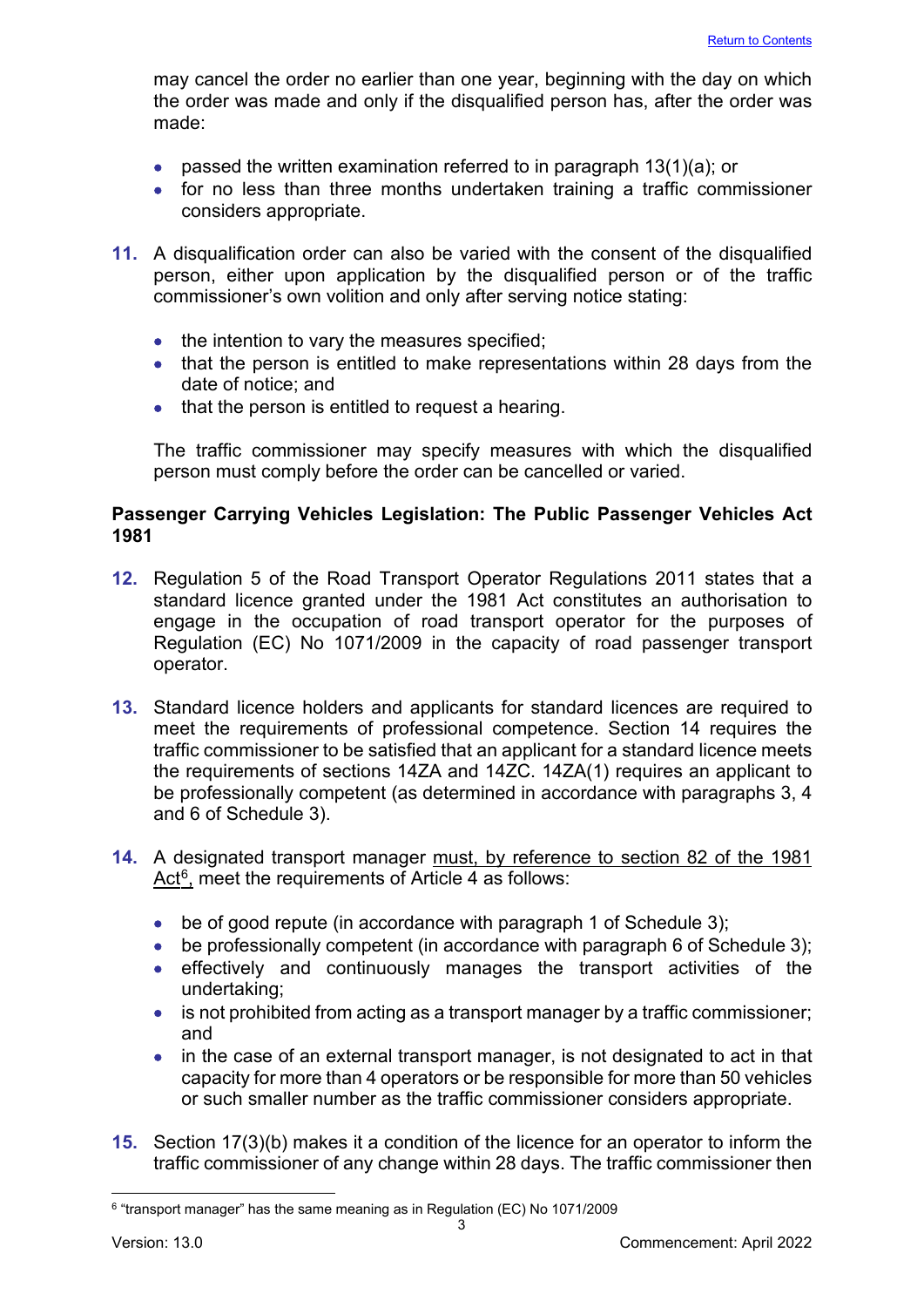has discretion to consider a period of grace *up to* 6 months (and a further 3 months in the case of death or incapacity) to find a replacement.

- **16.** The statutory definition of "transport manager" in section 82 (as amended by Regulation (EC) No 1071/2009) means 'a natural person employed by an undertaking or, if that undertaking is a natural person, that person or, where provided for, another natural person designated by that undertaking by means of a contract, who effectively and continuously manages the transport activities of that undertaking'. Article 4(1) of Regulation (EC) No 1071/2009 refers to that person having a genuine link to the undertaking, such as being an employee, director, owner or shareholder or administering it. It also refers to Regulation (EC) No 1073/2009 of the European Parliament and of the Council of 21 October 2009, amending Regulation (EC) No 561/2006, on common rules for access to the international market for coach and bus services.
- **17.** Under paragraph 7A of Schedule 3 of the Act a traffic commissioner cannot make an adverse finding against a transport manager's repute in respect of an existing licence, unless a notice has been properly served<sup>[7](#page-4-0)</sup> on that transport manager:
	- stating whether repute and/or professional competence is at issue;
	- setting out the nature of the allegations;
	- giving the transport manager 28 days from the date of service to make representations; and
	- stating that the transport manager is entitled to request an inquiry as provided in section 54.

A traffic commissioner must consider any representations received under section 54 and hold a hearing if requested.

- **18.** Under paragraph 7B(1) of Schedule 3 (as amended by Article 6(2) of Regulation (EC) No 1071/2009), where a traffic commissioner finds that a transport manager has been convicted of a serious criminal offence or incurred a penalty for one or more serious infringements that would lead to a loss of good repute, the traffic commissioner must consider whether a finding that the person was no longer of good repute would constitute a disproportionate response and that consequently good repute is unaffected. Any such finding must be duly reasoned and justified, and the reasons shall be recorded in the national register. If the traffic commissioner does not find that the loss of good repute would be disproportionate the conviction or penalty shall lead to a loss of good repute.
- **19.** Article 14(1) of Regulation (EC) No 1071/2009 provides that where a transport manager loses good repute in accordance with Article 6 (as set out above) the traffic commissioner shall declare that transport manager unfit to manage the transport activities of an undertaking. Article 14(2) provides that unless and until a rehabilitation measure is taken in accordance with the relevant provisions of national law the CPC shall no longer be valid in any Member State.

<span id="page-4-0"></span> $7$  Deemed served on the date on which it would have been delivered in the ordinary course of post to the transport manager's last known address, notwithstanding that it was returned as undelivered or was for any other reason not received by the transport manager. See Statutory Guidance and Statutory Directions on Operating Centres, Stable Establishment and Addresses for Service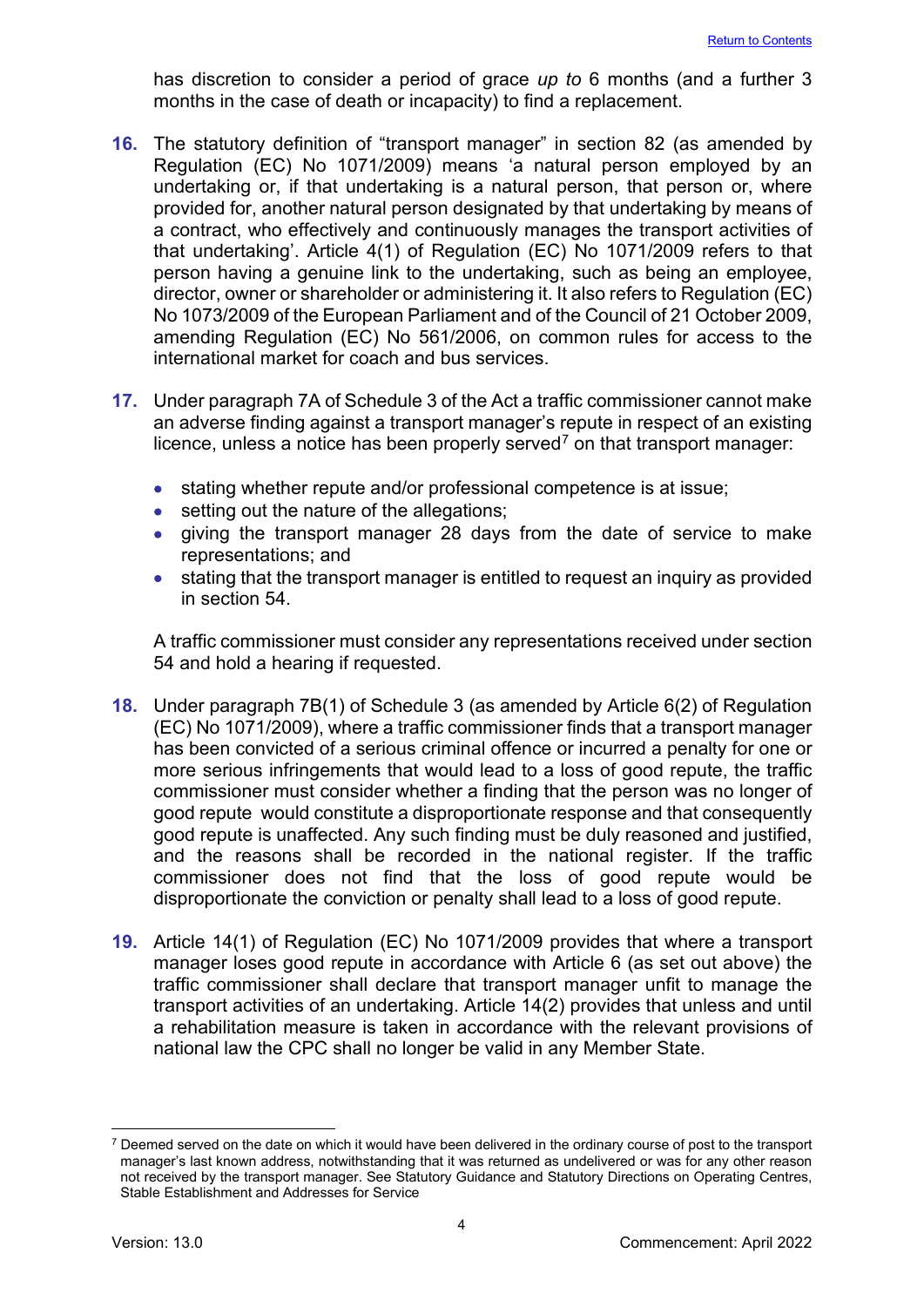- **20.** Under paragraph 17B(2) of Schedule 3 (as amended by the Road Transport Operator Regulations 2011), where a traffic commissioner determines that a transport manager has lost their good repute, the traffic commissioner must order the person to be disqualified from acting as a transport manager. Whilst the disqualification is in force the person may not act as a transport manager for any road transport undertaking and their CPC is not valid. The disqualification order can either be indefinite or for such period as the commissioner thinks fit.
- **21.** However, under paragraph 7C of Schedule 3 (as amended by the Road Transport Operator Regulations 2011), where a transport manager is disqualified the traffic commissioner who made the order may, at any time, cancel the order or, with the consent of the disqualified person, vary the order, either upon application by the disqualified person or of the traffic commissioner's own volition and only after serving notice stating:
	- the intention to vary the measures specified;
	- that the person is entitled to make representations within 28 days from the date of notice; and
	- that the person is entitled to request a hearing.

The traffic commissioner may specify measures with which the disqualified person must comply before the order can be cancelled or varied.

#### <span id="page-5-0"></span>**Case Law**

- **22.** This Guidance may be subject to decisions of the higher courts and to subsequent legislation. The Senior Traffic Commissioner has extracted the following principles and examples from existing case law.
- **23.** The Upper Tribunal has emphasised the: *"need for a proper, active transport manager is not a mere formality but a serious requirement.*"<sup>[8](#page-5-1)</sup> It follows that a transport manager should not be one in name only but should actively discharge their duty to exercise continuous and effective management. Transport managers should be able to supply a suitable certificate of qualification.<sup>[9](#page-5-2)</sup> This can be by way of examination or entitlement (formerly "Grandfather Rights" now "Acquired Rights"). It is incumbent upon the operator to ensure that any appointed transport manager has the continuing ability and determination to give full and practical application to the statutory duties.<sup>[10](#page-5-3)</sup>
- **24.** Continuous and effective responsibility means just that. An applicant or operator can be taken to be aware of the various guidance documents issued on behalf of the Senior Traffic Commissioner.<sup>[11](#page-5-4)</sup> When nominating an individual as a transport manager it will be necessary to show that the person concerned will be able to exercise that level of responsibility. The traffic commissioner must be in a position to assess how much time that individual will devote to the business in question, what other demands that person will have on their time and what contractual relationship exists between the individual and the applicant/operator. [12](#page-5-5) A

<span id="page-5-1"></span><sup>8</sup> 2017/023 Robert Arrowsmith trading as Arrowhead Contractors

<span id="page-5-2"></span><sup>&</sup>lt;sup>9</sup> [2004/021 Carway Haulage Ltd.](http://transportappeals.decisions.tribunals.gov.uk/Aspx/view.aspx?id=312) All new CPC qualifications will equip the holder to exercise effective management of international operations. If a standard licence operator is contemplating international work then the operator must ensure th[a](http://transportappeals.decisions.tribunals.gov.uk/Aspx/view.aspx?id=19)t the nominated CPC holder either holds a new style CPC or an old style international qualification.<br>
<sup>10</sup> <u>2000/018 Euroline Transport Ltd</u> and <u>2008/315 L C Mistry</u><br>
<sup>11</sup> 2012/030 M G M Haulage & Recycling

<span id="page-5-4"></span><span id="page-5-3"></span>

<span id="page-5-5"></span>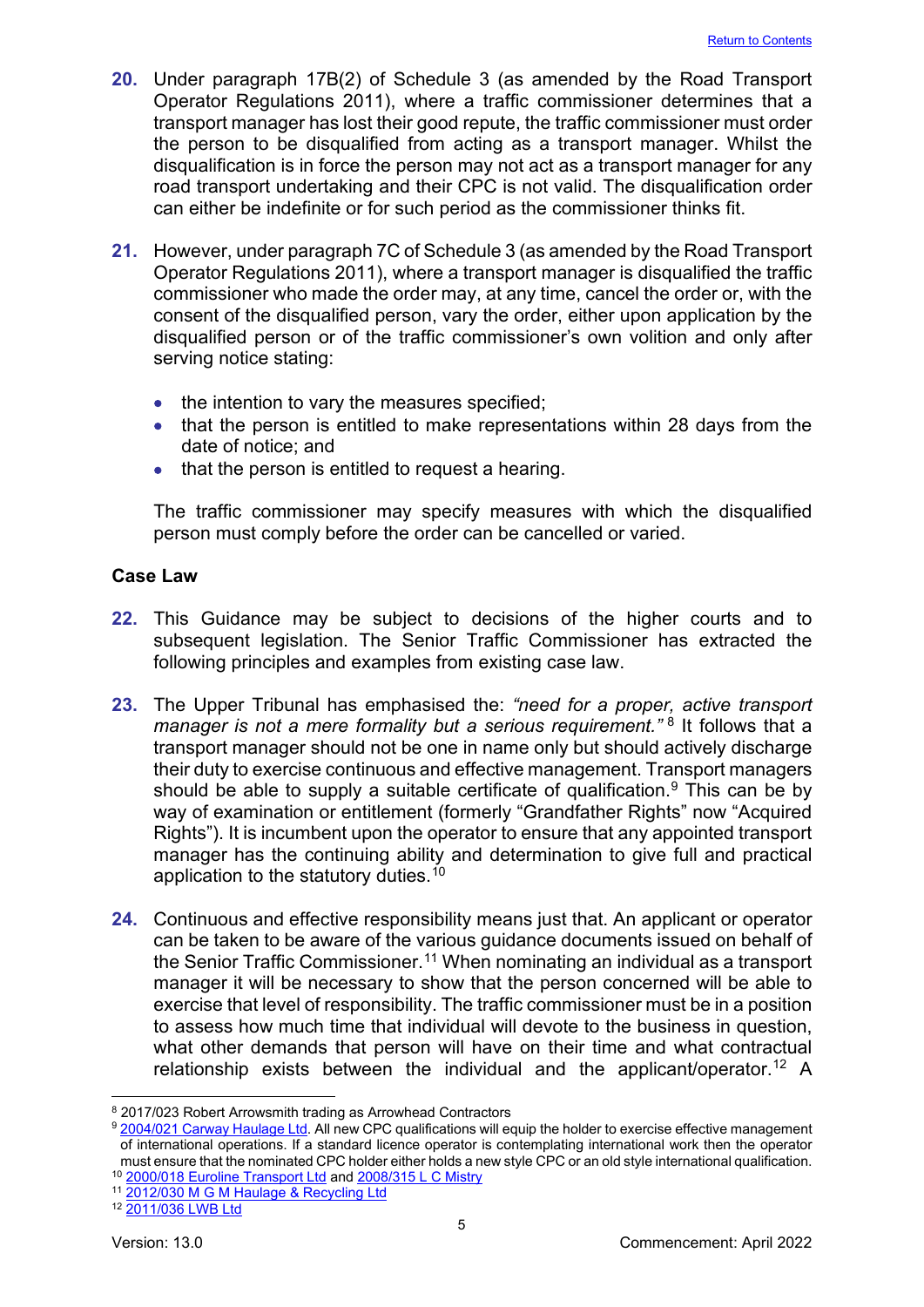transport manager should be able to show that, however infrequently vehicles return to the operating centre, he or she is able to and does exercise continuous and effective management of the vehicles on a day to day basis. The requirements of the legislation<sup>[13](#page-6-0)</sup> are unlikely to be satisfied by a transport manager who lives abroad<sup>[14](#page-6-1)</sup> or even at the opposite end of the country.<sup>[15](#page-6-2)</sup>

- **25.** A transport manager must always be more than just a transport manager in name.<sup>[16](#page-6-3)</sup> A transport manager risks their repute<sup>[17](#page-6-4)</sup> if they find themselves in this position. If a transport manager finds them-self overridden by the operator or their agent to the point at which the transport manager no longer has the requisite continuous and effective responsibility, the transport manager must first notify the operator in writing and then, if the matter is not resolved, is expected to take appropriate action.<sup>[18](#page-6-5)</sup> In certain cases this may even include resignation, rather than remain nominated and attempt to carry on their duties when being expressly prevented from doing so by their employer. The transport manager can exercise this responsibility alone or with the assistance of others.<sup>[19](#page-6-6)</sup> Persons who control an entity which operates heavy goods or public service vehicles must have sufficient knowledge to exercise proper oversight.<sup>[20](#page-6-7)</sup> The ultimate responsibility for supervising maintenance compliance rests on the operator and failures by employees or outside contractors is a matter for mitigation only.<sup>[21](#page-6-8)</sup> The Goods Vehicle (Licensing of Operators) Act 1995 and Regulation (EC) No 1071/2009 enable traffic commissioners to take action against the individual transport manager alone.
- **26.** A transport manager should also think carefully where there is an attempt to reduce the hours worked from those declared on the application. The transport manager should ensure that s/he has enough time so as to be able to comply with his/her duties.<sup>[22](#page-6-9)</sup> Both the transport manager and the operator have a duty to notify the traffic commissioner of a reduction in the hours worked as a transport manager and where the transport manager resigns, they should notify the traffic commissioner of that resignation through the Office of the Traffic Commissioner. [23](#page-6-10)
- **27.** As Paragraph 14A of Schedule 3 of the 1995 Act and Article 4 of Regulation (EC) No 1071/2009 make clear, a transport manager must possess more than good repute, a qualification and sufficient hours to meet the statutory duty. S/he must be capable of actually managing the transport operation effectively. That may include an assessment not only of qualification but other facts such as knowledge or confidence to manage.[24](#page-6-11) *"Given the importance attached to operators complying with the regulatory regime and given that transport managers must: "effectively and continuously manage the transport activities of an undertaking holding an operator's licence", it seems to us that whether or not an individual*

<span id="page-6-0"></span><sup>&</sup>lt;sup>13</sup> The 1995 Act, as amended by The Goods Vehicles (Licensing of Operators) (Amendment) Regulations 2022, now requires transport managers for goods operator to be resident in the United Kingdom

<sup>14</sup> [2006/405 Transclara Ltd,](http://transportappeals.decisions.tribunals.gov.uk/Aspx/view.aspx?id=631) [2006/392 Gary Paul Brandon](http://transportappeals.decisions.tribunals.gov.uk/Aspx/view.aspx?id=620)

<span id="page-6-2"></span><span id="page-6-1"></span><sup>15</sup> [2016/027 K McDonald trading as River Tay Executive Travel](https://www.gov.uk/administrative-appeals-tribunal-decisions/mr-k-mcdonald-t-a-river-tay-executive-travel-2017-ukut-195-aac)

<span id="page-6-3"></span><sup>&</sup>lt;sup>16</sup> [2010/049 Aspey Trucks Ltd,](http://transportappeals.decisions.tribunals.gov.uk/Aspx/view.aspx?id=1100) [2009/307 Anne Jones Edwards and Edward Anthony Jones](http://transportappeals.decisions.tribunals.gov.uk/Aspx/view.aspx?id=940)

<span id="page-6-4"></span><sup>&</sup>lt;sup>17</sup> See Statutory Guidance and Statutory Directions on Good Repute and Fitness <sup>18</sup> [2003/258 J D Cowan & A Fenny](http://transportappeals.decisions.tribunals.gov.uk/Aspx/view.aspx?id=243)

<span id="page-6-6"></span><span id="page-6-5"></span><sup>19</sup> [2003/343 Anglorom Trans \(UK\) Ltd & Others](http://transportappeals.decisions.tribunals.gov.uk/Aspx/view.aspx?id=297)

<span id="page-6-7"></span><sup>20</sup> [2012/025 First Class Freight Ltd](http://transportappeals.decisions.tribunals.gov.uk/Aspx/view.aspx?id=1292)

<span id="page-6-8"></span><sup>21</sup> 1999/L56 Alison Jones trading as Jones Motors, Shamrock Coaches and Thomas Motor Services

<span id="page-6-9"></span><sup>&</sup>lt;sup>22</sup> [2003/258 J D Cowan & A Fenny,](http://transportappeals.decisions.tribunals.gov.uk/Aspx/view.aspx?id=243) [2006/056 Paul Oven Transport Services Ltd,](http://transportappeals.decisions.tribunals.gov.uk/Aspx/view.aspx?id=534) [2016/059 Adrian John Dalton,](https://www.gov.uk/administrative-appeals-tribunal-decisions/adrian-john-dalton-2017-ukut-71-aac) [2016/068 Shaun Thomas Britton](https://www.gov.uk/administrative-appeals-tribunal-decisions/shaun-thomas-britton-2017-ukut-183-aac)

<span id="page-6-10"></span><sup>23</sup> [2014/085 Richard Heard](http://transportappeals.decisions.tribunals.gov.uk/Aspx/view.aspx?id=1537)

<span id="page-6-11"></span><sup>24</sup> [2014/058 Angus Smales trading as Angus Smales Eventing](http://transportappeals.decisions.tribunals.gov.uk/Aspx/view.aspx?id=1495)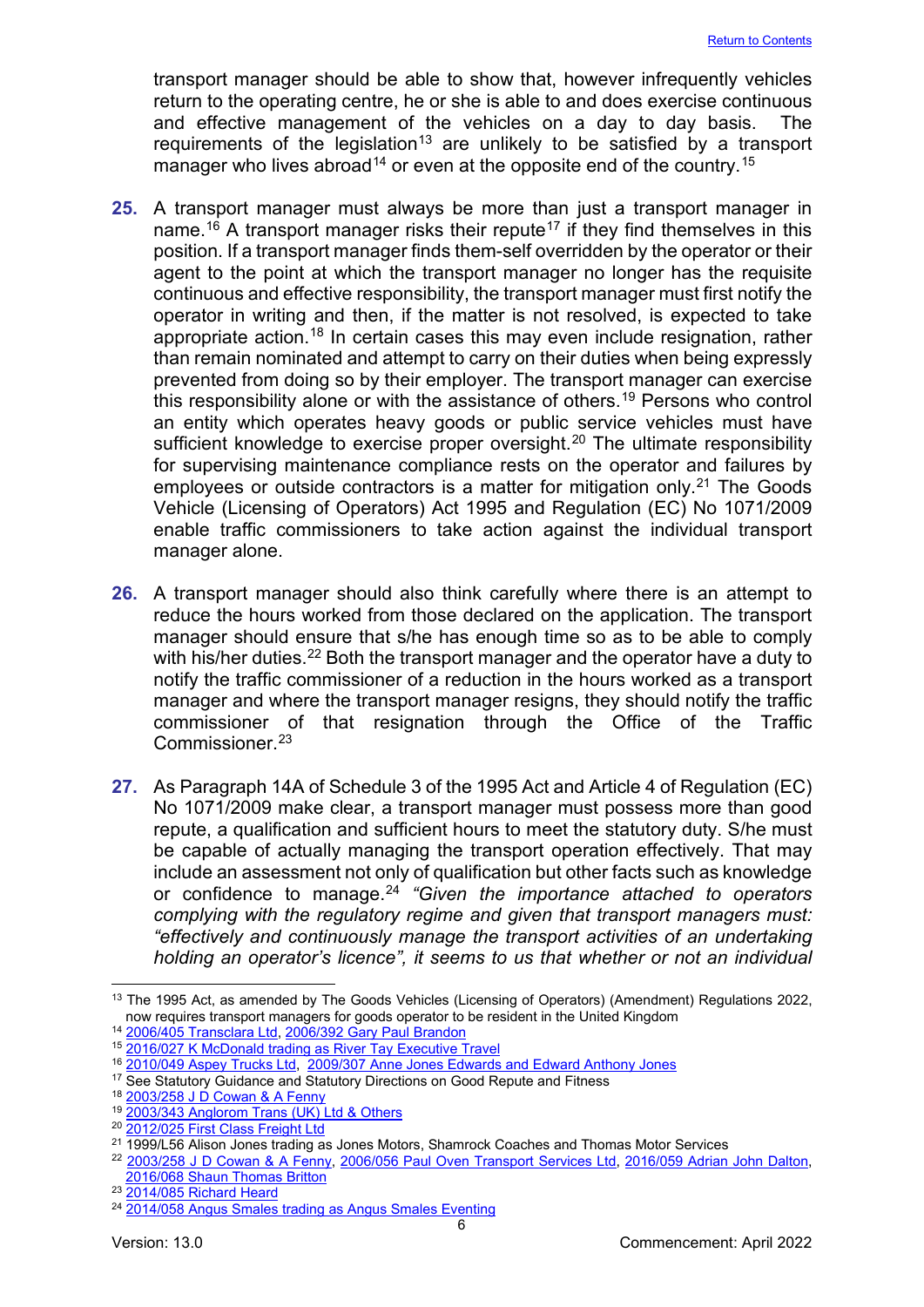*has the character, personality, ability and leadership qualities to ensure compliant operation as an operator or to effectively and continuously manage the transport activities as a transport manager is a factor which can, properly, be taken into account when assessing good repute."[25](#page-7-0)*

- **28.** These requirements apply equally to all operators regardless of the size of the organisation and are an important part in maintaining the relationship of trust upon which the licensing system is based.<sup>[26](#page-7-1)</sup> An operator must supervise and monitor the actions of a transport manager<sup>27</sup> by, for example, checking the maintenance inspections, the annual test pass rate, the number of prohibitions issued, the DVSA Operator Compliance Risk Score, the arrangements for securing compliance with the drivers' hours' rules and tachograph regulations etc. [28](#page-7-3)
- **29.** Where a traffic commissioner finds that a transport manager has failed to live up to the standards expected<sup>[29](#page-7-4)</sup> the correct approach is to consider making a finding in respect of that transport manager's repute. It is not open to a traffic commissioner to find a loss of professional competence unless there is a finding that the transport manager has never been professionally competent or that there has been a previous declaration that the transport manager was unfit by reason of a loss of good repute and has already had their CPC suspended.<sup>[30](#page-7-5)</sup> That is not to say that traffic commissioners do not have any authority to make findings concerning a transport manager's professional competence. There will be instances when it will be open to traffic commissioners to make a finding that a purported transport manager does not in fact hold a valid certificate of professional competence. Examples might include where it was forged, the holder was not entitled to the certificate in some other way, or that it has been suspended as a result of a finding of loss of good repute elsewhere. The Upper Tribunal has indicated that, in such instances, it would be difficult to envisage circumstances in which such a finding would amount to a "disproportionate response".[31](#page-7-6)
- **30.** In the past, where there was no power to revoke or withdraw a CPC on a finding against the transport manager<sup>[32](#page-7-7)</sup>, the Transport Tribunal commented that where a company's licence was to be revoked, the traffic commissioner could also give a direction under section 28(5)(a) in respect of the transport manager if the transport manager was an officer (including a director) of the company. Whilst this position has changed under the provisions above, and reflecting Articles 13 and 14 of Regulation (EC) No 1071/2009, there is scope for the traffic commissioner to allow a period of grace of *up to* 6 months where the transport manager no longer satisfies the requirement as to good repute any approach has to ensure fairness to *all* operators. [33](#page-7-8) In order to grant a period of grace the traffic commissioner or staff acting under delegation must first establish that one or

<span id="page-7-6"></span>31 [2015/049 Matthew Reynolds](http://administrativeappeals.decisions.tribunals.gov.uk/Aspx/view.aspx?id=4821)

<span id="page-7-0"></span><sup>25</sup> [2014/050 Andrew Harris trading as Harris of Leicester](http://transportappeals.decisions.tribunals.gov.uk/Aspx/view.aspx?id=1510)

<span id="page-7-1"></span><sup>26</sup> [2005/205 Eddie Stobart Ltd](http://transportappeals.decisions.tribunals.gov.uk/Aspx/view.aspx?id=423)

<span id="page-7-2"></span> $27 \overline{1999/156}$  Alison Jones trading as Jones Motors<br> $28$  See General Responsibilities below

<span id="page-7-4"></span><span id="page-7-3"></span><sup>&</sup>lt;sup>29</sup> [2018/046 Mark Clinton](https://www.gov.uk/administrative-appeals-tribunal-decisions/mark-clinton-2018-ukut-0438-aac) – upon a transport manager's nomination they then become responsible for effectively and continuously managing the company's regulatory compliance and should make sure all systems meet the legislative requirements

<span id="page-7-5"></span><sup>30</sup> [2014/026 Simon Sivyer](http://transportappeals.decisions.tribunals.gov.uk/Aspx/view.aspx?id=1491)

<span id="page-7-7"></span><sup>32</sup> [2003/045 JJC Bulk Tippers Ltd,](http://transportappeals.decisions.tribunals.gov.uk/Aspx/view.aspx?id=209) [2008/004 H & A Holdings Ltd,](http://transportappeals.decisions.tribunals.gov.uk/Aspx/view.aspx?id=760) [2008/005 Mark Skellern Ltd & Mark Skellern,](http://transportappeals.decisions.tribunals.gov.uk/Aspx/view.aspx?id=759) [2008/315 L C Mistry](http://transportappeals.decisions.tribunals.gov.uk/Aspx/view.aspx?id=810)

<span id="page-7-8"></span><sup>&</sup>lt;sup>33</sup> [2011/022 Andrew John Chatter trading as AJC Vehicle Delivery &](http://transportappeals.decisions.tribunals.gov.uk/Aspx/view.aspx?id=1187) Collection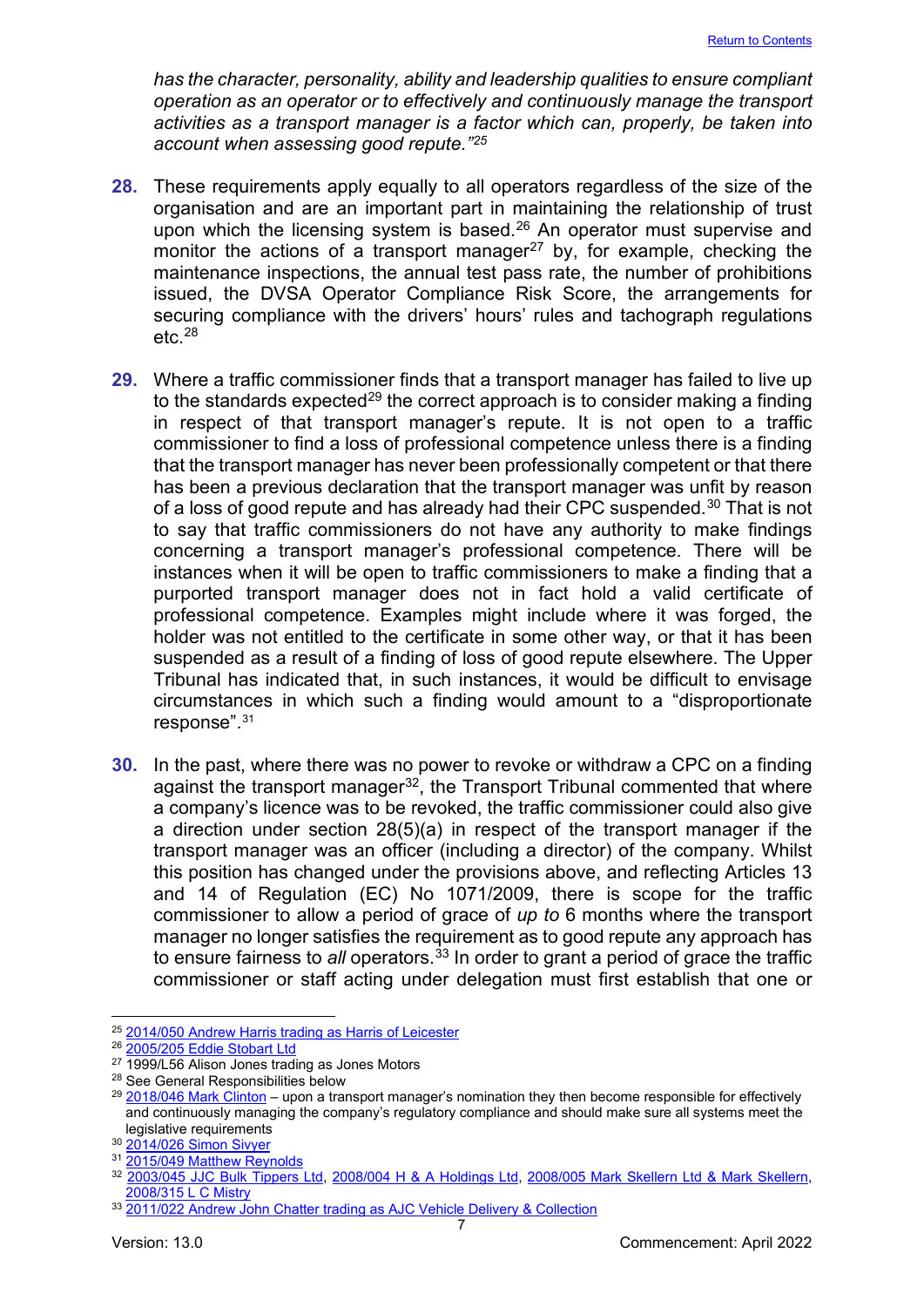more of the requirements is no longer satisfied.<sup>[34](#page-8-0)</sup> The traffic commissioner may then allow a period of grace to rectify the situation to be granted from the date of determination that the mandatory requirement is no longer met. [35](#page-8-1) There is no additional procedural requirement. To quote the Upper Tribunal:

"*In our view, when considering whether or not to grant a period of grace, Traffic Commissioners will need some tangible evidence, beyond mere hope and aspiration, that granting a period of grace will be worthwhile, and that there are reasonable prospects for a good outcome. Some sort of analysis along these lines will be necessary because, amongst other reasons, Traffic Commissioners*  have to decide how long to grant. Moreover, as with a stay, there is no point in *granting a period of grace if the likely effect is just to put off the evil day when regulatory action will have to be taken"*. [36](#page-8-2)

- **31.** The provisions also allow for the rehabilitation of a transport manager. A traffic commissioner is able to disqualify a transport manager for a period *or*require that transport manager to in effect obtain a new Certificate of Professional Competence before acting as a transport manager again. A failure to appoint a replacement transport manager after a period of grace or to communicate with the traffic commissioner can amount to serious misconduct on the part of the operator.<sup>[37](#page-8-3)</sup> When a period of grace is granted to an operator, they are responsible for ensuring that they demonstrate the requirement is met prior to the expiry of any period of grace. An operator should therefore actively manage any dates and request an extension, when appropriate, whilst remembering that the grant and any extension is always at the discretion of the traffic commissioner.<sup>38</sup> If a period of grace expires without the mandatory requirement being met then the traffic commissioner is obliged to revoke the operator licence.<sup>[39](#page-8-5)</sup> A proposed transport manager will not meet the requirement on an operator until that appointment is authorised upon the traffic commissioner being satisfied that the proposed transport manager meets all the requirements of paragraph 14A of Schedule 3 of the 1995 or Article 4 of Regulation (EC) No 1071/2009. [40](#page-8-6)
- **32.** The Upper Tribunal has considered the applicability of a rehabilitation measure at the end of a disqualification period<sup>41</sup>. Its provisional view is that if a traffic commissioner decides that a transport manager needs to re-take and obtain the necessary qualifications to secure a new Certificate of Professional Competence before acting as a transport manager again then the traffic commissioner has the power to impose an indefinite disqualification with a rehabilitation measure to that effect. [42](#page-8-8)
- **33.** The Upper Tribunal has clarified the position as follows: *"the case of good repute it does not automatically follow that good repute is restored at the end of a*

<span id="page-8-0"></span><sup>&</sup>lt;sup>34</sup> [2020/072 Cambridge Removals & Storage Ltd](https://www.gov.uk/administrative-appeals-tribunal-decisions/cambridge-removals-and-storage-ltd-2021-ukut-168-aac) – whilst section 27(3) refers to a 21-day period in which the operator can make representations, it does not prevent a traffic commissioner from deciding whether to grant a Period of Grace

<span id="page-8-1"></span><sup>35</sup> 2015/040 [Tacsi Gwynedd Ltd](http://administrativeappeals.decisions.tribunals.gov.uk/Aspx/view.aspx?id=4722)

<span id="page-8-2"></span><sup>&</sup>lt;sup>36</sup> [2014/008 Duncan McKee and Mary McKee](http://transportappeals.decisions.tribunals.gov.uk/Aspx/view.aspx?id=1470)

<span id="page-8-3"></span><sup>37</sup> [2012/001 Zeeshan Malik trading as Langston's Group,](http://transportappeals.decisions.tribunals.gov.uk/Aspx/view.aspx?id=1259) [2014/024 LA & Z Leonida trading as ETS,](http://transportappeals.decisions.tribunals.gov.uk/Aspx/view.aspx?id=1494) [2014/053 &](http://transportappeals.decisions.tribunals.gov.uk/Aspx/view.aspx?id=1506)  [054 Carmel Coaches Ltd and Others](http://transportappeals.decisions.tribunals.gov.uk/Aspx/view.aspx?id=1506)

<span id="page-8-4"></span><sup>38</sup> [2018/011 Skyrider Ltd](https://www.gov.uk/administrative-appeals-tribunal-decisions/skyrider-limited-2018-ukut-133-aac)

<span id="page-8-5"></span><sup>39</sup> [2021/052 Ian James Blackmur t/a IJB Transport](https://www.gov.uk/administrative-appeals-tribunal-decisions/blackmur-t-slash-a-ijb-transport-2021-ukut-313-aac)

<span id="page-8-6"></span><sup>40</sup> [2014/040 & 041 C G Cargo Ltd & Sukhwinder Singh Sandhu](http://transportappeals.decisions.tribunals.gov.uk/Aspx/view.aspx?id=1496)

<span id="page-8-7"></span><sup>41</sup> [2012/071 Silvertree Transport Ltd](http://transportappeals.decisions.tribunals.gov.uk/Aspx/view.aspx?id=1348)

<span id="page-8-8"></span><sup>&</sup>lt;sup>42</sup> This approach has been confirmed by the amendments to paragraph 17 of Schedule 3 of the 1995 Act by The Goods Vehicles (Licensing of Operators) (Amendment) Regulations 2022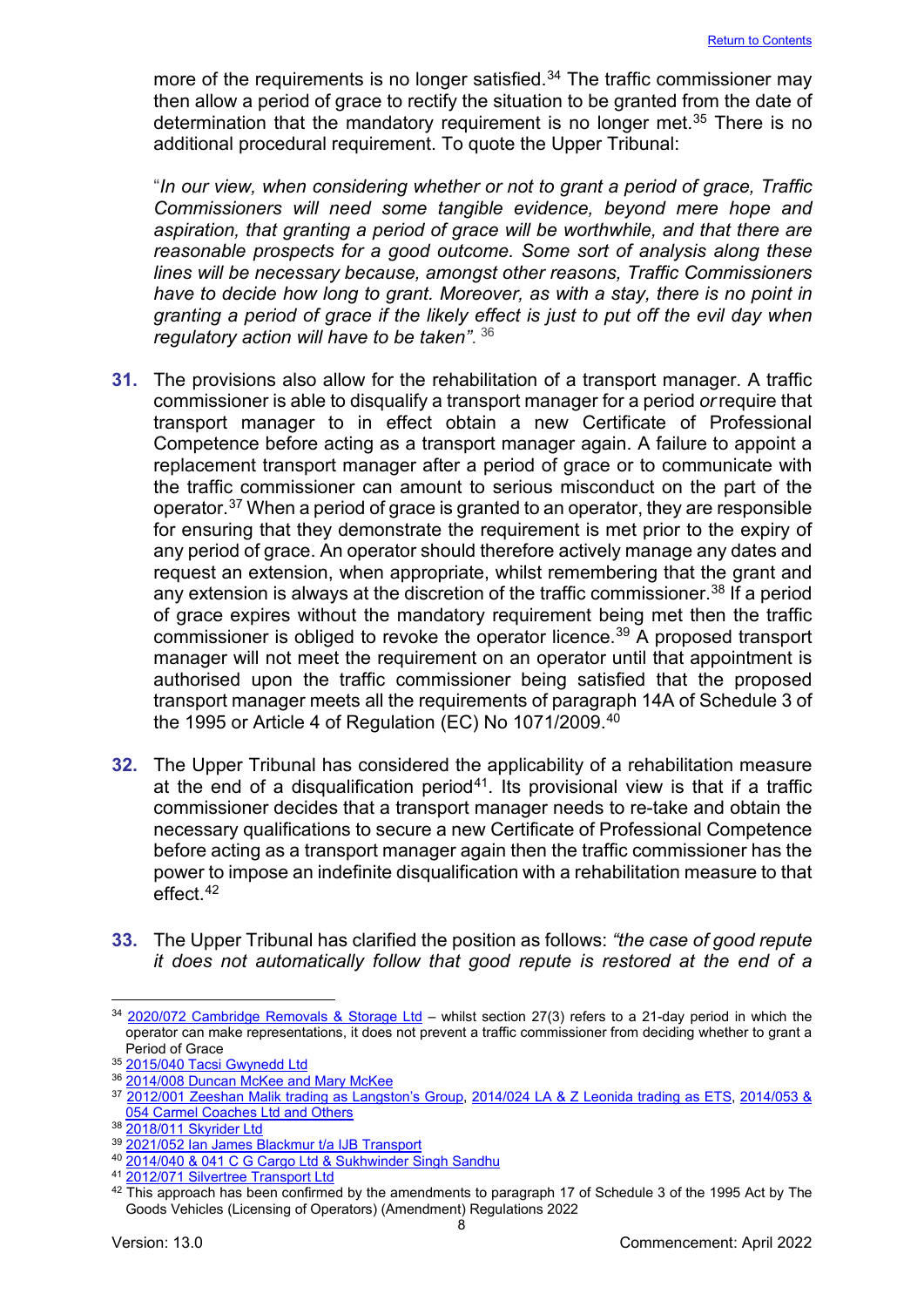*disqualification. Instead it simply means that the person concerned has an opportunity to apply to act as a transport manager, (or in the case of disqualification from holding or obtaining an operator's licence, to apply for a licence). It is open to a Traffic Commissioner to call in such an application to resolve any lingering doubts as to whether good repute, in either capacity, has, in fact, been restored. By contrast at the end of a period of disqualification the effect of paragraph 7B(3)(b) of Schedule 3 to the 1981 Act ceases and the person concerned can again use their certificate of professional competence as conclusive proof that they are professionally competent."*[43](#page-9-0)

*Employment – Genuine link (employment of Internal and External transport managers)*

- **34.** The key in determining whether or not a person is an employee (i.e. an internal transport manager), are the terms of employment; or is a service provider (i.e. an external transport manager), is the contract for supply of services. The Upper Tribunal has warned against tying in the provision of a transport manager with a consultancy service.[44](#page-9-1)
- **35.** Terms or a contract of employment have not been comprehensively defined in legislation or case law. The courts have adopted various tests in order to determine whether or not a relationship amounts to a relationship of employment but the general approach is to consider all the factors relevant to the issue of employment and to weigh up those factors that point towards the existence of a contract of employment and those that point away from such a contract<sup>[45](#page-9-2)</sup>. It will be helpful to ask the following three questions:
	- Has the transport manager undertaken to provide their work and skill in return for remuneration?
	- Is there such a degree of control to enable the transport manager to fairly be called a 'servant'?
	- Are there any other factors inconsistent with the existence of a contract of service?
- **36.** The presence or absence of any one factor is not conclusive, as the decision depends on the combined effect of all the relevant information. The factors given should not be treated as a checklist to identify those factors that appear to point one way and those which point the other, from which a result can be calculated. It is the overall effect of the relationship between the parties involved that will lead to a conclusion on whether or not a person is employed. It is wholly unacceptable for the transport manager to sign a blank form, with the details to be added in at a later date or to make a commitment to minimum contractual hours which one or both of the parties then or subsequently departs from. [46](#page-9-3)
- **37.** As with the test for who is an operator<sup>[47](#page-9-4)</sup> the issue is usually one of control: for instance who is entitled to give the orders as to how the work should be done?<sup>[48](#page-9-5)</sup>

<span id="page-9-0"></span><sup>43</sup> [2014/050 Andrew Harris trading as Harris of Leicester,](http://transportappeals.decisions.tribunals.gov.uk/Aspx/view.aspx?id=1510) This follows the Upper Tribunal's decision in 2014/025 & [026 H. Sivyer \(Transport\) Ltd & Simon Sivyer](http://transportappeals.decisions.tribunals.gov.uk/Aspx/view.aspx?id=1491) where it was held professional competence was not something which could be lost in the same way that good repute can be lost

<span id="page-9-1"></span><sup>44</sup> [2012/013 Russet Red Ltd](http://transportappeals.decisions.tribunals.gov.uk/Aspx/view.aspx?id=1287)

<span id="page-9-2"></span><sup>45</sup> [Carmichael and Another v National Power Plc \[1999\] UKHL 47](https://publications.parliament.uk/pa/ld199900/ldjudgmt/jd991118/car.htm) approved 3 questions posed by the judge in Ready Mixed [Concrete \(South East\) Ltd v Minister of Pensions and National Insurance \[1968\] 2 QB 497](https://www.bailii.org/ew/cases/EWHC/QB/1967/3.html)

<span id="page-9-3"></span><sup>46</sup> [2006/252 Alec Hayden trading as Trans Consult](http://transportappeals.decisions.tribunals.gov.uk/Aspx/view.aspx?id=639)

<span id="page-9-4"></span><sup>47</sup> [2004/426 E A Scaffolding & Systems Ltd](http://transportappeals.decisions.tribunals.gov.uk/Aspx/view.aspx?id=464)

<span id="page-9-5"></span><sup>48</sup> [Mersey Docks and Harbour Board v Coggins and Griffith \(Liverpool\) Ltd and McFarlane \[1946\] UKHL 1](https://www.bailii.org/uk/cases/UKHL/1946/1.html)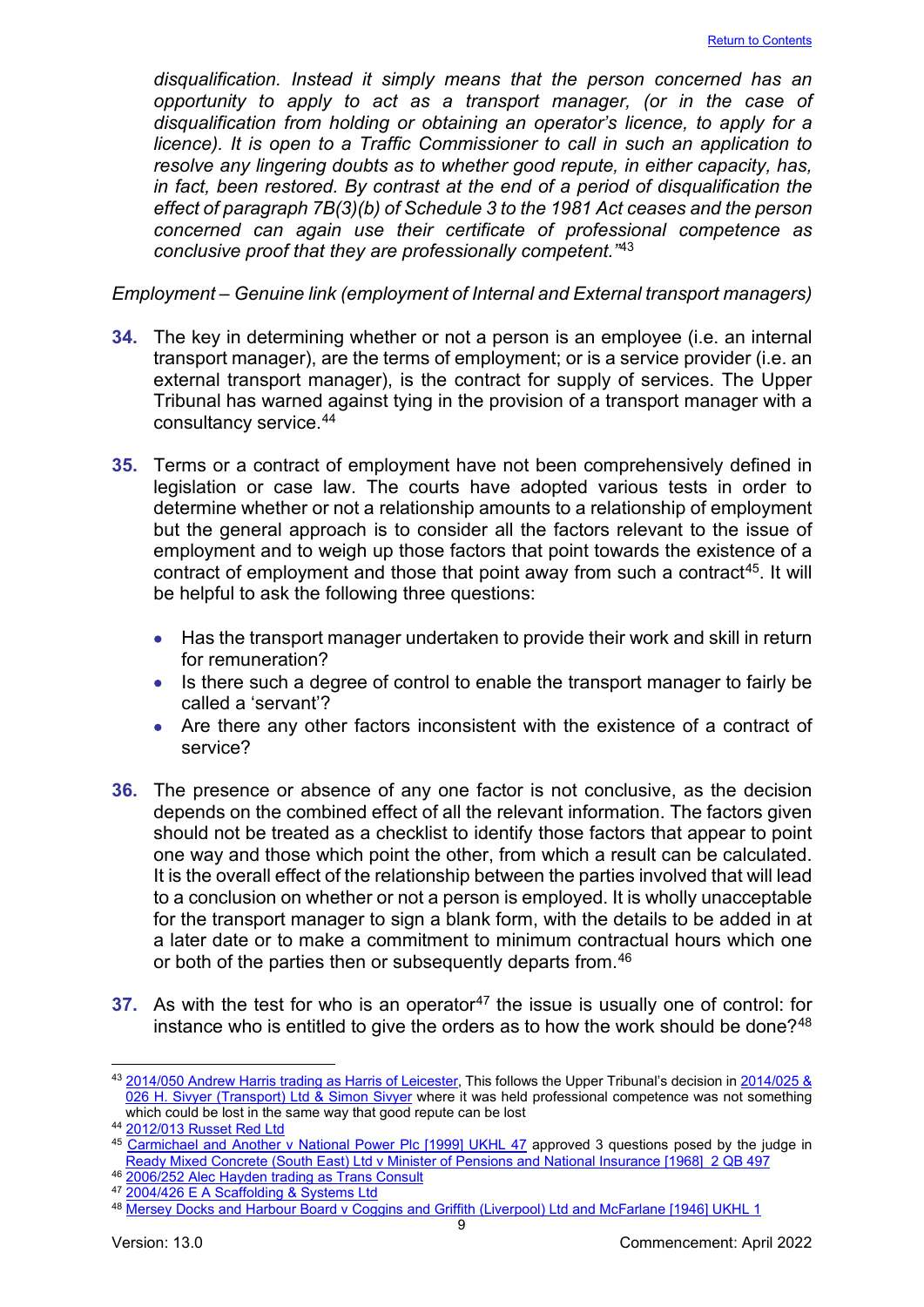The greater the amount of control exercised over the details of the work to be done, the more likely the relationship is to be one of internal employment.<sup>[49](#page-10-0)</sup> In general, a self-employed person (i.e. an external transport manager) is told what to do, but not how to do it. An employee is normally part of the employer's organisation and does their work as an integral part of the business whereas an independent contractor is not usually integrated into the organisation but is accessory to it.<sup>[50](#page-10-1)</sup> The courts have also identified the following factors as useful in determining whether a person is an employee:

- $\bullet$  the intention of the parties<sup>[51](#page-10-2)</sup>:
- whether the person performing the services provide their own equipment<sup>[52](#page-10-3)</sup>;
- whether they hire their own helpers<sup>[53](#page-10-4)</sup>;
- what degree of financial risk they take;
- payment of income tax and National Insurance contributions;
- the degree of control $54$ :
- what degree of responsibility for investment and management they have  $55$ ;
- whether they have an opportunity of profiting from the management of the task.
- **38.** The Upper Tribunal has explored transport manager declarations in respect of the number of hours per week to be dedicated to fulfilling their statutory duty<sup>[56](#page-10-7)</sup> and the remuneration for completing those duties<sup>57</sup>. On signing the TM1 declaration, a transport manager commits to fulfilling the statutory responsibilities. If a transport manager is unable to discharge that duty on the declared hours, they should consider increasing their input or resigning their role. The Tribunal went on to highlight, in the case of Adrian John Dalton<sup>58</sup>, that a transport manager can delegate tasks but that this does not shift their responsibility and they must ensure that the delegated tasks are carried out properly.

<span id="page-10-0"></span><sup>49</sup> Simmons v Heath Laundry [1910] 1 KB 543

<span id="page-10-1"></span><sup>50</sup> Ready Mixed Concrete (South East) Ltd v Minister of Pensions and National Insurance [1968] 2 QB 497<br>51 [Ferguson v John Dawson Ltd \[1976\] EWCA Civ 7](https://www.bailii.org/ew/cases/EWCA/Civ/1976/7.html)

<span id="page-10-3"></span><span id="page-10-2"></span><sup>52</sup> Market Investigations ltd v Minister of Social Security [1969] 2 QB 173, [Ferguson v John Dawson Ltd \[1976\]](https://www.bailii.org/ew/cases/EWCA/Civ/1976/7.html)  [EWCA Civ 7](https://www.bailii.org/ew/cases/EWCA/Civ/1976/7.html)

<span id="page-10-4"></span><sup>53</sup> Stevenson Jordan and Harrison v MacDonald and Evans [1952] 1 TLR 101<br>54 Paul William Lane v Shire Roofing Company (Oxford) Ltd [1995] EWCA Civ 37

<span id="page-10-6"></span><span id="page-10-5"></span><sup>55</sup> Binding v Great Yarmouth Port and Haven Commissioners [1923] 2 WLUK 69, Humberstone v Northern Timber [Mill \(1949\) 79 CLR 389](http://www7.austlii.edu.au/cgi-bin/viewdoc/au/cases/cth/HCA/1949/49.html)

<span id="page-10-7"></span><sup>56</sup> [2016/059 Adrian John Dalton](https://www.gov.uk/administrative-appeals-tribunal-decisions/adrian-john-dalton-2017-ukut-71-aac)

<span id="page-10-8"></span><sup>57</sup> [2016/068 Shaun Thomas Britton](https://www.gov.uk/administrative-appeals-tribunal-decisions/shaun-thomas-britton-2017-ukut-183-aac)

<span id="page-10-9"></span><sup>58</sup> [2016/059 Adrian John Dalton](https://www.gov.uk/administrative-appeals-tribunal-decisions/adrian-john-dalton-2017-ukut-71-aac)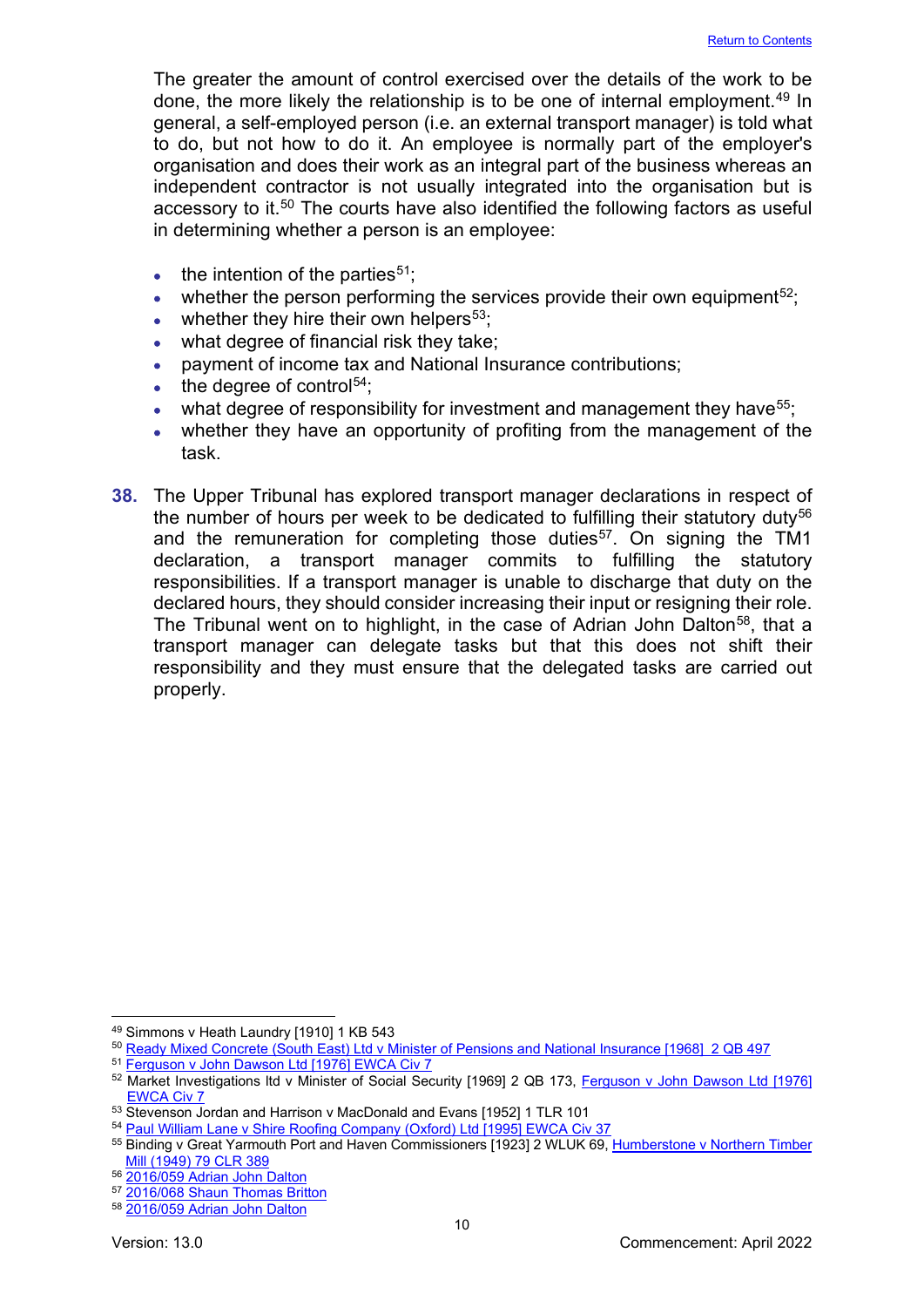## <span id="page-11-0"></span>**DIRECTIONS**

**39.** The Senior Traffic Commissioner for Great Britain issues the following Directions to traffic commissioners under section 4C(1) of the Public Passenger Vehicles Act 1981 (as amended) and by reference to section 1(2) of the Goods Vehicles (Licensing of Operators) Act 1995. These Directions are addressed to the traffic commissioners in respect of the approach to be taken by staff acting on behalf of individual traffic commissioners and dictate the operation of delegated functions in relation to the requirements for and on transport managers.

## **Basis of Directions**

- **40.** In the interests of adopting a consistent approach to decision making, the directions set out below are designed to assist support staff who must decide whether to refer a proposed transport manager's case to the traffic commissioner for consideration and also the circumstances in which a traffic commissioner may wish to consider the suitability of a proposed transport manager at a public inquiry.
- **41.** These directions are designed to assist staff when they are required to decide whether or not to refer a case to a traffic commissioner following the receipt of an application through the Vehicle Operator Licensing system, indicating that a transport manager's suitability is in question and/or continuous and effective responsibility is in doubt. The Upper Tribunal historically indicated that, whilst completion of the TM1 form is not mandatory if it is not completed then there will be a heavier burden on the applicant and in reality, a completed paper or electronic form is likely to prove more satisfactory.<sup>[59](#page-11-2)</sup> In practice members of staff working on behalf of the traffic commissioner now expect applicants to complete and submit the required information through the Vehicle Operator Licensing system.
- **42.** External transport managers (including those with a mix of internal and external appointments) are limited to a maximum of 50 vehicles for up to a total of 4 operators. Whilst there are no statutory limitations on the number of standard licences for which a suitably qualified "internal" transport manager can be nominated, it is important to outline what the Senior Traffic Commissioner considers to be determining factors when assessing the suitability of a proposed transport manager within the legislative framework.
- **43.** The holder of a standard international licence must engage a holder of an international Certificate of Professional Competence to act as transport manager.

## <span id="page-11-1"></span>**Determining Factors**

**44.** Each case must be considered on its individual merits. If the proposed suitability of a transport manager is called into question and any concerns cannot be satisfied through correspondence, then that person and the relevant operator will be given an opportunity to state their case at a public inquiry or by issuing a notice and considering rehabilitation measures for the transport manager and giving the operator time to rectify any professional competence failings. The legal requirement is the same, irrespective of the size of operation, namely that the

<span id="page-11-2"></span><sup>59</sup> [2011/036 LWB Ltd](http://transportappeals.decisions.tribunals.gov.uk/Aspx/view.aspx?id=1211)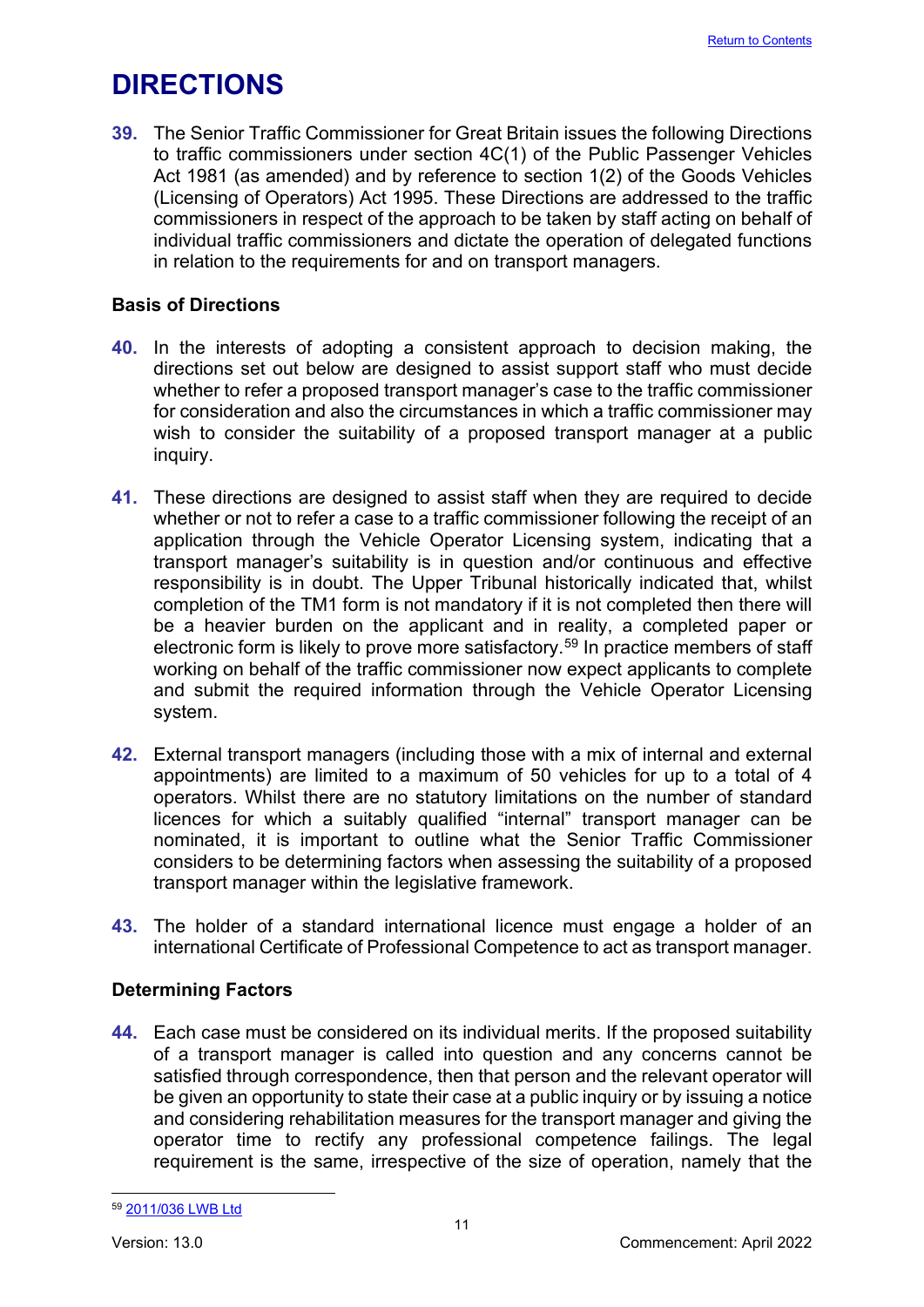nominated transport manager must be able to exercise continuous and effective management of the transport operation in so far as it relates to the carriage of goods or passengers. There are a number of determining factors that might be taken into consideration by a traffic commissioner or delegated person when considering the suitability of a transport manager.

- **45.** Much of the information is already requested from applicants by staff acting on behalf of the traffic commissioners in the Office of the Traffic Commissioner. Further information, however, may be requested by a traffic commissioner so that they may be completely satisfied that the requirements are met in all cases. Applicants for licences and existing operators are advised to comply quickly and accurately to any requests for information from staff in the Office of the Traffic **Commissioner**
- **46.** Once the traffic commissioner is satisfied that particular proposals allow sufficient capacity for the nominated CPC holder(s) to meet the statutory duty to exercise effective and continuous management, and checks have confirmed the qualification and repute of the individual CPC holder, there should be no real need to revisit that assessment if direct replacements make the same commitment, or it is proposed to appoint additional transport managers over and above those already specified on a licence. This might also include the transfer of the operations, for instance where the award of contracts results in a transfer of staff under the Transfer of Undertaking (Protection of Employment) Regulations 2006, as amended (TUPE). These do not need to be referred to the traffic commissioner unless there is a current compliance issue. Any such variations might therefore proceed administratively under delegations and without further enquiries, subject to two important caveats:
	- that there has been neither adverse compliance history on the 'donor' licence at the operating centre(s) nor adverse history involving the individual CPC in the last two years;
	- that the applicant agrees to an undertaking that it will provide the relevant evidence of qualification, evidence of a genuine link and submit an application through the Vehicle Operator Licensing system within one month of the grant of the application.
- **47.** These Directions are in the main concerned with whether a CPC holder can meet the statutory duty. The Statutory Guidance above provides examples of situations where transport managers have found to be lacking. Operators and applicants should therefore be alive to the types of questions which might be asked by or on behalf of the traffic commissioner. The other requirements are outlined below.

## <span id="page-12-0"></span>*Repute*

**48.** These Statutory Directions must be read in conjunction with the Statutory Guidance and Statutory Directions in respect of repute, as they apply to the transport manager, and with the Statutory Guidance and Statutory Directions regarding the principles of Decision Making. In particular, the traffic commissioner will need to consider whether convictions or penalties for a serious infringement of the following provide compelling grounds to bring into question the repute of the operator and/or transport manager: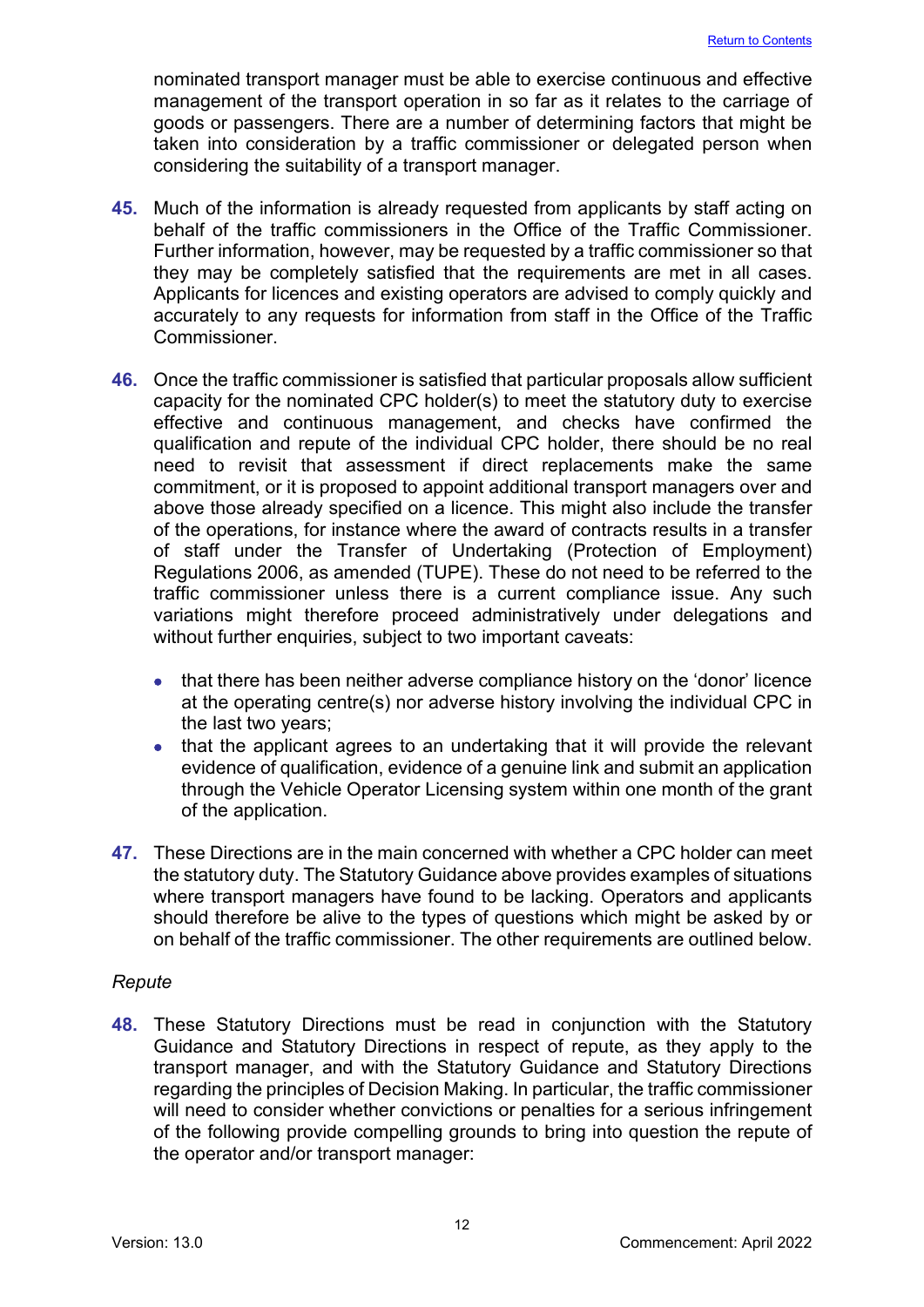- commercial law:
- insolvency law;
- pay and employment conditions in the profession;
- road traffic law:
- professional liability;
- trafficking in human beings or drugs.
- **49.** In addition, to satisfy the repute requirement, the operator and/or the transport manager cannot have been convicted of a serious criminal offence or incurred a penalty for a serious infringement of Community rules relating in particular to:
	- the driving time and rest periods of drivers, working time and the installation and use of recording equipment;
	- the maximum weights and dimensions of commercial vehicles used in international traffic;
	- the initial qualification and continuous training of drivers;
	- the roadworthiness of commercial vehicles, including the compulsory technical inspection of motor vehicles;
	- access to the market in international road haulage or, as appropriate, access to the market in road passenger transport;
	- safety in the carriage of dangerous goods by road;
	- the installation and use of speed-limiting devices in certain categories of vehicle;
	- driving licences;
	- admission to the occupation;
	- animal transport.
- **50.** Under paragraph 17 of Schedule 3, where a transport manager is disqualified the traffic commissioner who made the order may cancel the order no earlier than one year, beginning with the day on which the order was made. A traffic commissioner may consider the following as a basis for cancelling an order under paragraph 17(1A)(b):
	- passed the written examination referred to in paragraph  $13(1)(a)$ ;
	- for no less than three months acted under the direction of a professionally competent transport manager who satisfies the requirements of good repute.

A traffic commissioner might also consider the applicability of a rehabilitation measure at the end of a disqualification period, for instance, a 2-day CPC refresher course. However, where the Transport Manager has deliberately acted in a way which results in a risk to life and/or the operation of unsafe vehicles or drivers to falsify records, it may be difficult to set a specific rehabilitative measure beyond a long or indefinite period of disqualification.

#### *Mutual Recognition of Certificates and Other Documents*

**51.** Article 19 of Regulation (EC) No 1071/2009 allows, without prejudice to Article 11(4), for a traffic commissioner to accept as sufficient proof of good repute for admission to the occupation, an extract from a judicial record, or failing that, an equivalent document issued by a competent judicial or administrative authority in the EU Member State where the transport manager or any other relevant person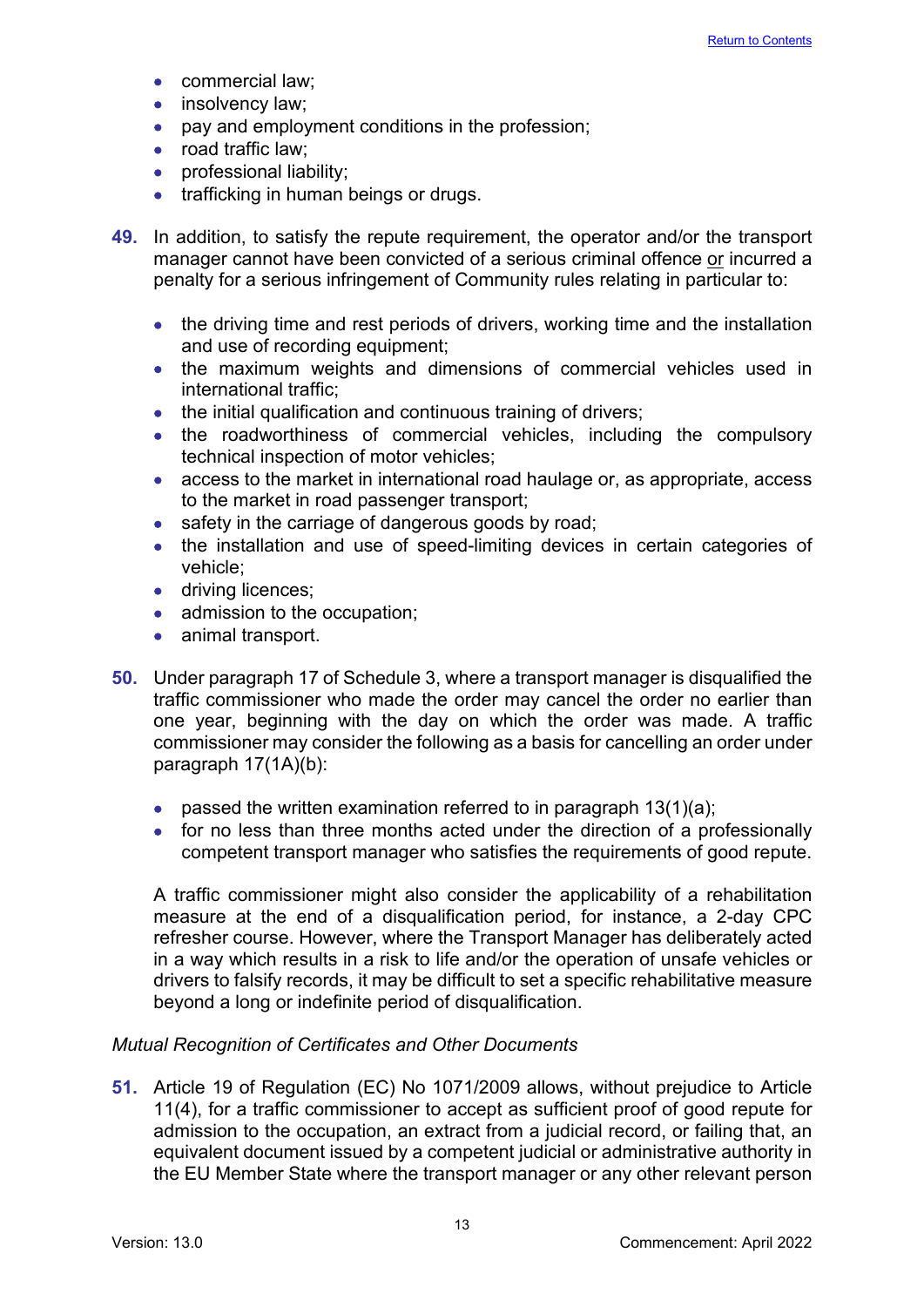used to reside. Article 19(4) restricts the production of such a document or certificate, to no more than 3 months after the date of issue.

**52.** Article 11(4) requires (post January 2013) that the competent authority verify, by accessing data in Article 16(2)(f), whether the designated transport manager(s) has been declared unfit. Article 16(2) sets out the minimum data to be recorded, with 16(2)(f) referring specifically to those persons who have been declared unfit to manage the transport activities of an undertaking.

#### <span id="page-14-0"></span>*Genuine Link (Internal and External Transport Managers)*

- **53.** A transport manager must also have a genuine link to the undertaking. The application and other forms require a declaration to be made that an internal transport manager has that genuine link. For an internal transport manager that might be demonstrated if the transport manager is:
	- the licence holder: or
	- one of the partners whose name is on the licence; or
	- is a director of the company in whose name the licence is held; or
	- a full or part-time employee.
- **54.** Employment might be demonstrated in a number of ways, starting with tax, employee contributions and remuneration $60$ . The traffic commissioner is entitled to check this during the application process or during the life of the licence and as against previous declarations by requesting proof of employment, such as a contract (see below and Annex 2 for general responsibilities).
- **55.** An external transport manager may be hired in to fulfil the role of transport manager under a contract which specifies the tasks he or she will perform as the transport manager. A transport manager cannot however be employed through or part of a package supplied by a transport consultancy and any attempt to must be referred to the traffic commissioner. An external transport manager can only work for a maximum of 4 operators (not licences) with a combined total fleet of 50 authorised vehicles. The traffic commissioner may determine for reasons such as other determining factors set out in the attached Statutory Guidance and these Statutory Directions that for an individual that number should be less. It is possible to be an internal transport manager for one operator and an external transport manager for another. However, in that case, the starting point will be to limit the number of operators and vehicles applicable to those set for external transport managers for all the licences.
- **56.** As the above suggests, ultimately the determination of the internal and/or external status of a transport manager, is a matter for the traffic commissioner. A starting point may be to check whether the nominated CPC holder has even met with the applicant. It may be necessary to examine the terms of the contract of employment particularly where there is a group of companies involved. One of the purposes of the legislation is to avoid a situation where the transport manager acts in name only and does not have continuous and effective management of the transport operation. Where there is a history of short-term appointments, which might indicate a CPC holder acting as akin to a transport manager for convenience, further enquiries may be required so as to satisfy the traffic

<span id="page-14-1"></span><sup>60</sup> The National Living Wage should be considered -<https://www.gov.uk/national-minimum-wage-rates>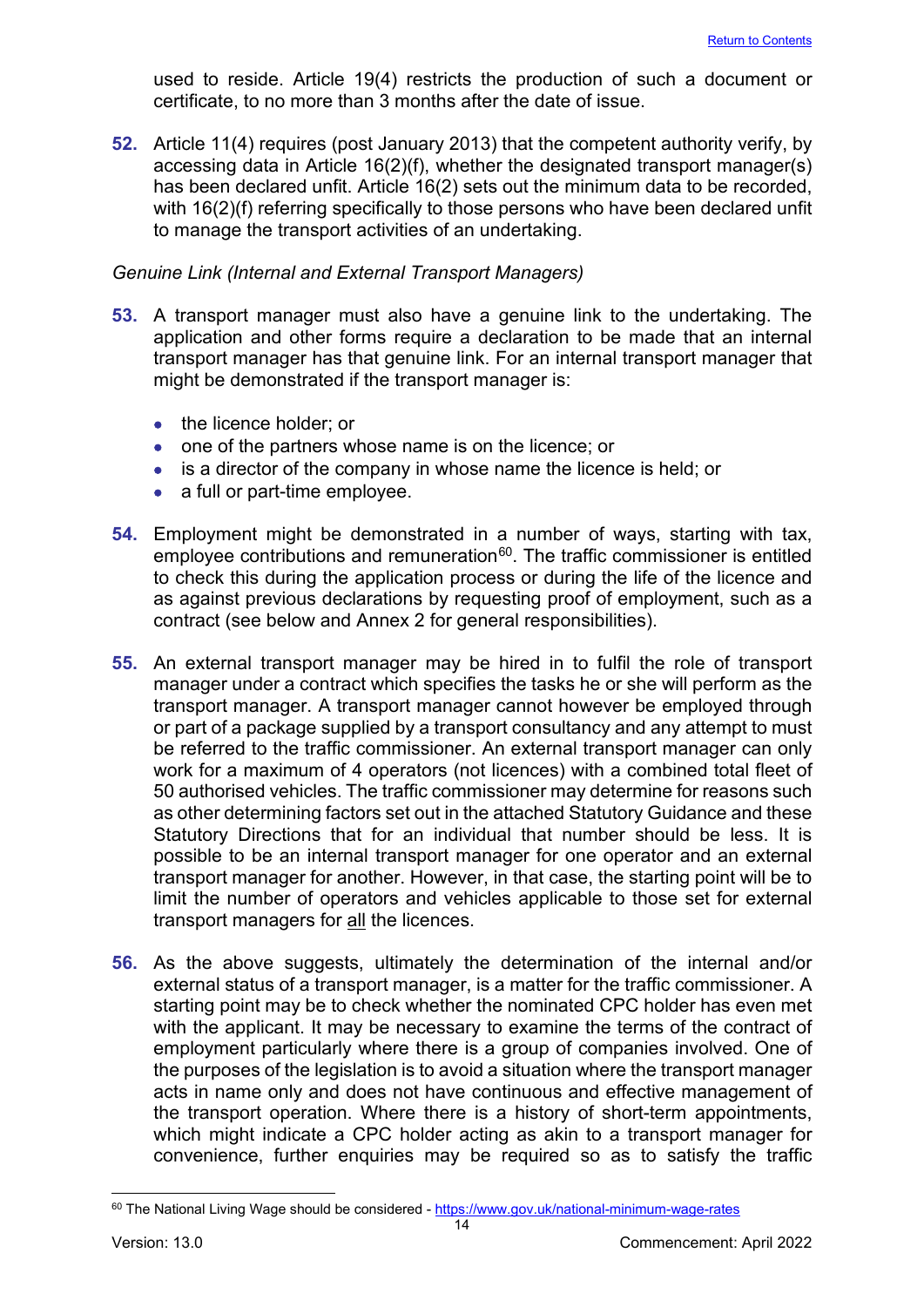commissioner that the nominated CPC holder will actually exercise the responsibilities of transport manager.

#### <span id="page-15-0"></span>*General Responsibilities*

- **57.** Due to the varying nature of different transport businesses, it is not possible to list all of the duties which a transport manager might be expected to undertake. For the sake of completeness Annex 2 sets out the matters upon which CPC holders are deemed to have knowledge by virtue of passing the examination. Traffic commissioners understand that various transport manager functions are often delivered by a number of individuals acting within a team. The key determinant is how the nominated transport manager manages the delivery of those functions as the transport manager retains ultimate responsibility for discharging his or her duties, within their declared hours. The Senior Traffic Commissioner has therefore identified the following non-exhaustive list of the types of activity which might be expected of a transport manager:
	- to manage, audit and review compliance systems to ensure that they are effective;
	- to review any shortcomings such as prohibitions and/or annual test failures;
	- to ensure that relevant changes are notified in accordance with operator licence requirements;
	- to keep up to date on relevant changes in standards and legislation;

#### *Drivers – administration*

- to ensure that drivers hold the appropriate licence for the vehicle they are driving (including non-GB vocational drivers from EU member states who are required to register their driving licences with DVLA within 12 months of being resident);
- to ensure that regular checks are carried out on the drivers' licences (usually every 3 months);
- to ensure that vocational drivers hold a valid driver CPC qualification (DQC);
- to ensure that all drivers hours records are kept for a period of no less than 12 months and are made available upon request;
- to ensure that all working time records are kept for a period of no less than 24 months and are made available upon request;
- to ensure that relevant declarations are posted for drivers in EU Member States:<sup>[61](#page-15-1)</sup>

#### *Drivers – management*

- to ensure compliance with the driving hours rules (EU or Domestic Hours rules);
- to ensure that drivers are recording their duty, driving time and rest breaks on the appropriate equipment or in drivers hours books and their records are being handed back for inspection as required;
- where appropriate, to download and store data from the vehicle digital tachograph unit (at least every 90 days) and from the drivers' tachograph smart cards (at least every 28 days);
- to ensure that drivers' hours records are retained and are available to be produced during the relevant period;

<span id="page-15-1"></span><sup>61</sup> <https://www.postingdeclaration.eu/landing>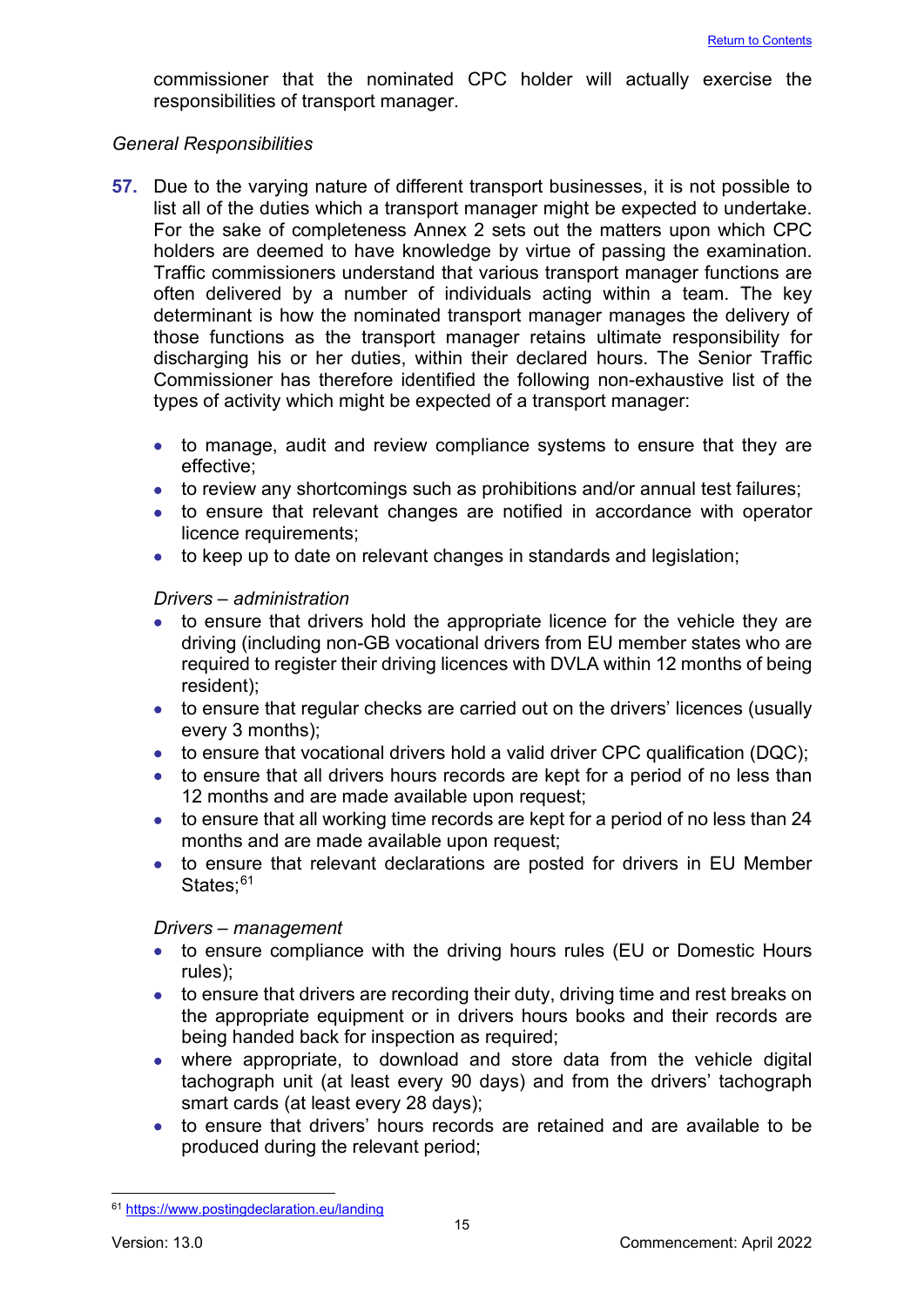- to ensure that records are retained for the purposes of the Working Time Directive (WTD) and that they are available to be produced during the relevant period;
- to ensure that drivers are adequately trained and competent to operate all relevant vehicles and equipment;
- to contribute to relevant training and subsequent disciplinary processes as required;

#### *Drivers – operations*

- to ensure that drivers are completing and returning their driver defect reporting sheets and that defects are recorded correctly;
- to ensure that all drivers and mobile workers take adequate breaks and periods of daily and weekly rest (as per the relevant regulations which apply);

#### *Vehicle – administration*

- to ensure that vehicle maintenance records are retained for a period of no less than 15 months and are made available upon request;
- to ensure that vehicles are specified as required and that operator licence discs are current and displayed correctly;<sup>[62](#page-16-0)</sup>
- to ensure sufficient contingency within the level of authority;
- to ensure that vehicle payloads notifications are correct, height indicators are fitted and correct, and tachograph calibrations are up to date and displayed;
- to ensure that there are up to date certificates of insurance indemnifying company cars, commercial vehicles and plant;
- to ensure a suitable maintenance planner is completed and displayed appropriately, setting preventative maintenance inspection dates at least 6 months in advance and to include the Annual Test and other testing or calibration dates;

#### *Vehicle – management*

- to ensure that vehicles and trailers are kept in a fit and roadworthy condition;
- to ensure that reported defects are either recorded in writing or in a format which is readily accessible and repaired promptly;
- to ensure that vehicles and trailers that are not roadworthy are taken out of service;
- to ensure that vehicles and towed equipment are made available for safety inspections, service, repair and statutory testing;
- to ensure that safety inspections and other statutory testing are carried out within the notified O-licence maintenance intervals (ISO weeks);
- to liaise with maintenance contractors, manufacturers, hire companies and dealers, as might be appropriate and to make certain vehicles and trailers are serviced in accordance with manufacturer recommendations;
- to ensure the security of vehicles so that they can only be operated under the authority of the operator.<sup>[63](#page-16-1)</sup>
- **58.** To assist members of staff in assessing applications to appoint a particular CPC holder the Senior Traffic Commissioner has identified in Annex 1 those factors which might be relevant to the capacity of the individual to meet the statutory duty either alone or with the assistance of others. In assessing capacity, namely

<span id="page-16-1"></span><span id="page-16-0"></span> $62$  A failure to notify vehicle changes promptly can potentially impact on a transport manager's repute where for example hired vehicles are left specified on the licence after being returned or there is some other loss <sup>63</sup> <https://www.gov.uk/government/publications/security-guidance-for-goods-vehicle-operators-and-drivers>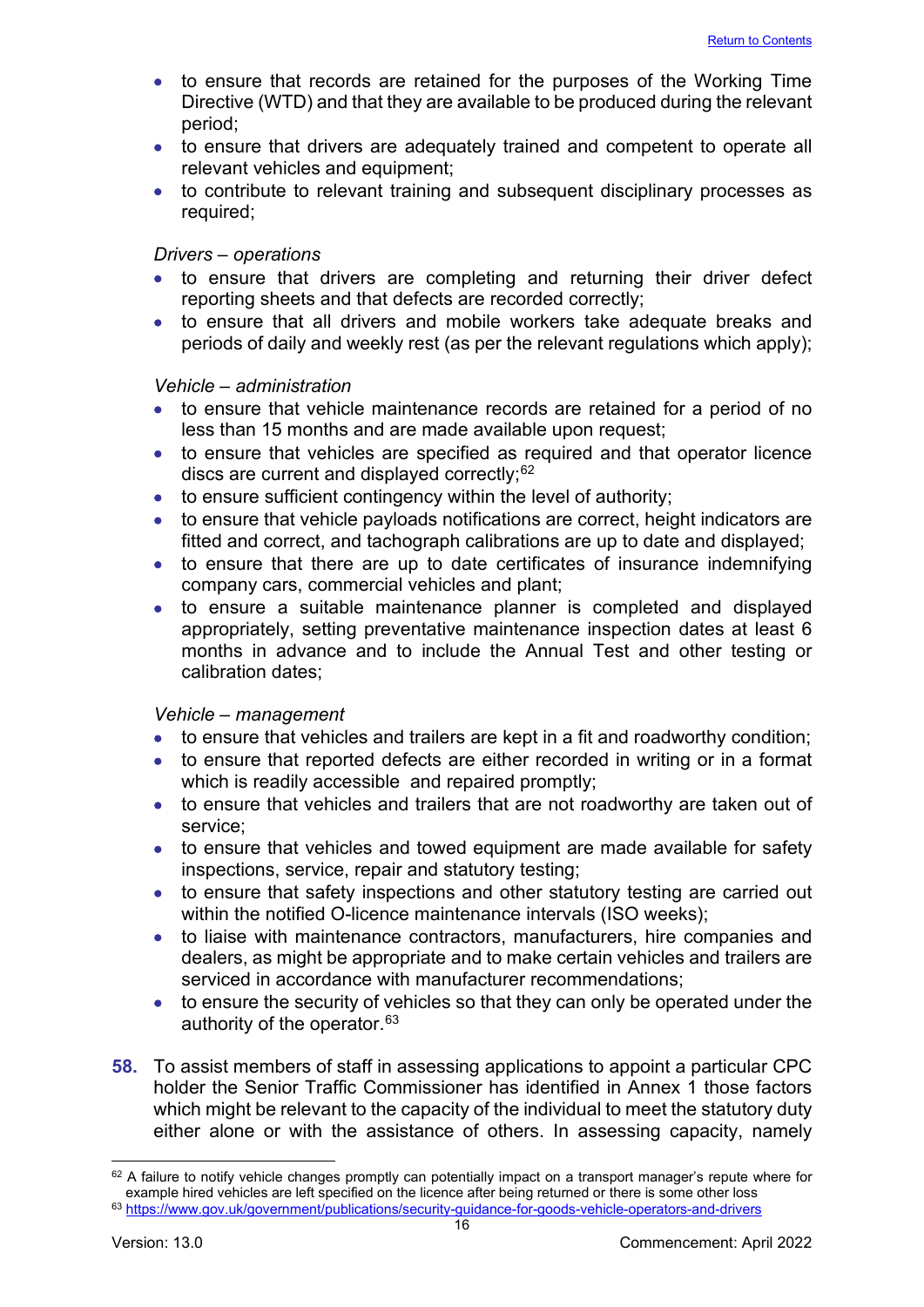whether there is sufficient time to conduct transport manager functions properly, the Senior Traffic Commissioner has identified some general indicators as to effective transport management:

- knowledge and skills as indicated this requires more than just the formal qualification;
- impact where the individual CPC holder is recognised as a key person within the organisation so that s/he can influence decisions relevant to compliance and authority to deal with external contractors. Their position should reflect the professional and personal responsibility vested in the individual;
- decision making where the individual CPC holder is sufficiently close to drivers to be able to influence their behaviours and senior enough to influence the deployment of resources and to inform the decisions of the owner/directors/partners.
- **59.** The Upper Tribunal has previously recognised various qualities, such as ability to effectively and continuously manage the transport activities as a transport manager, as relevant factors that can be taken into account when assessing good repute. Whilst Great Britain has not implemented specific training requirements pursuant to Articles 8(5) and 8(6), one of the purposes of Regulation (EC) No 1071/2009 is that *"applicants for the post of transport manager should possess high-quality professional knowledge."*[64](#page-17-0) Continuing Professional Development (CPD) is the term used to describe the learning activities professionals engage in to develop and enhance their abilities. This practice promotes learning to be conscious and proactive, rather than passive and reactive. CPD can take many forms such as training workshops, conferences and events, e-learning programs, best practice techniques and ideas sharing. If there has been sometime since CPD was undertaken the starting point for evidence would be for the completion of a 2-day transport manager CPC refresher course, run by either:
	- a trade association (Logistics UK/ RHA/ BAR/ CPT);
	- a professional body (IoTA/ CILT/ SOE/ IRTE);
	- an approved exam centre offering the relevant transport manager CPC qualification for the type of licence held; or
	- a firm of solicitors (or their associated training organisation) with significant experience with road transport regulatory and compliance issues (defined as having represented road transport operators and/or transport managers in at least 20 public inquiries over the past two years).

By way of comparison, drivers are required to complete 35 hours of periodic training every 5 years to keep their Driver Certificate of Professional Competence.

- **60.** The Senior Traffic Commissioner has identified the following instances when a transport manager should expect to provide evidence of their capacity to meet the statutory duty through continuing professional development:
	- on initial application when a transport manager has not been specified as such within the previous five years;
	- on initial application when a transport manager's qualification is more than 10 years old;

<span id="page-17-0"></span><sup>&</sup>lt;sup>64</sup> Recital 11 of Regulation (EC) No 1071/2009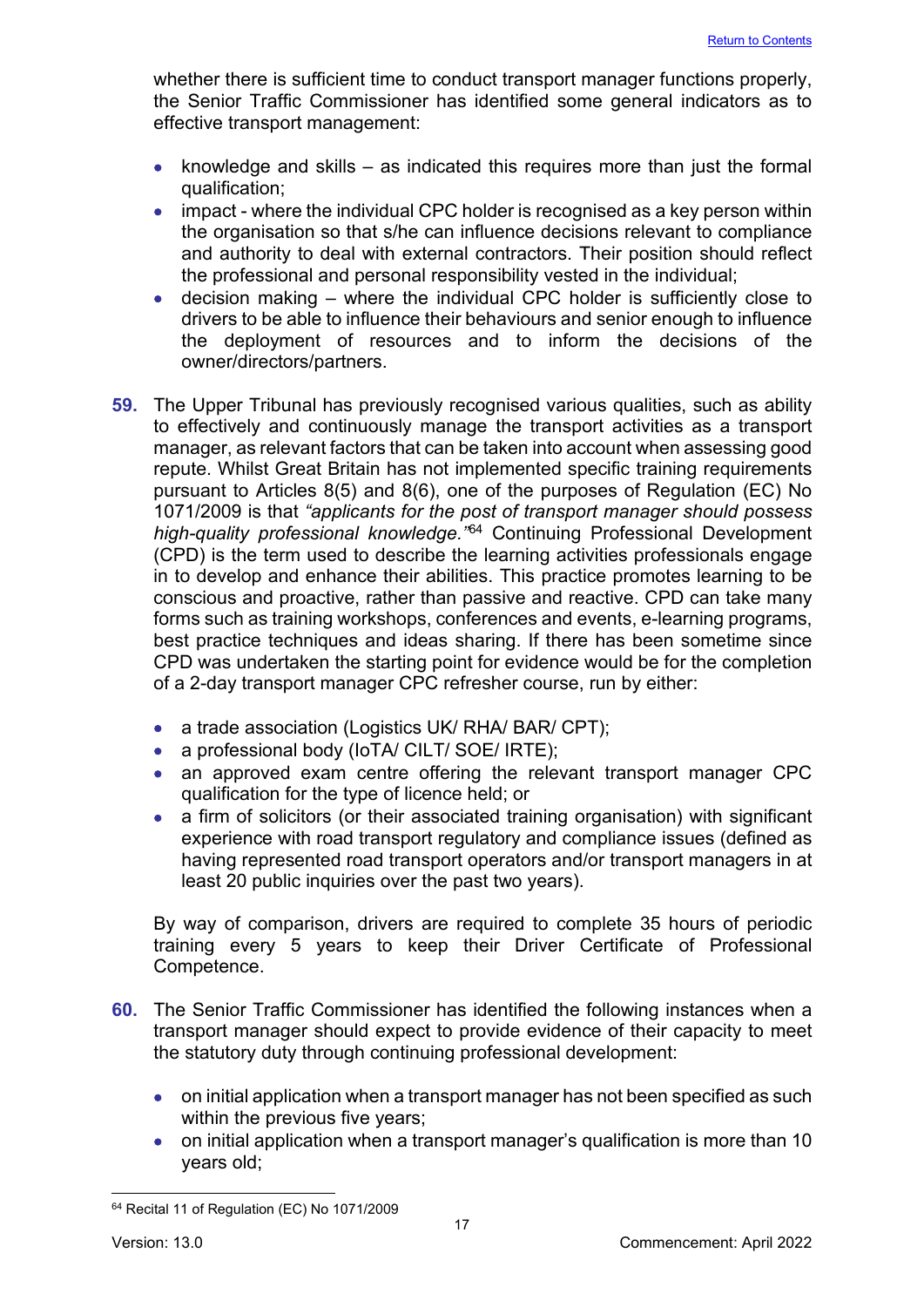- on application when a transport manager is proposing to be on more than one licence or when the proposed hours are less than the starting point;
- on renewal of an operator's licence;
- at Public Inquiry when considering whether a transport manager has exercised continuous and effective management.

## <span id="page-18-0"></span>*Professional Competence*

- **61.** Paragraph 13(2a) of Schedule 3 of the 1995 Act and Article 8(8) of Regulation (EC) No 1071/2009 require that at application stage professional competence will be demonstrated by production of a certificate which meets the security features and the model certificate annexed to the EU Regulations and bears the seal of the duly authorised authority or body which issued it.<sup>[65](#page-18-1)</sup> Under Article 8(2) the examination must be sat in the Member State in which the holder has their normal residence or, the Member State in which they work. A traffic commissioner is unlikely to be able to accept a qualification in another Member State where they do not normally reside or work.
- **62.** In the case of digital applications electronic copies of original certificates must be uploaded with the application, however traffic commissioners and staff acting on their behalf reserve the right to request the original copy. In the case of a nominated transport manager who is already accepted to act in that capacity on another licence the repeat production of their certificate will not normally be required, provided that one of the traffic commissioners already holds a record of the original certificate. Again, traffic commissioners and staff acting on their behalf reserve the right to request the original certificate, wherever there is any doubt as to the qualification.
- **63.** Those with existing third-party qualifications will continue to be exempt from the CPC examination requirement and the Department for Transport (DfT) aims to integrate them in future to the CPC regime. Bodies who had issued exemptions re-issued certificates in the new CPC format and no new exemptions will be issued. There will be no new national CPCs, but existing certificates will remain valid for 'national' operations.
- **64.** Members of staff working on behalf of the traffic commissioner must also ensure applicants complete and submit the required information through the Vehicle Operator Licensing system, including receipt of an electronic signature or return of a signed TM1 form. Traffic commissioners and staff acting on their behalf reserve the right to request the original document. In line with Article 8(1) the holder of that certificate shall be deemed to possess knowledge corresponding to the level set out in Part I of the Annex to the Regulations (see Annex 2 to these Directions), unless found otherwise by a traffic commissioner or a competent authority in an EU Member State.
- **65.** The statutory duty refers to effective management and the traffic commissioner might legitimately be concerned as to the currency of the nominated CPC holder's professional knowledge. The Senior Traffic Commissioner does not consider it unreasonable for CPC holders to be aware of the conditions and undertakings attached to the operator's licence upon which they are named nor, given the

<span id="page-18-1"></span><sup>&</sup>lt;sup>65</sup> An individual exempted by the Secretary of State, under paragraph 12 of Schedule 6, from the requirements of professional competence applies only to light goods vehicle licences – see paragraph 11 of Schedule 6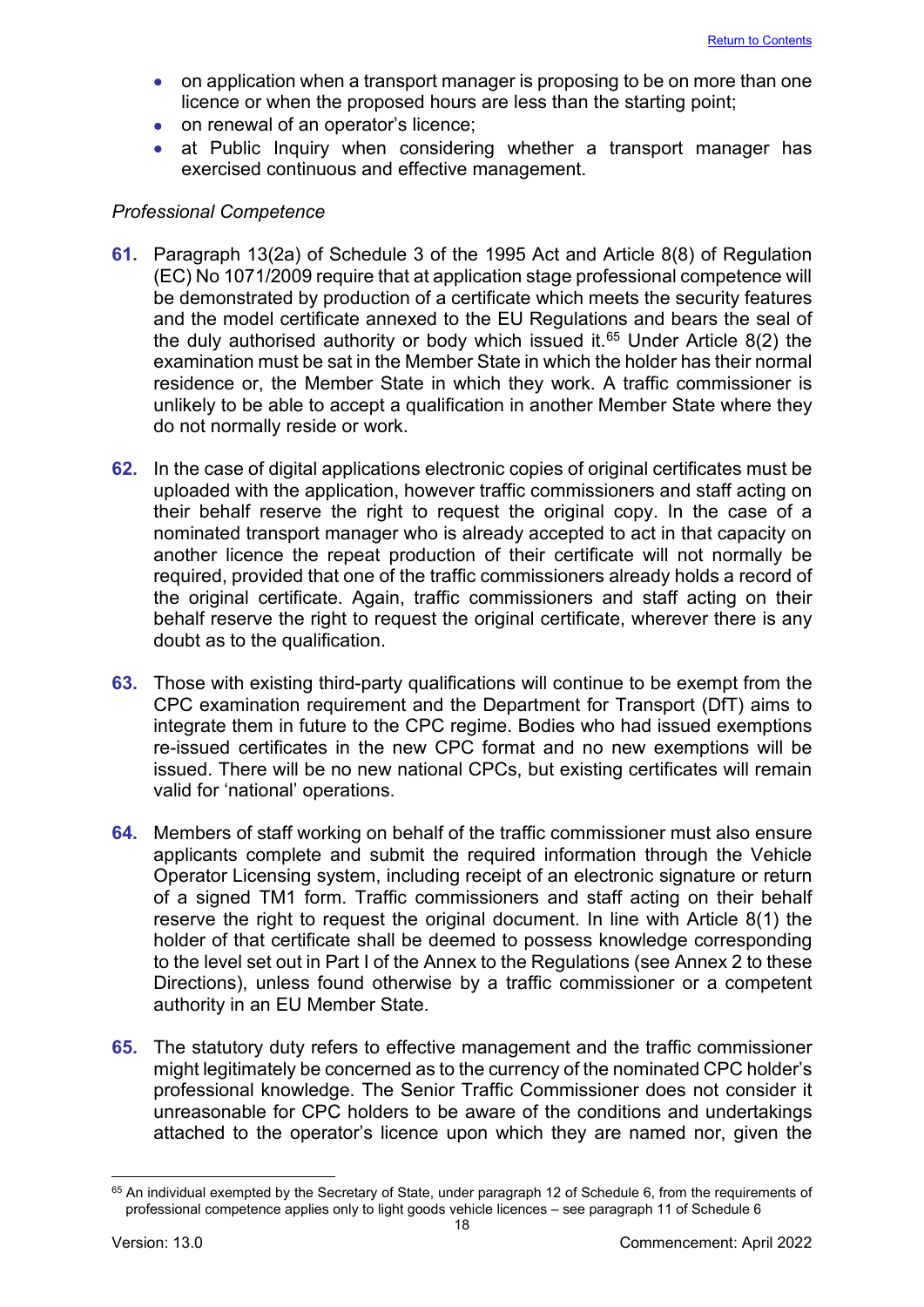potential impact on an operator's repute, to be aware of the most serious infringement provisions. $66$  In those circumstances it may be appropriate to consider an undertaking that refresher training provided by a trade association, professional body or an examination centre (approved by an awarding body) which offers the management CPC qualification be completed within a specified time with evidence of attendance to be produced.

#### <span id="page-19-0"></span>*Acquired Rights (Formerly Known as 'Grandfather Rights')*

- **66.** In line with Article 9 of Regulation (EC) No 1071/2009 previous 'Grandfather Rights' (GFR) were replaced by new 'Acquired Rights' certificates. The Secretary of State had responsibility for issuing certificates. They were issued on the basis of a declaration that the individuals in question could provide proof, upon request, that they had 'continuously managed' a road haulage or a road passenger transport operation in one or more EU Member State for the period of 10 years ending on 4 December 2009. Acquired Rights certificates were automatically issued to all transport managers exercising 'grandfather rights' on an operator's licence at the date of implementation. Those holding 'Grandfather Rights' but not listed as a transport manager on an operator's licence at that date were also able to apply for an "Acquired Rights" certificate.
- **67.** The Secretary of State's decision was based on details contained in an application form. The details required included: the serial number of the GFR certificate, date and place of birth, details of the work undertaken as a transport manager from 4 December 1999 to 4 December 2009 including names and addresses (and O-licence numbers where possible) for all operators worked for. That information is therefore available from Department for Transport records.
- **68.** A similar process, to that described above, has been adopted for the extension of operator licensing which covers light goods vehicles which weigh more than 2.5 tonnes and up to 3.5 tonnes in maximum laden weight $67$  (either alone, or combined weight when used with a trailer) and which operate internationally, for hire or reward.
- **69.** Paragraphs 11 to 18 of Schedule 6 of the 1995 Act<sup>[68](#page-19-3)</sup> provide for exemptions to individuals, until the end of 20th May 2025, from the requirement under section 13A(3)(a)(i) or paragraph 14A(1)(c) of Schedule 3 to be professionally competent if the Secretary of State is satisfied that the individual had, for ten years or more ending with 20th August 2020, continuously managed national or international transport operations as, for or on behalf of an undertaking that used only light goods vehicles.
- **70.** An individual may, on or before 20th May 2024, apply to the Secretary of State for an exemption. Paragraph 19 states that these provisions will cease to have effect at the end of 20th May 2025. After this date operators will need to have a transport manager who holds a Certificate of Professional Competence approved on their licence or risk action being taken under section 27.

<span id="page-19-1"></span><sup>66</sup> See Statutory Guidance and Statutory Directions on Good Repute and Fitness

<span id="page-19-2"></span> $67$  Or permissible laden mass, which is the equivalent term in EU Legislation

<span id="page-19-3"></span><sup>&</sup>lt;sup>68</sup> As inserted by The Goods Vehicles (Licensing of Operators) (Amendment) Regulations 2022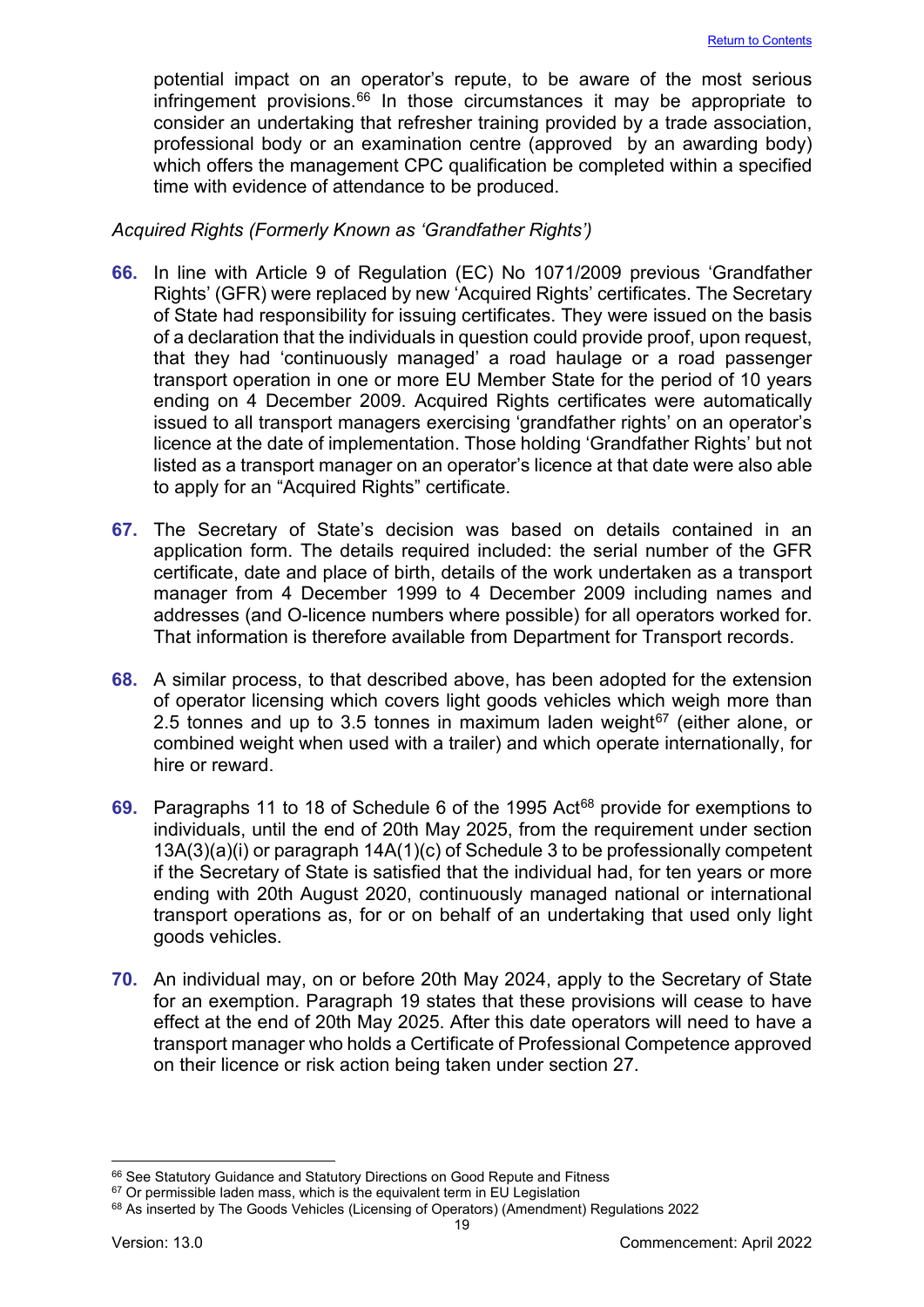**71.** A false declaration in order to obtain an Acquired Rights certificate will be treated as having a serious impact on the repute of that transport manager and must be referred to a traffic commissioner.

## <span id="page-20-0"></span>*Appeals against Decisions Not to Issue an Acquired Rights Certificate for Light Goods Vehicles*

**72.** If the Secretary of State decides not to grant an exemption, the applicant may appeal the decision to a traffic commissioner within 28 days beginning with the day after the date the decision is made. The traffic commissioner then has 56 days, beginning with the day after the date the appeal is made, in which to either confirm or reverse the decision. Consideration of an appeal may be by hearing, if requested, or on the papers. It will be for the individual traffic commissioner to decide on the structure of any hearing and the information required. There will be no requirement for the Secretary of State or his nominee to be a party to that appeal but the Secretary of State may apply to make representations and/or appear.<sup>[69](#page-20-3)</sup> The law does not prevent new evidence being placed before the traffic commissioner but the commissioner considering the appeal may issue a time limit regarding the production of new evidence and may prevent any further evidence being admitted after that date.

## <span id="page-20-1"></span>*Checking Transport Manager Records*

- **73.** In October 2011 transport managers were requested to complete and return a questionnaire in order to populate the national register. Some operators used this opportunity to change the transport manager details without making an application as they were required to do. The questionnaire specifically required that the transport manager only list those licences for which they had been *authorised*. Staff should be alive to this risk when making checks against the records. If there has been a false declaration this will need to be referred to the traffic commissioner to consider whether or not to take regulatory action in respect of the named CPC holder and/or the operator.
- **74.** A similar approach should be taken where the self-service facility has been used and there is no subsequent application lodged. The Upper Tribunal has also been critical of incidents where the name of the previous transport manager has been left on the record awaiting an application.<sup>70</sup>

## <span id="page-20-2"></span>*Periods of Grace*

**75.** Section 27(3A) of the 1995 Act and Regulation (EC) No 1071/2009 (Annex 2) allows traffic commissioners a discretion in circumstances where it is found that there is no authorised transport manager in place. The traffic commissioner can allow a period of time of up to 6 months, which might be extended by 3 months in the event of the death or physical incapacity of the transport manager, to find a replacement transport manager. A transport manager is responsible for continuous and effective management of a standard transport operation and an important means by which a transport business maintains compliance. It is a condition of an operator's licence that changes in professional competence, including the availability of a transport manager, are notified to the traffic commissioner.

<span id="page-20-3"></span><sup>69</sup> See Statutory Guidance and Statutory Directions on Case Management

<span id="page-20-4"></span><sup>70</sup> [2011/036 LWB Ltd](http://transportappeals.decisions.tribunals.gov.uk/Aspx/view.aspx?id=1211)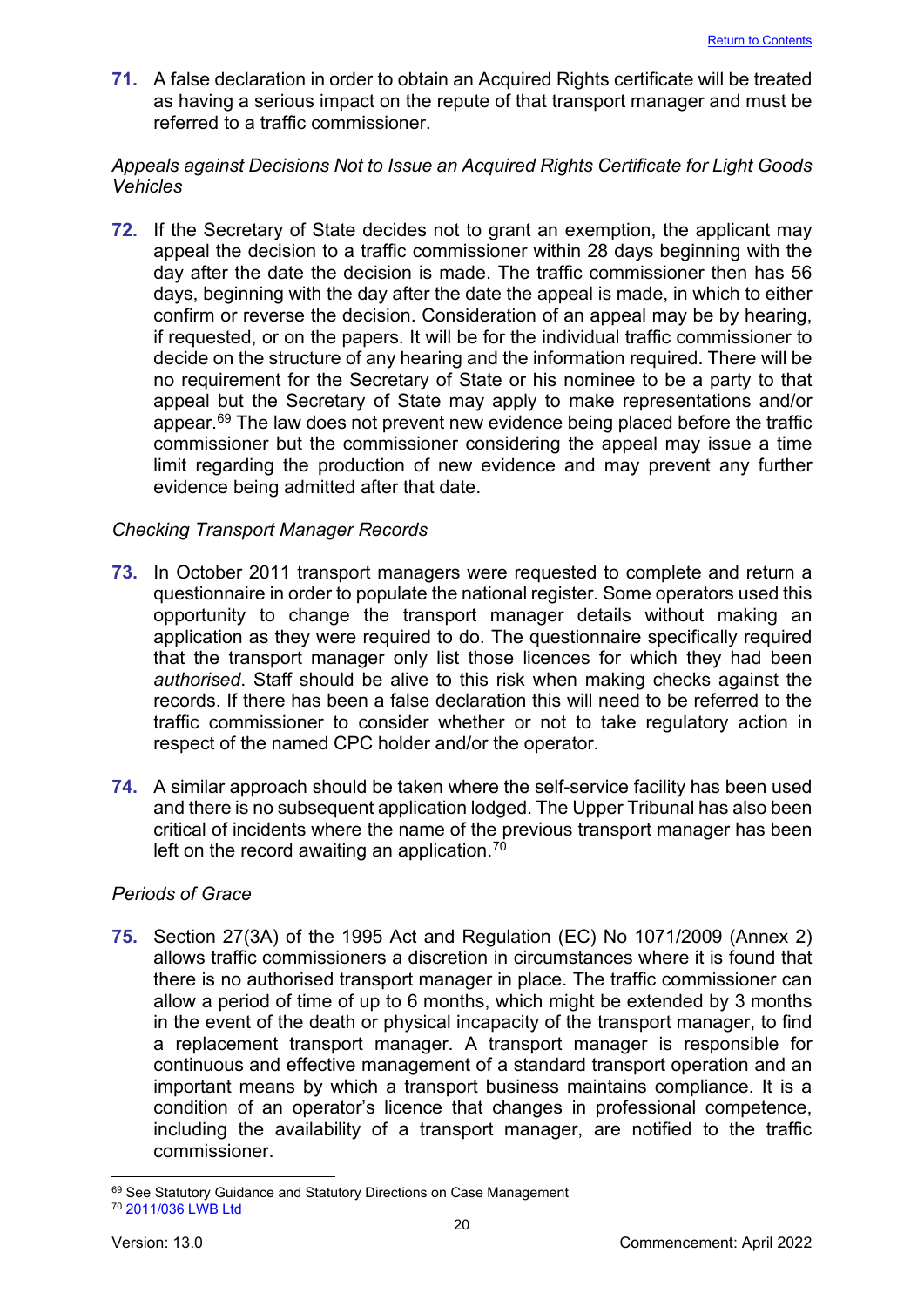- **67.** Where staff have grounds to suspect that there is no transport manager in place, then the operator should be notified and given a limited time (for instance 14 days) to make written representations, before the traffic commissioner decides whether to allow time for rectification and for what period. In order to allow a period of grace the traffic commissioner must establish that the requirement for a transport manager is no longer met. An application in effect invites a traffic commissioner to make an adverse finding that the mandatory and continuing requirement for professional competence is no longer met.
- **68.** In practice this will usually be confirmed by the operator seeking to benefit from a period of grace. Operators should understand that if, upon expiry of a period of grace, professional competence has still not been demonstrated (as set out in these Statutory Directions) then the operator's licence will have to be revoked.
- **69.** The Upper Tribunal has indicated that there should be tangible evidence that a period of grace will be worthwhile, in other words there are reasonable prospects that the mandatory requirement will be met before expiry of the specified period.<sup>71</sup> The traffic commissioner can then be invited to decide how long to allow within the maximum periods permitted by the legislation. For instance, where a candidate has already failed the exams it may be more difficult to persuade a traffic commissioner that resitting the exams provides that reasonable prospect for the future.
- **70.** If the qualifying circumstances are met then a traffic commissioner has a discretion as to how long a period of grace they might grant. The Senior Traffic Commissioner has set a starting point of 3 months, which is intended to allow an extension to the maximum period should circumstances require it, taking account of the situation of the operator and fairness to other operators who are already complying. Only a traffic commissioner has authority to extend directions made by a traffic commissioner.

<span id="page-21-0"></span><sup>71</sup> [2014/008 Duncan McKee](http://transportappeals.decisions.tribunals.gov.uk/Aspx/view.aspx?id=1470)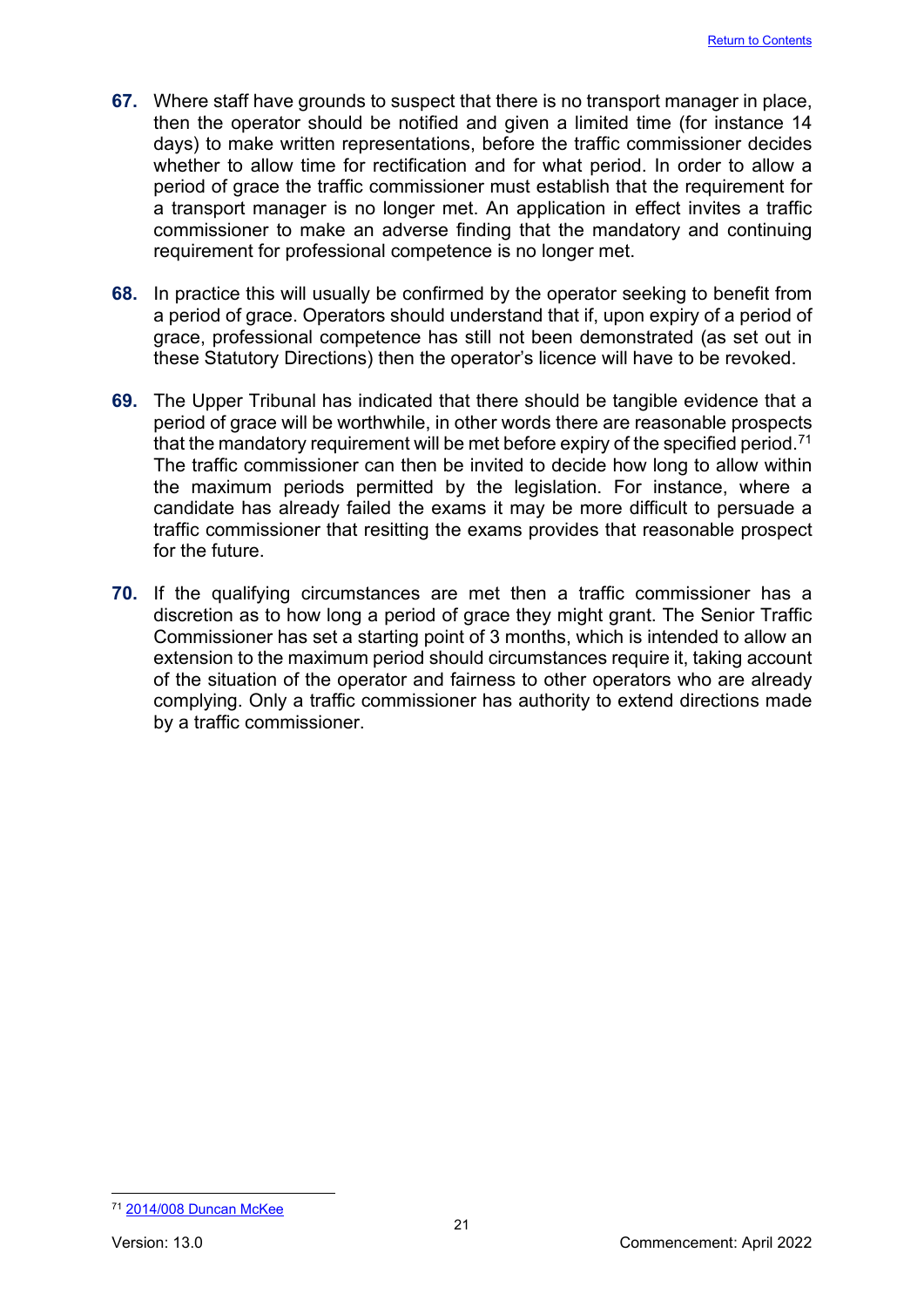## <span id="page-22-0"></span>**ANNEX 1 - STARTING POINT FOR ASSESSING THE CAPACITY TO EXERCISE CONTINUOUS AND EFFECTIVE MANAGEMENT IN SUBMISSIONS**

## **Starting Point**

The guidelines below refer to starting points only and give indicative weekly hours of work which might be specified by a transport manager but the traffic commissioner will consider all relevant factors in determining whether the starting points should be departed from. The level of hours required for any other employment, self employment or activities in which the proposed transport manager is engaged must also be taken into account as they may restrict their ability to devote sufficient time to the duties of a transport manager on any operator's licence.

## **Delegated Authority Applications**

Where the starting point is met and there is no other relevant adverse information (see 'Determining Factors' below) the decision may be determined under delegated authority in accordance with existing delegations. Proposals which do not meet these guidelines must be referred to the relevant traffic commissioner for a decision. Once granted, direct replacements equating to the same commitment need not be referred to the traffic commissioner unless there is a current compliance issue.

## **Level of Authority**

The suggested amounts of time are a starting point as to what traffic commissioners might expect in terms of hours worked. They are intended as a prompt to operators/applicants and the nominated CPC holder to discuss what time is actually required to carry out the duties suggested at the *[General Responsibilities](#page-15-0)* paragraph above.

| <b>Motor Vehicles</b> | Proposed Hours (per week)           |
|-----------------------|-------------------------------------|
| 2 or less             | $2 - 4$                             |
| 3 to 5                | $4 - 8$                             |
| 6 to 10               | $8 - 12$                            |
| 11 to 14              | $12 - 20$                           |
| 15 to 29              | 20-30                               |
| 30 to 50              | 30-Full Time                        |
| Above 50              | Full Time and additional assistance |
|                       | required                            |
|                       |                                     |

Additional hours may be required for trailers.

In respect of total hours traffic commissioners will be aware that the road transport working time legislation limits the average working week to 48 hours over a given reference period with no week within that reference period being over 60 hours. The horizontal working time legislation (non-EU regulated mobile workers) requires that 'adequate rest' be undertaken each week.

## **Determining Factors**

The matters set out in the following table might assist the traffic commissioner in making a decision on whether to go up or down from the starting points described above.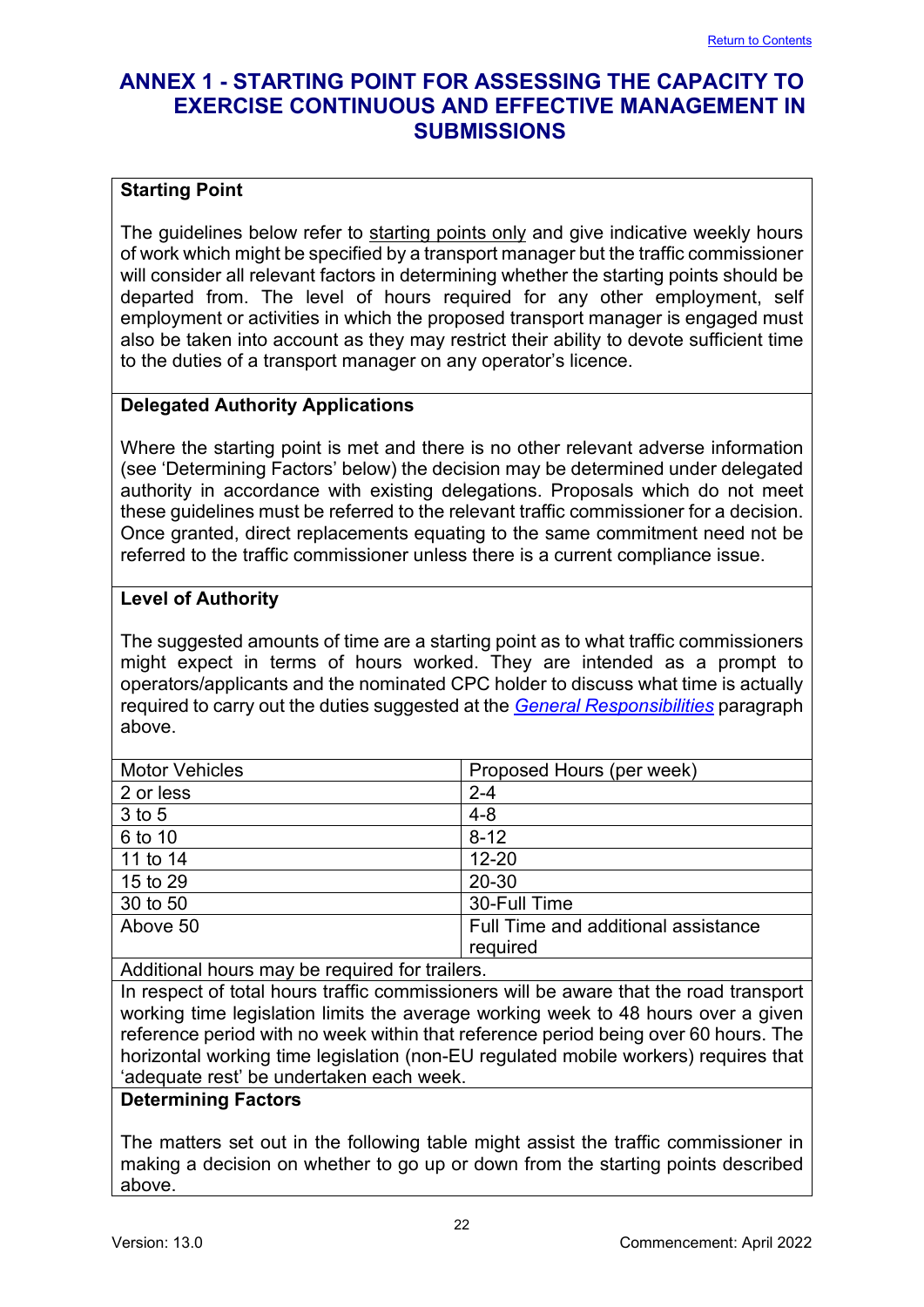Factors which might assist the traffic commissioner in deciding on an application include:

| The terms upon which the proposed<br>transport manager is to be employed. Is<br>the contract directly with the transport<br>manager or with a transport<br>consultancy?                                                                           | The traffic commissioner may wish to<br>see a copy of the contract of<br>employment.                                                                                                                                                                                                                 |
|---------------------------------------------------------------------------------------------------------------------------------------------------------------------------------------------------------------------------------------------------|------------------------------------------------------------------------------------------------------------------------------------------------------------------------------------------------------------------------------------------------------------------------------------------------------|
| The number of operator licences and/or<br>vehicles for which that transport<br>manager will be responsible.                                                                                                                                       | If a transport manager is already listed<br>on at least 3 other licences; and/or if a<br>transport manager is already<br>responsible for 50 vehicles. <sup>72</sup>                                                                                                                                  |
| The number of operating centres for<br>which the transport manager is<br>responsible both on that licence and<br>any other operator's licences.                                                                                                   | The geographical location of the<br>transport manager in relation to the<br>operator's business and all operating<br>centres on all licences. The number of<br>times and length of period that the<br>transport manager intends to visit each<br>operating centre.                                   |
| Does the transport manager have any<br>other duties in the organisation e.g. as a<br>driver, director or contracts manager?                                                                                                                       | Traffic commissioners will wish to<br>consider carefully any impact this may<br>have on continuous and effective<br>responsibility for the transport<br>operations.                                                                                                                                  |
| Does the proposed transport manager<br>have other employment with another<br>employer (including as a driver) or are<br>they also self employed in any<br>capacity?                                                                               | Traffic commissioners will wish to<br>consider carefully any impact this may<br>have on continuous and effective<br>responsibility for the transport<br>operations.                                                                                                                                  |
| Are effective systems in place so that<br>the transport manager "either alone or<br>jointly with one or more other persons,<br>has continuous and effective<br>responsibility for the management of the<br>transport operations of the business"? | Who else is assisting the transport<br>manager, what qualifications do they<br>hold, how will they be supervised and<br>how the transport manager will meet the<br>obligation to exercise continuous and<br>effective responsibility.<br>What technology and management<br>systems will be utilised? |
|                                                                                                                                                                                                                                                   | How does the compliance management<br>of the organisation support the transport<br>manager(s) in meeting the statutory<br>duty?                                                                                                                                                                      |
| Previous compliance history of licences<br>with which the nominated transport<br>manager has been involved <sup>73</sup> .                                                                                                                        | Details may be required together with<br>details of any subsequent action taken<br>by the transport manager.                                                                                                                                                                                         |
| Previous compliance history of the<br>applicant/ operator.                                                                                                                                                                                        |                                                                                                                                                                                                                                                                                                      |

<span id="page-23-0"></span><sup>&</sup>lt;sup>72</sup> These are starting points. Paragraph 14A of Schedule 3 of the 1995 Act and Regulation (EC) No 1071/2009 limit external transport managers to act for no more than 4 licence holders and a maximum of 50 vehicles (or fewer

<span id="page-23-1"></span>if EU Member States so choose), with a discretion allowed to the competent authority.<br><sup>73</sup> This should not require a submission to contain every compliance episode but checks should be completed to ensure that there has been no significant change.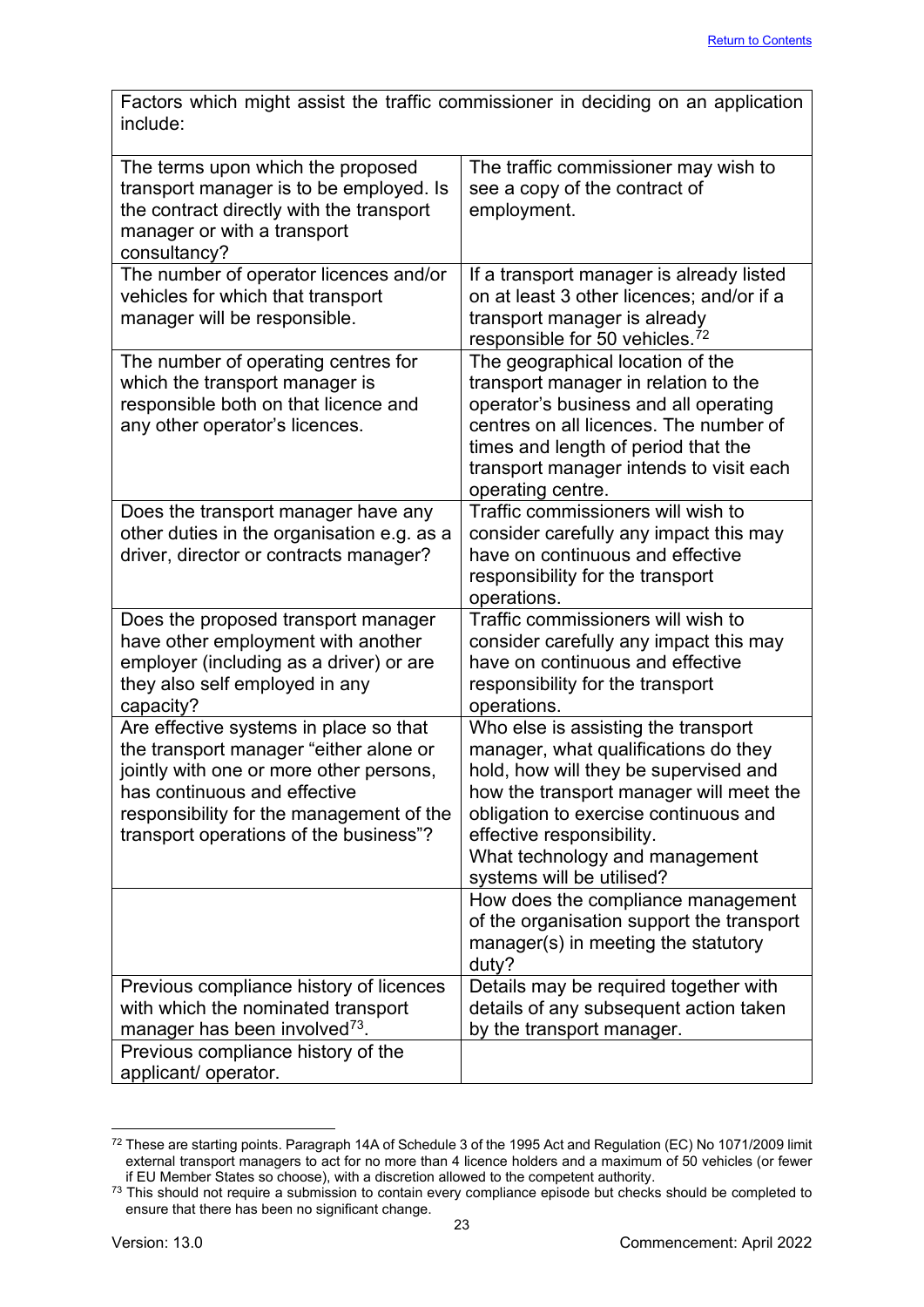| Is the transport manager up to date with<br>the current requirements of the operator<br>licence? What continuing professional<br>development has the transport manager<br>undertaken?                                                                                                                                                                                                                                                                                                                 | How recently has the transport manager<br>received training on his or her CPC<br>duties?<br>Details of the course, provider and<br>certificate of attendance may be<br>required.                                                                                                                                                                                                                                                                       |
|-------------------------------------------------------------------------------------------------------------------------------------------------------------------------------------------------------------------------------------------------------------------------------------------------------------------------------------------------------------------------------------------------------------------------------------------------------------------------------------------------------|--------------------------------------------------------------------------------------------------------------------------------------------------------------------------------------------------------------------------------------------------------------------------------------------------------------------------------------------------------------------------------------------------------------------------------------------------------|
| The ability of the transport manager to<br>ensure that the required records are<br>completed and maintained.                                                                                                                                                                                                                                                                                                                                                                                          | Details of any issues regarding literacy<br>and/or numeracy.<br>Access to the required records as, when<br>and where needed.                                                                                                                                                                                                                                                                                                                           |
| Does the transport manager have ready<br>access to the relevant records including<br>records of remedial action?                                                                                                                                                                                                                                                                                                                                                                                      | See Statutory Guidance and Statutory<br>Directions on Operating Centres, Stable<br><b>Establishments and Addresses for</b><br>Service                                                                                                                                                                                                                                                                                                                  |
| The authority of the transport manager<br>e.g. purchase of parts for vehicles or<br>maintenance equipment, ability to 'hire<br>and fire', proper access to online<br>operator licence records                                                                                                                                                                                                                                                                                                         |                                                                                                                                                                                                                                                                                                                                                                                                                                                        |
| A Certificate of Professional<br>Competence (CPC) from any European<br>Union member state (after accession)<br>should be taken as evidence of a<br>transport manager's capability to<br>perform that role, subject to matters that<br>might affect the transport managers'<br>good repute. These should be in the<br>format required by Annex III of<br>Regulation (EC) No 1071/2009. The<br>distinguishing signs of the relevant<br>member state should be on the<br>certificate as listed opposite. | (B) Belgium, (BG) Bulgaria, (HR)<br>Croatia, (CZ) Czech Republic, (DK)<br>Denmark, (D) Germany,<br>(EST) Estonia, (GR) Greece, (E) Spain,<br>(F) France, (IRL) Ireland, (I) Italy,<br>(CY) Cyprus, (LV) Latvia, (LT) Lithuania,<br>(L) Luxembourg, (H) Hungary, (M)<br>Malta,<br>(NL) Netherlands, (A) Austria, (PL)<br>Poland,<br>(P) Portugal, (RO) Romania,<br>(SLO) Slovenia, (SK) Slovakia,<br>(FIN) Finland, (S) Sweden,<br>(UK) United Kingdom. |
| Does the transport manager have a<br>history of appearing on operator<br>licences for a short period possibly for<br>the purpose of an application?                                                                                                                                                                                                                                                                                                                                                   | The genuine link between the<br>operator/applicant and transport<br>manager should be investigated further<br>before being referred to the traffic<br>commissioner.                                                                                                                                                                                                                                                                                    |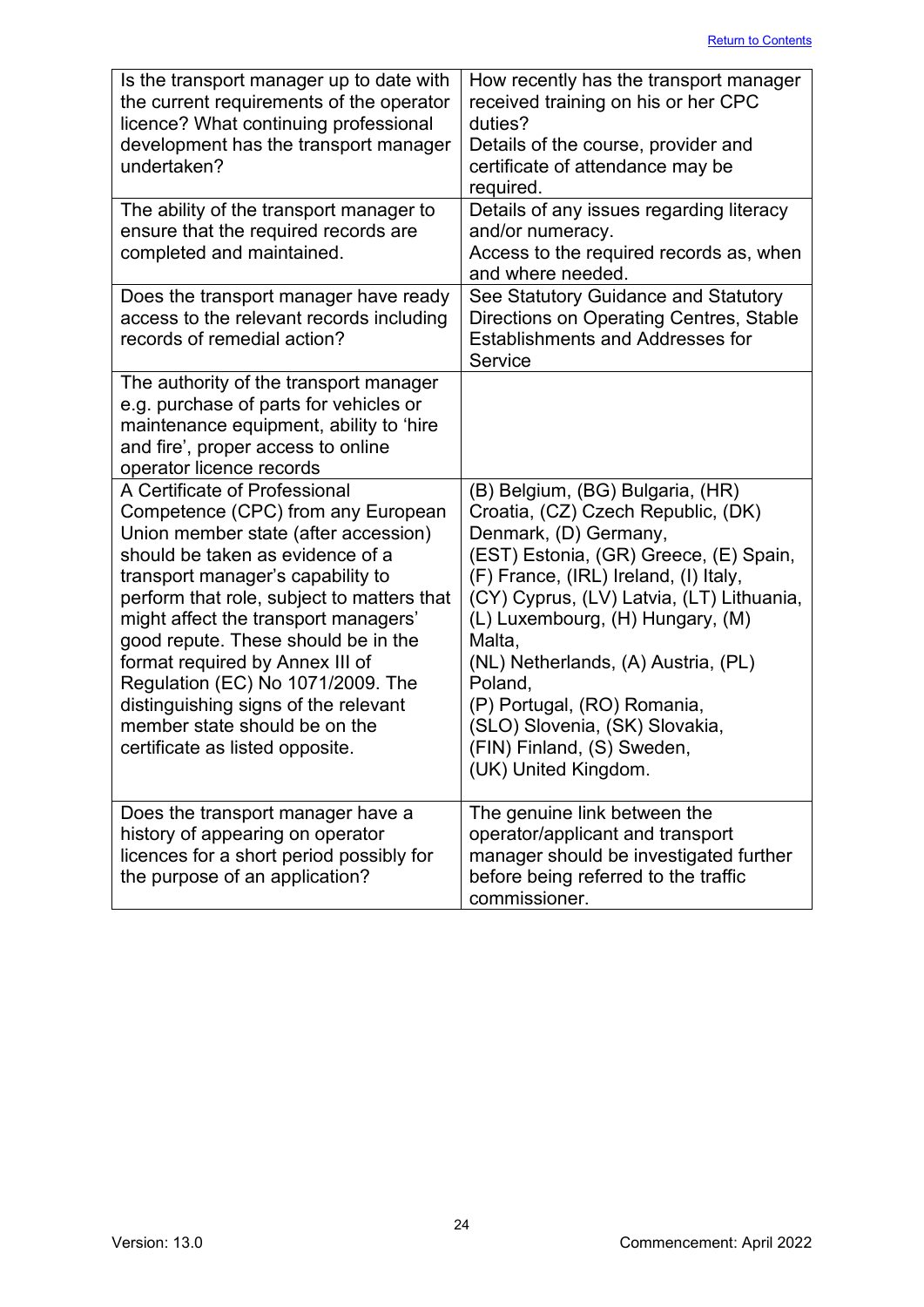## **ANNEX 2 - RETAINED EU LEGISLATION**

<span id="page-25-0"></span>Regulation 5 of the Road Transport Operator Regulations 2011 states that a standard licence constitutes an authorisation to engage in the occupation of road transport operator for the purposes of:

**Regulation (EC) No 1071/2009 establishing common rules concerning conditions to be complied with to pursue the occupation of road transport operator repealed Council Directive 96/26 EC and applicable from 4th December 2011**

#### **Article 3 - Requirements for engagement in the occupation of road transport operator**

1. Undertakings engaged in the occupation of road transport operator shall:

(d) have the requisite professional competence; and

2. Member States may decide to impose additional requirements, which shall be proportionate and non-discriminatory, to be satisfied by undertakings in order to engage in the occupation of road transport operator.

## **Article 4 -Transport manager**

1. An undertaking which engages in the occupation of road transport operator shall designate at least one natural person, the transport manager, who satisfies the requirements set out in Article 3(1)(b) and (d) and who:

(a) effectively and continuously manages the transport activities of the undertaking;

(b) has a genuine link to the undertaking, such as being an employee, director, owner or shareholder or administering it, or, if the undertaking is a natural person, is that person; and

(c) is resident in the Community.

2. If an undertaking does not satisfy the requirement of professional competence laid down in Article 3(1)(d), the competent authority may authorise it to engage in the occupation of road transport operator without a transport manager designated in accordance with paragraph 1 of this Article, provided that:

(a) the undertaking designates a natural person residing in the Community who satisfies the requirements laid down in Article 3(1)(b) and (d), and who is entitled under contract to carry out duties as transport manager on behalf of the undertaking;

(b) the contract linking the undertaking with the person referred to in point (a) specifies the tasks to be performed on an effective and continuous basis by that person and indicates his or her responsibilities as transport manager. The tasks to be specified shall comprise, in particular, those relating to vehicle maintenance management, verification of transport contracts and documents, basic accounting, the assignment of loads or services to drivers and vehicles, and the verification of safety procedures;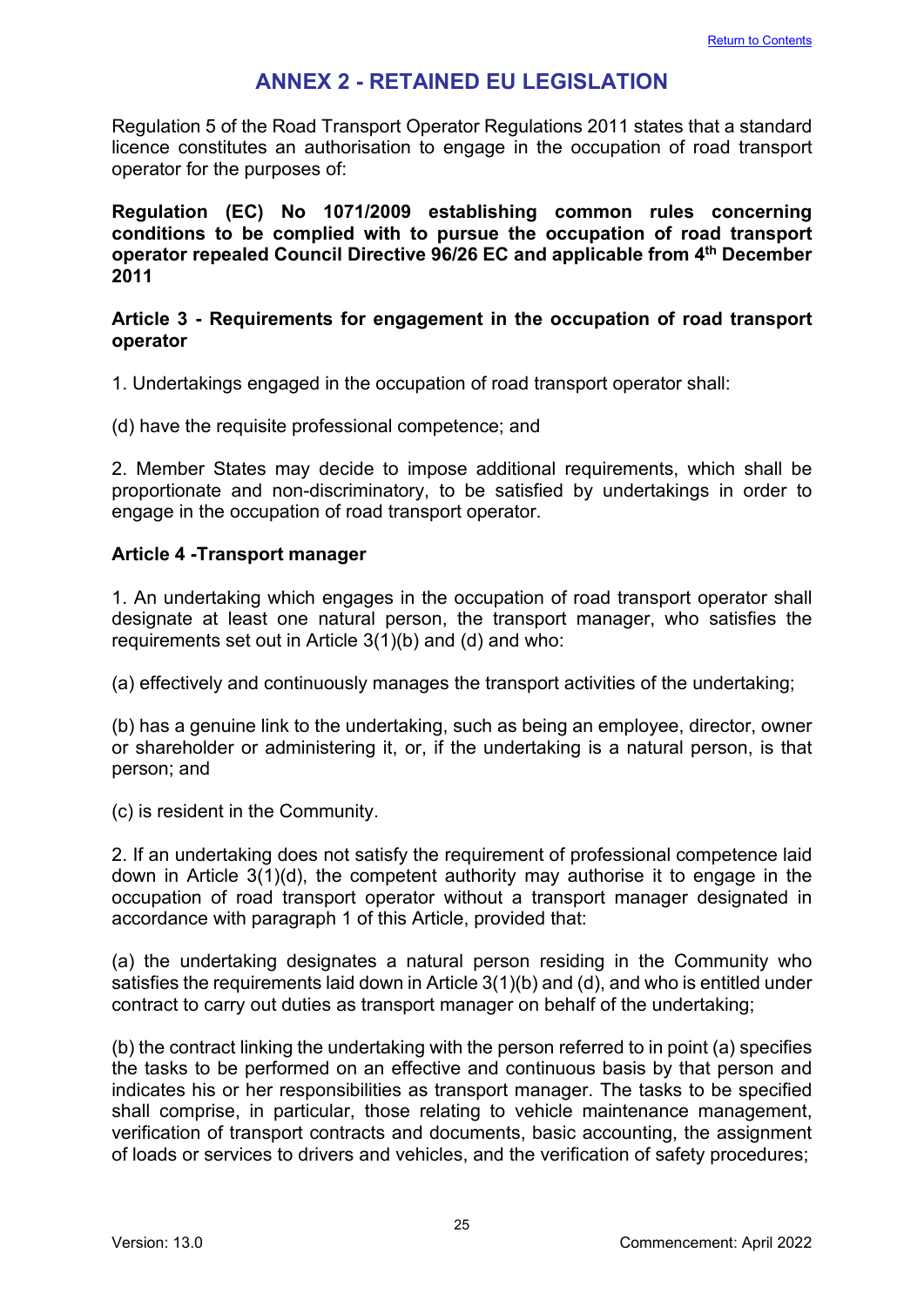(c) in his or her capacity as transport manager, the person referred to in point (a) may manage the transport activities of up to four different undertakings carried out with a combined maximum total fleet of 50 vehicles. Member States may decide to lower the number of undertakings and/or the size of the total fleet of vehicles which that person may manage; and

(d) the person referred to in point (a) performs the specified tasks solely in the interests of the undertaking and his or her responsibilities are exercised independently of any undertakings for which the undertaking carries out transport operations.

3. Member States may decide that a transport manager designated in accordance with paragraph 1 may not in addition be designated in accordance with paragraph 2 or may only be so designated in respect of a limited number of undertakings or a fleet of vehicles that is smaller than that referred to in paragraph 2(c).

4. The undertaking shall notify the competent authority of the transport manager or managers designated.

## **Article 6 - Conditions relating to the requirement of good repute**

1. Subject to paragraph 2 of this Article, Member States shall determine the conditions to be met by undertakings and transport managers in order to satisfy the requirement of good repute laid down in Article 3(1)(b).

In determining whether an undertaking has satisfied that requirement, Member States shall consider the conduct of the undertaking, its transport managers and any other relevant person as may be determined by the Member State. Any reference in this Article to convictions, penalties or infringements shall include convictions, penalties or infringements of the undertaking itself, its transport managers and any other relevant person as may be determined by the Member State.

The conditions referred to in the first subparagraph shall include at least the following:

(a) that there be no compelling grounds for doubting the good repute of the transport manager or the transport undertaking, such as convictions or penalties for any serious infringement of national rules in force in the fields of:

- (i) commercial law;
- (ii) insolvency law;
- (iii) pay and employment conditions in the profession;
- (iv) road traffic law;
- (v) professional liability;
- (vi) trafficking in human beings or drugs; and

(b) that the transport manager or the transport undertaking have not in one or more Member States been convicted of a serious criminal offence or incurred a penalty for a serious infringement of Community rules relating in particular to: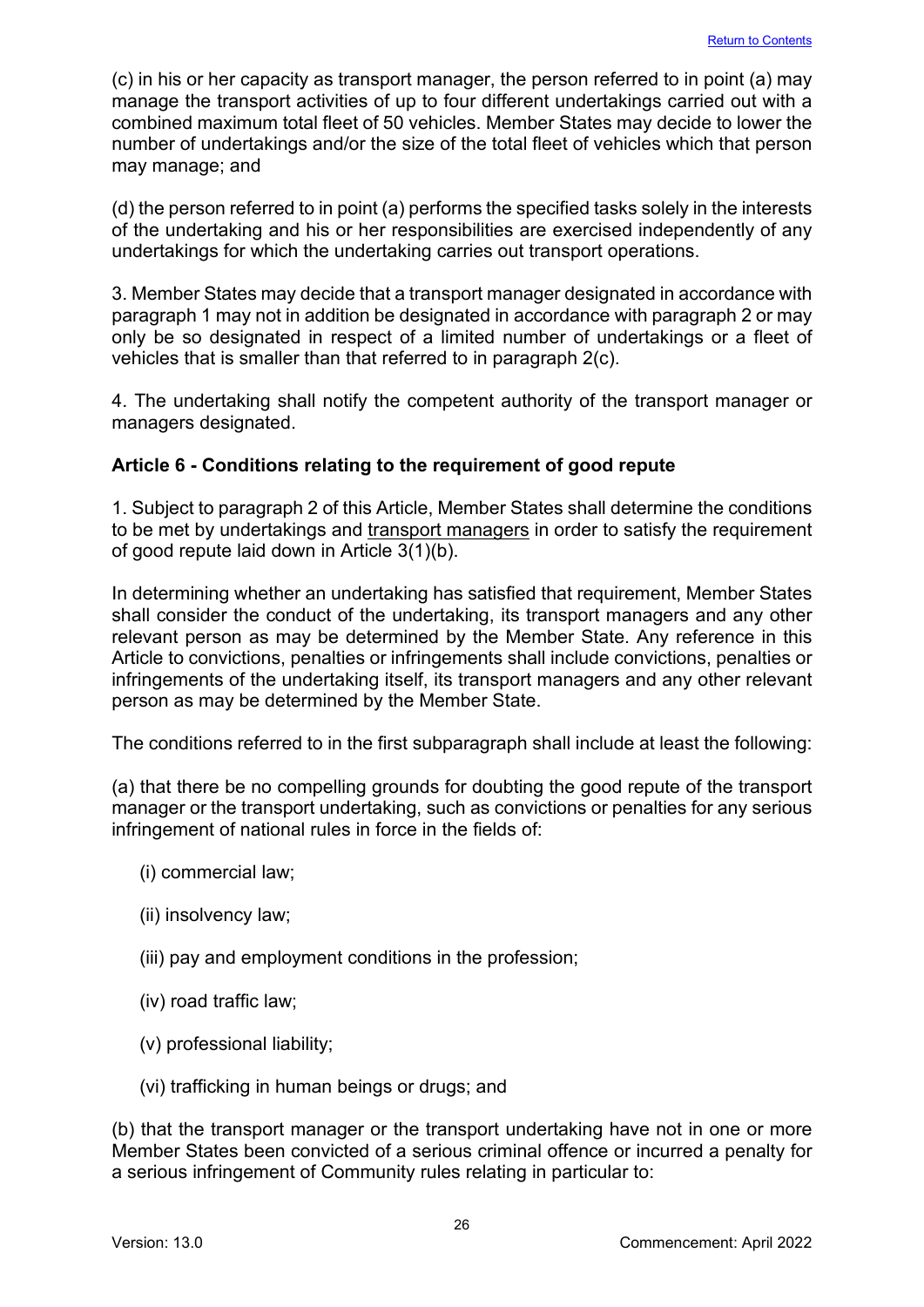(i) the driving time and rest periods of drivers, working time and the installation and use of recording equipment;

(ii) the maximum weights and dimensions of commercial vehicles used in international traffic;

(iii) the initial qualification and continuous training of drivers;

(iv) the roadworthiness of commercial vehicles, including the compulsory technical inspection of motor vehicles;

(v) access to the market in international road haulage or, as appropriate, access to the market in road passenger transport;

(vi) safety in the carriage of dangerous goods by road;

(vii) the installation and use of speed-limiting devices in certain categories of vehicle;

- (viii) driving licences;
- (ix) admission to the occupation;
- (x) animal transport.

2. For the purposes of point (b) of the third subparagraph of paragraph 1:

(a) where the transport manager or the transport undertaking has in one or more Member States been convicted of a serious criminal offence or incurred a penalty for one of the most serious infringements of Community rules as set out in Annex IV, the competent authority of the Member State of establishment shall carry out in an appropriate and timely manner a duly completed administrative procedure, which shall include, if appropriate, a check at the premises of the undertaking concerned.

The procedure shall determine whether, due to specific circumstances, the loss of good repute would constitute a disproportionate response in the individual case. Any such finding shall be duly reasoned and justified.

If the competent authority finds that the loss of good repute would constitute a disproportionate response, it may decide that good repute is unaffected. In such case, the reasons shall be recorded in the national register. The number of such decisions shall be indicated in the report referred to in Article 26(1).

If the competent authority does not find that the loss of good repute would constitute a disproportionate response, the conviction or penalty shall lead to the loss of good repute;

(b) the Commission shall draw up a list of categories, types and degrees of seriousness of serious infringements of Community rules which, in addition to those set out in Annex IV, may lead to the loss of good repute. Member States shall take into account information on those infringements, including information received from other Member States, when setting the priorities for checks pursuant to Article 12(1).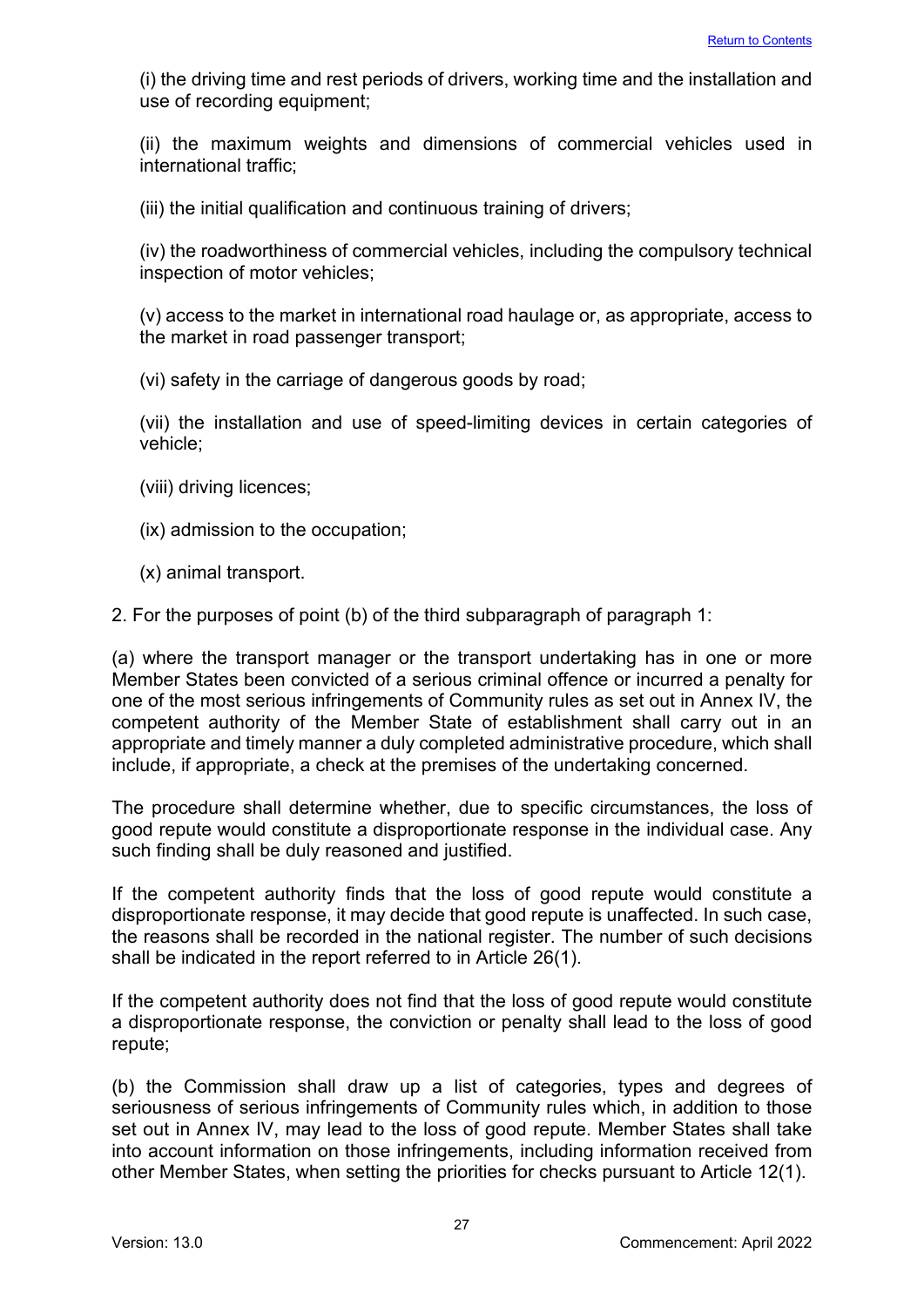Those measures, designed to amend non-essential elements of this Regulation by supplementing it and which relate to this list, shall be adopted in accordance with the regulatory procedure with scrutiny referred to in Article 25(3).

To this end, the Commission shall:

(i) lay down the categories and types of infringement which are most frequently encountered;

(ii) define the degree of seriousness of infringements according to their potential to create a risk of fatalities or serious injuries; and

(iii) provide the frequency of occurrence beyond which repeated infringements shall be regarded as more serious, by taking into account the number of drivers used for the transport activities managed by the transport manager.

3. The requirement laid down in Article 3(1)(b) shall not be satisfied until a rehabilitation measure or any other measure having an equivalent effect has been taken pursuant to the relevant provisions of national law.

## **Article 8 - Conditions relating to the requirement of professional competence**

1. In order to satisfy the requirement laid down in Article 3(1)(d), the person or persons concerned shall possess knowledge corresponding to the level provided for in Part I of Annex I in the subjects listed therein. That knowledge shall be demonstrated by means of a compulsory written examination which, if a Member State so decides, may be supplemented by an oral examination. Those examinations shall be organised in accordance with Part II of Annex I. To this end, Member States may decide to impose training prior to the examination.

2. The persons concerned shall sit the examination in the Member State in which they have their normal residence or the Member State in which they work.

'Normal residence' shall mean the place where a person usually lives, that is for at least 185 days in each calendar year, because of personal ties which show close links between that person and the place where he is living.

However, the normal residence of a person whose occupational ties are in a different place from his personal ties and who, consequently, lives in turn in different places situated in two or more Member States, shall be regarded as being in the place of his personal ties, provided that such person returns there regularly. This last condition shall not be required where the person is living in a Member State in order to carry out a task of a definite duration. Attendance at a university or school shall not imply transfer of normal residence.

3. Only the authorities or bodies duly authorised for this purpose by a Member State, in accordance with criteria defined by it, may organise and certify the written and oral examinations referred to in paragraph 1. Member States shall regularly verify that the conditions under which those authorities or bodies organise the examinations are in accordance with Annex I.

4. Member States may duly authorise, in accordance with criteria defined by them, bodies to provide applicants with high-quality training to prepare them for the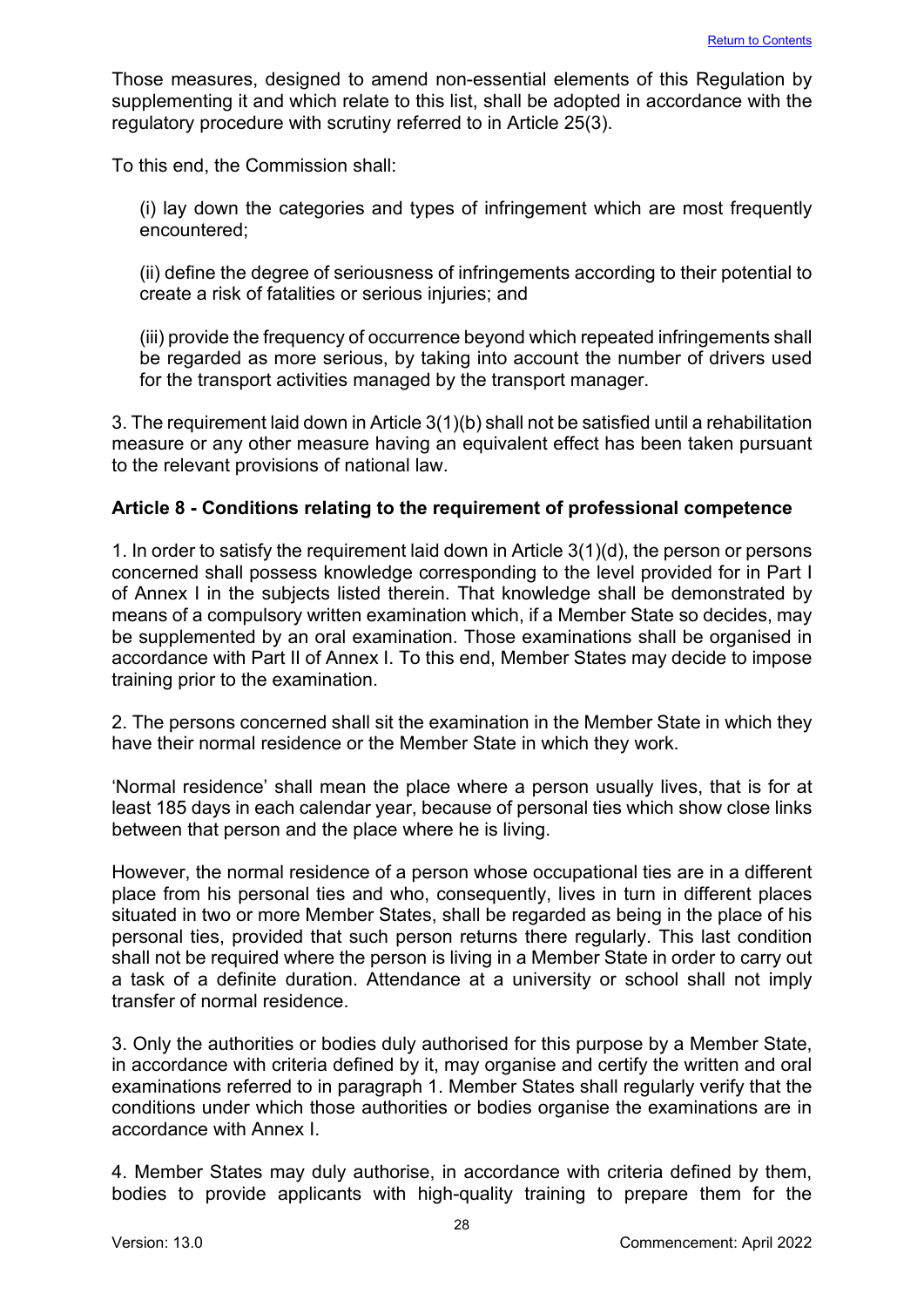examinations and transport managers with continuous training to update their knowledge if they wish to do so. Such Member States shall regularly verify that these bodies at all times fulfil the criteria on the basis of which they were authorised.

5. Member States may promote periodic training on the subjects listed in Annex I at 10-year intervals to ensure that transport managers are aware of developments in the sector.

6. Member States may require persons who possess a certificate of professional competence, but who have not managed a road haulage undertaking or a road passenger transport undertaking in the last 5 years, to undertake retraining in order to update their knowledge regarding the current developments of the legislation referred to in Part I of Annex I.

7. A Member State may exempt the holders of certain higher education qualifications or technical education qualifications issued in that Member State, specifically designated to this end and entailing knowledge of all the subjects listed in Annex I from the examination in the subjects covered by those qualifications. The exemption shall only apply to those sections of Part I of Annex I for which the qualification covers all subjects listed under the heading of each section.

A Member State may exempt from specified parts of the examinations, holders of certificates of professional competence valid for national transport operations in that Member State.

8. A certificate issued by the authority or body referred to in paragraph 3 shall be produced as proof of professional competence. That certificate shall not be transferable to any other person. It shall be drawn up in accordance with the security features and the model certificate set out in Annexes II and III and shall bear the seal of the duly authorised authority or body which issued it.

8A. A certificate issued to a person under paragraph 8 is not valid for the duration of any order disqualifying the person from acting as a transport manager under:

(a) paragraph 16(2) of Schedule 3 to the 1995 Act; or

(b) regulation 15(2) of the Goods Vehicles (Qualifications of Operators) Regulations (Northern Ireland) 2012(6).

9. The Commission shall adapt Annexes I, II and III to technical progress. Those measures, designed to amend non-essential elements of this Regulation, shall be adopted in accordance with the regulatory procedure with scrutiny referred to in Article 25(3).

10. The Commission shall encourage and facilitate the exchange of experience and information between Member States, or through any body it may designate, concerning training, examinations and authorisations.

## **Article 9 - Exemption from examination**

Member States may decide to exempt from the examinations referred to in Article 8(1) persons who provide proof that they have continuously managed a road haulage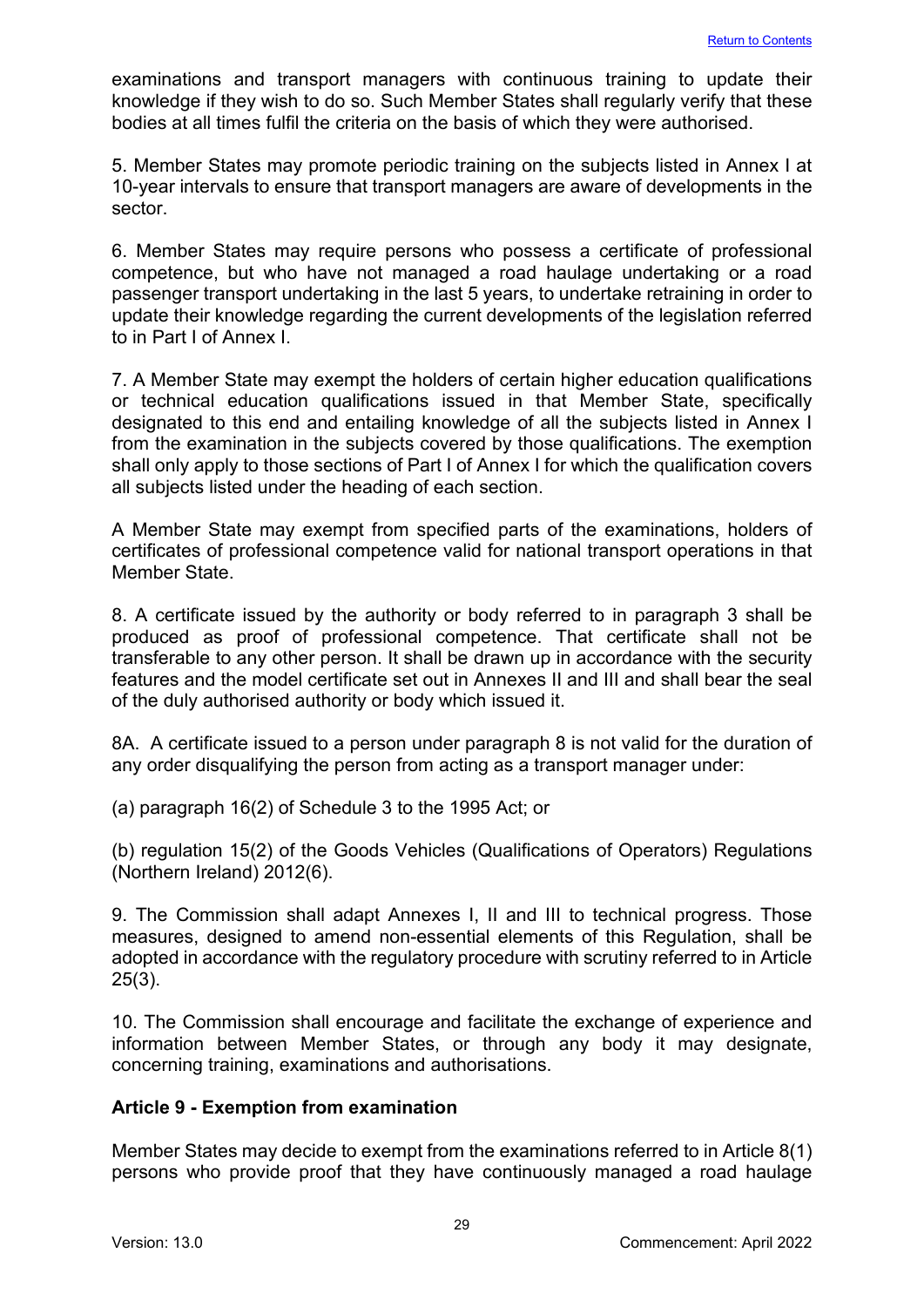undertaking or a road passenger transport undertaking in one or more Member States for the period of 10 years before 4 December 2009.

## **Article 11 - Examination and registration of applications**

1. A transport undertaking which complies with the requirements laid down in Article 3 shall, upon application, be authorised to engage in the occupation of road transport operator. The competent authority shall ascertain that an undertaking which submits an application satisfies the requirements laid down in that Article.

2. The competent authority shall record in the national electronic register referred to in Article 16 the data relating to undertakings which it authorises and which are referred to in points (a)to (d) of the first subparagraph of Article 16(2).

3. The time limit for the examination of an application for authorisation by a competent authority shall be as short as possible and shall not exceed 3 months from the date on which the competent authority receives all documents necessary to assess the application. The competent authority may extend this time limit for one additional month in duly justified cases.

4. Until 31 December 2012, the competent authority shall verify, in case of any doubt when assessing the good repute of an undertaking, whether at the time of application the designated transport manager or managers are declared, in one of the Member States, unfit to manage the transport activities of an undertaking pursuant to Article 14.

From 1 January 2013, when assessing the good repute of an undertaking, the competent authority shall verify, by accessing the data referred to in point (f) of the first subparagraph of Article 16(2), either by direct secure access to the relevant part of the national registers or by request, whether at the time of the application the designated transport manager or managers are declared, in one of the Member States, unfit to manage the transport activities of an undertaking pursuant to Article 14.

Measures designed to amend non-essential elements of this Regulation and relating to a postponement for a maximum of 3 years of the dates referred to in this paragraph shall be adopted in accordance with the regulatory procedure with scrutiny referred to in Article 25(3).

5. Undertakings with an authorisation to engage in the occupation of road transport operator shall, within a period of 28 days or less, as determined by the Member State of establishment, notify the competent authority which granted the authorisation of any changes to the data referred to in paragraph 2.

6. The obligation imposed by paragraph 5 on such an undertaking constitutes a condition attached to a qualifying licence for the purposes of:

(a) if the undertaking is established in Great Britain, section 26(1)(b) of the 1995 Act; or

(b) if the undertaking is established in Northern Ireland, section 23(1)(b) of the 2010 Act.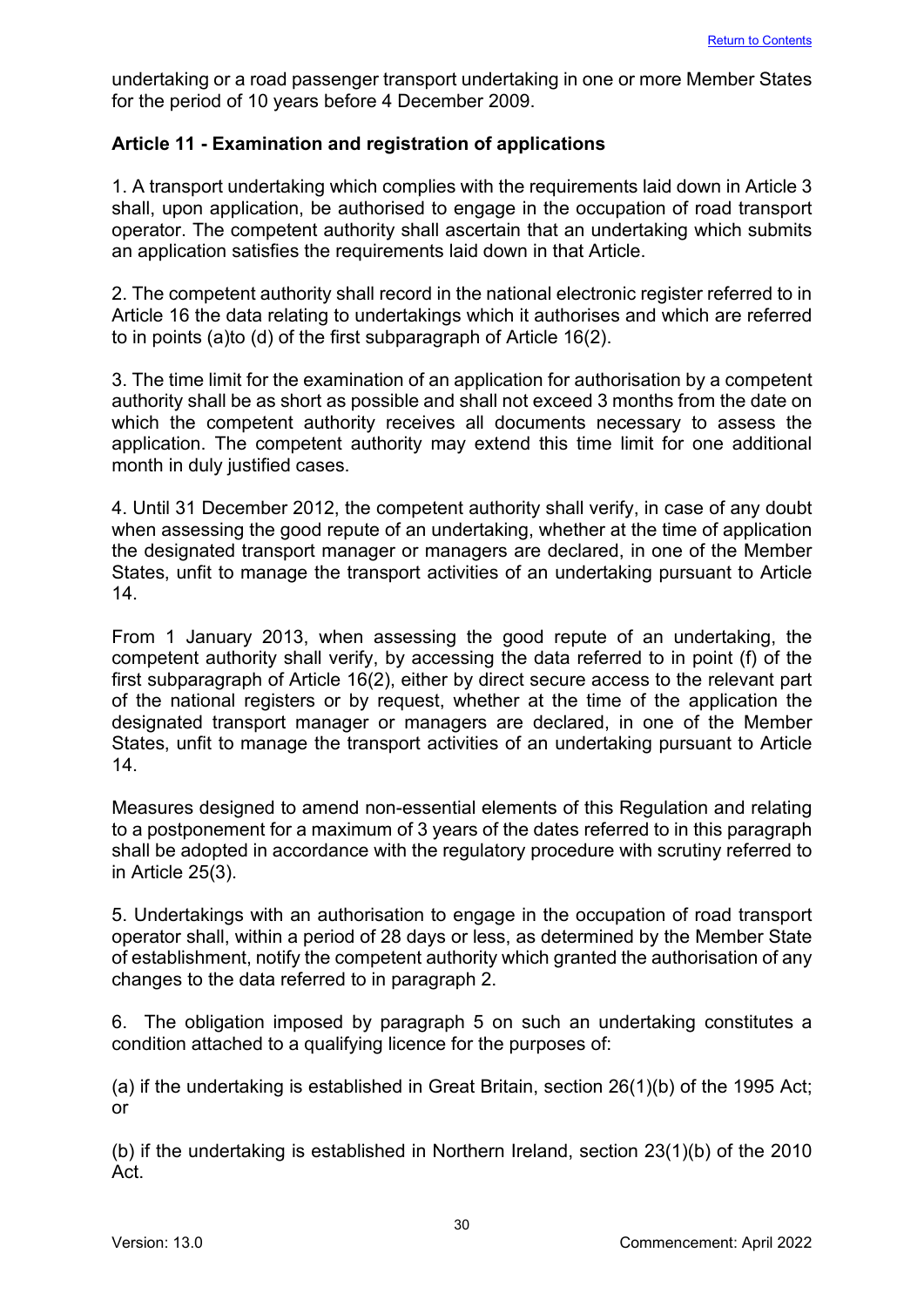## **Article 13 - Procedure for the suspension and withdrawal of authorisations**

1. Where a competent authority establishes that an undertaking runs the risk of no longer fulfilling the requirements laid down in Article 3, it shall notify the undertaking thereof. Where a competent authority establishes that one or more of those requirements is no longer satisfied, it may set one of the following time limits for the undertaking to rectify the situation:

(a) a time limit not exceeding 6 months, which may be extended by 3 months in the event of the death or physical incapacity of the transport manager, for the recruitment of a replacement transport manager where the transport manager no longer satisfies the requirement as to good repute or professional competence;

2. The competent authority may require an undertaking whose authorisation has been suspended or withdrawn to ensure that its transport managers have passed the examinations referred to in Article 8(1) prior to any rehabilitation measure being taken.

3. If the competent authority establishes that the undertaking no longer satisfies one or more of the requirements laid down in Article 3, it shall suspend or withdraw the authorisation to engage in the occupation of road transport operator within the time limits referred to in paragraph 1 of this Article.

## **Article 14 - Declaration of unfitness of the transport manager**

1. Where a transport manager loses good repute in accordance with Article 6, the competent authority shall declare that transport manager unfit to manage the transport activities of an undertaking.

2. Unless and until a rehabilitation measure is taken in accordance with the relevant provisions of national law, the certificate of professional competence, referred to in Article 8(8), of the transport manager declared to be unfit, shall no longer be valid in any Member State.

## **Article 19 - Certificates of good repute and equivalent documents**

1. Without prejudice to Article 11(4), the Member State of establishment shall accept as sufficient proof of good repute for admission to the occupation of road transport operator the production of an extract from a judicial record or, failing that, an equivalent document issued by a competent judicial or administrative authority in the Member State where the transport manager or any other relevant person used to reside.

2. Where a Member State imposes on its own nationals certain conditions relating to good repute, and proof that these conditions are met cannot be provided by means of the document referred to in paragraph 1, that Member State shall accept as sufficient proof for nationals of other Member States a certificate issued by a competent judicial or administrative authority in the Member State(s) where the transport manager or any other relevant person used to reside stating that these conditions have been met. Such certificate shall relate to the specific information taken into consideration in the Member State of establishment.

3. If the document referred to in paragraph 1 or the certificate referred to in paragraph 2 has not been issued by the Member State(s) where the transport manager or any other relevant person used to reside, that document or certificate may be replaced by

31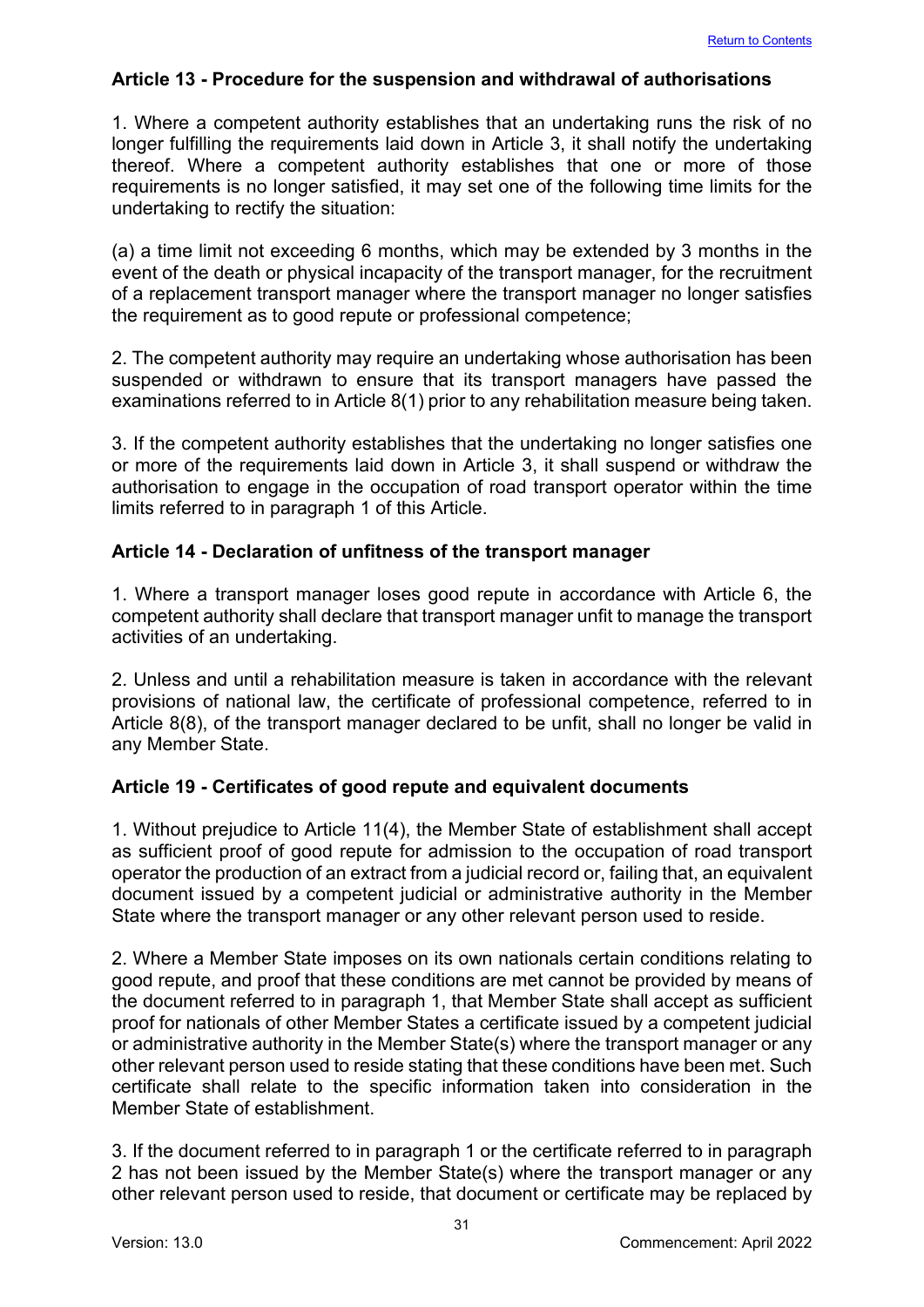a declaration on oath or by a solemn declaration made by the transport manager or any other relevant person before a competent judicial or administrative authority or, where appropriate, before a notary in the Member State where the transport manager or any other relevant person used to reside. Such authority or notary shall issue a certificate authenticating the declaration on oath or the solemn declaration.

4. A document referred to in paragraph 1 and a certificate referred to in paragraph 2 shall not be accepted if produced more than 3 months after their date of issue. This condition shall also apply to a declaration made in accordance with paragraph 3.

## **Article 21 - Certificates of professional competence**

1. Member States shall recognise as sufficient proof of professional competence a certificate which complies with the model certificate set out in Annex III and which is issued by the authority or body duly authorised for that purpose.

2. A certificate issued before 4 December 2011 as proof of professional competence pursuant to the provisions in force until that date shall be deemed to be equivalent to a certificate which complies with the model certificate set out in Annex III and shall be recognised as proof of professional competence in all Member States. Member States may require that holders of certificates of professional competence valid only for national transport pass the examinations, or parts of the examinations, referred to in Article 8(1).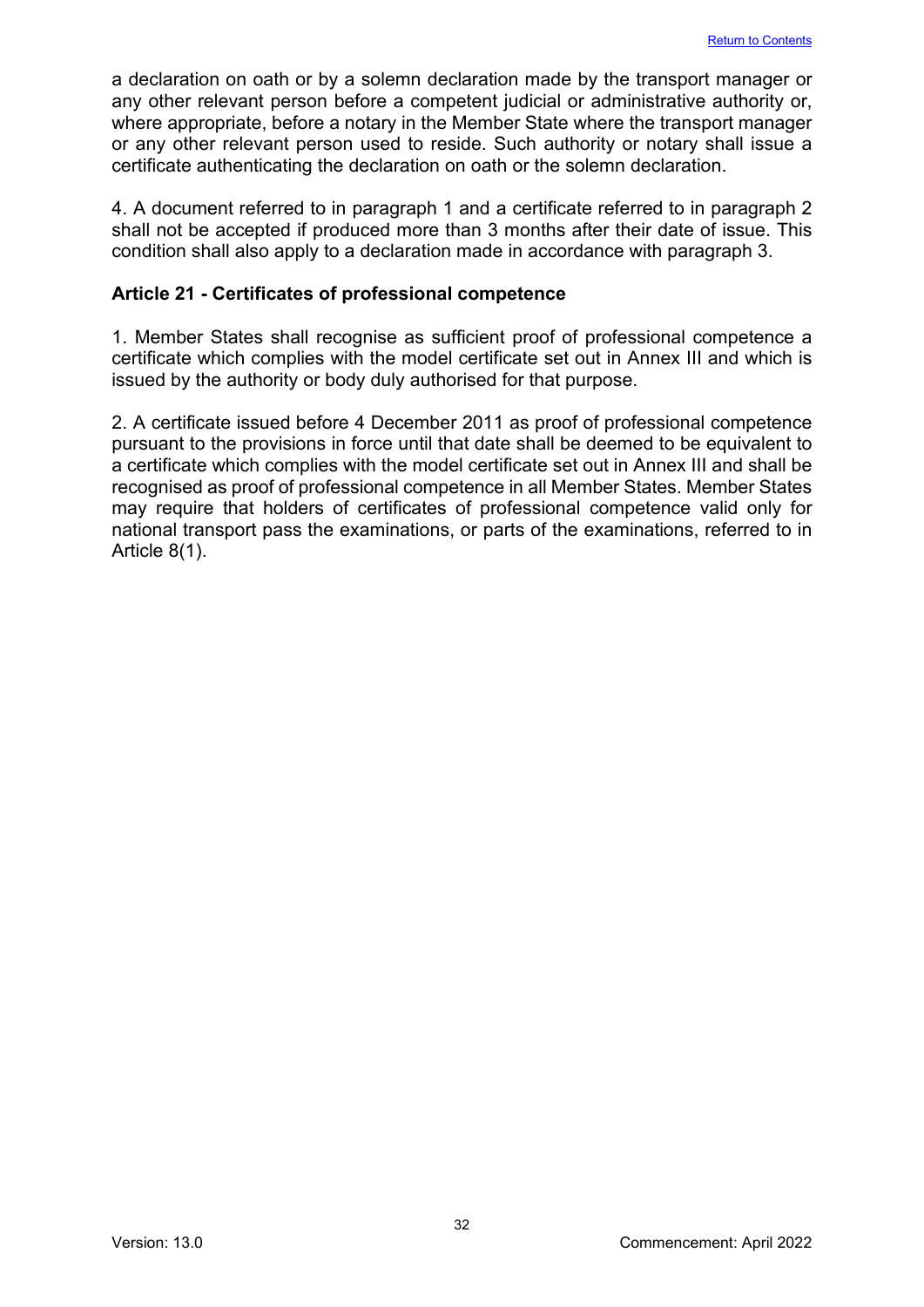## **EU ANNEX 1 - 1**. **LIST OF SUBJECTS REFERRED TO IN ARTICLE 8**

The knowledge to be taken into consideration for the official recognition of professional competence by Member States must cover at least the subjects listed below for road haulage and road passenger transport respectively. In relation to these subjects, applicant road haulage and road passenger transport operators must have the levels of knowledge and practical aptitude necessary for the management of a transport undertaking.

The minimum level of knowledge, as indicated below, may not be below level 3 of the training-level structure laid down in the Annex to Council Decision 85/368/EEC[74](#page-33-0) 

(1), namely the level of knowledge acquired during the course of compulsory education, which is supplemented either by vocational training and supplementary technical training or by secondary school or other technical training.

## **A. Civil law**

The applicant must, in particular, in relation to road haulage and passenger transport:

- 1. be familiar with the main types of contract used in road transport and with the rights and obligations arising there from;
- 2. be capable of negotiating a legally valid transport contract, notably with regard to conditions of carriage;

in relation to road haulage:

- 3. be able to consider a claim by his principal regarding compensation for loss of or damage to goods during transportation or for their late delivery, and to understand how such a claim affects his contractual liability;
- 4. be familiar with the rules and obligations arising from the CMR Convention on the Contract for the International Carriage of Goods by Road;

in relation to road passenger transport:

5. be able to consider a claim by his principal regarding compensation for injury to passengers or damage to their baggage caused by an accident during transportation, or regarding compensation for delays, and to understand how such a claim affects his contractual liability.

<span id="page-33-0"></span><sup>&</sup>lt;sup>74</sup> Council Decision 85/368/EEC of 16 July 1985 on the comparability of vocational training qualifications between the Member States of the European Community (OJ L 199, 31.7.1985, p. 56)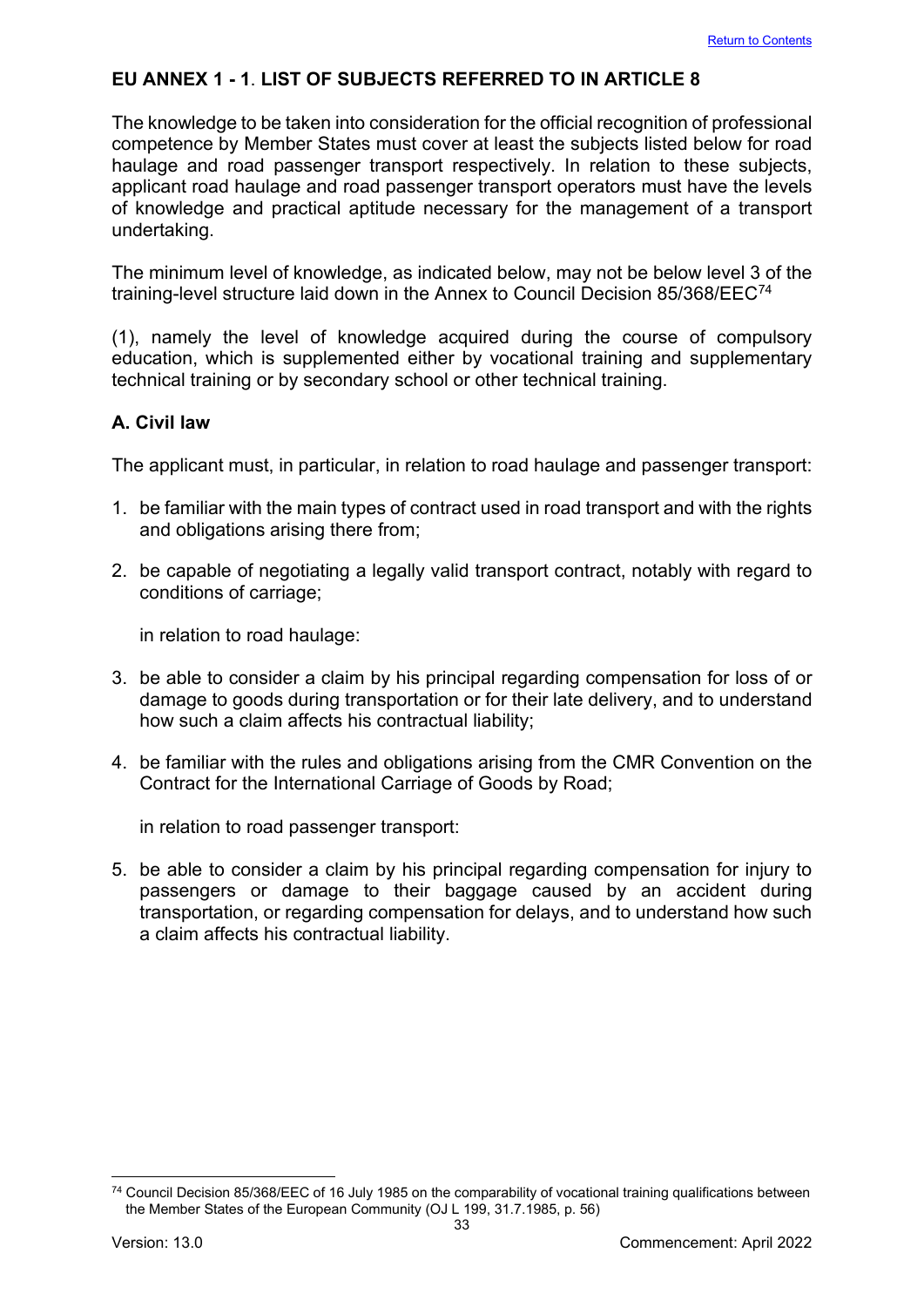## **B. Commercial law**

The applicant must, in particular, in relation to road haulage and passenger transport:

- 1. be familiar with the conditions and formalities laid down for plying the trade, the general obligations incumbent upon transport operators (registration, record keeping, etc.) and the consequences of bankruptcy;
- 2. have appropriate knowledge of the various forms of commercial companies and the rules governing their constitution and operation.

## **C. Social law**

The applicant must, in particular, in relation to road haulage and passenger transport, be familiar with the following:

- 1. the role and function of the various social institutions which are concerned with road transport (trade unions, works councils, shop stewards, labour inspectors, etc.);
- 2. the employers' social security obligations;
- 3. the rules governing work contracts for the various categories of worker employed by road transport undertakings (form of the contracts, obligations of the parties, working conditions and working hours, paid leave, remuneration, breach of contract, etc.);
- 4. the rules applicable to driving time, rest periods and working time, and in particular the provisions of Regulation (EEC) No 3821/85, Regulation (EC) No 561/2006, Directive 2002/15/EC of the European Parliament and of the Council(1) and Directive 2006/22/EC, and the practical measures for applying those provisions; and
- 5. the rules applicable to the initial qualification and continuous training of drivers, and in particular those deriving from Directive 2003/59/EC of the European Parliament and of the Council[75](#page-34-0)

## **D. Fiscal law**

The applicant must, in particular, in relation to road haulage and passenger transport, be familiar with the rules governing:

- 1. value added tax (VAT) on transport services;
- 2. motor-vehicle tax;
- 3. the taxes on certain road haulage vehicles and tolls and infrastructure user charges;
- 4. income tax.

<span id="page-34-0"></span><sup>&</sup>lt;sup>75</sup> Directive 2003/59/EC of the European Parliament and of the Council of 15 July 2003 on the initial qualification and periodic training of drivers of certain road vehicles for the carriage of goods or passengers (OJ L 226, 10.9.2003, p. 4)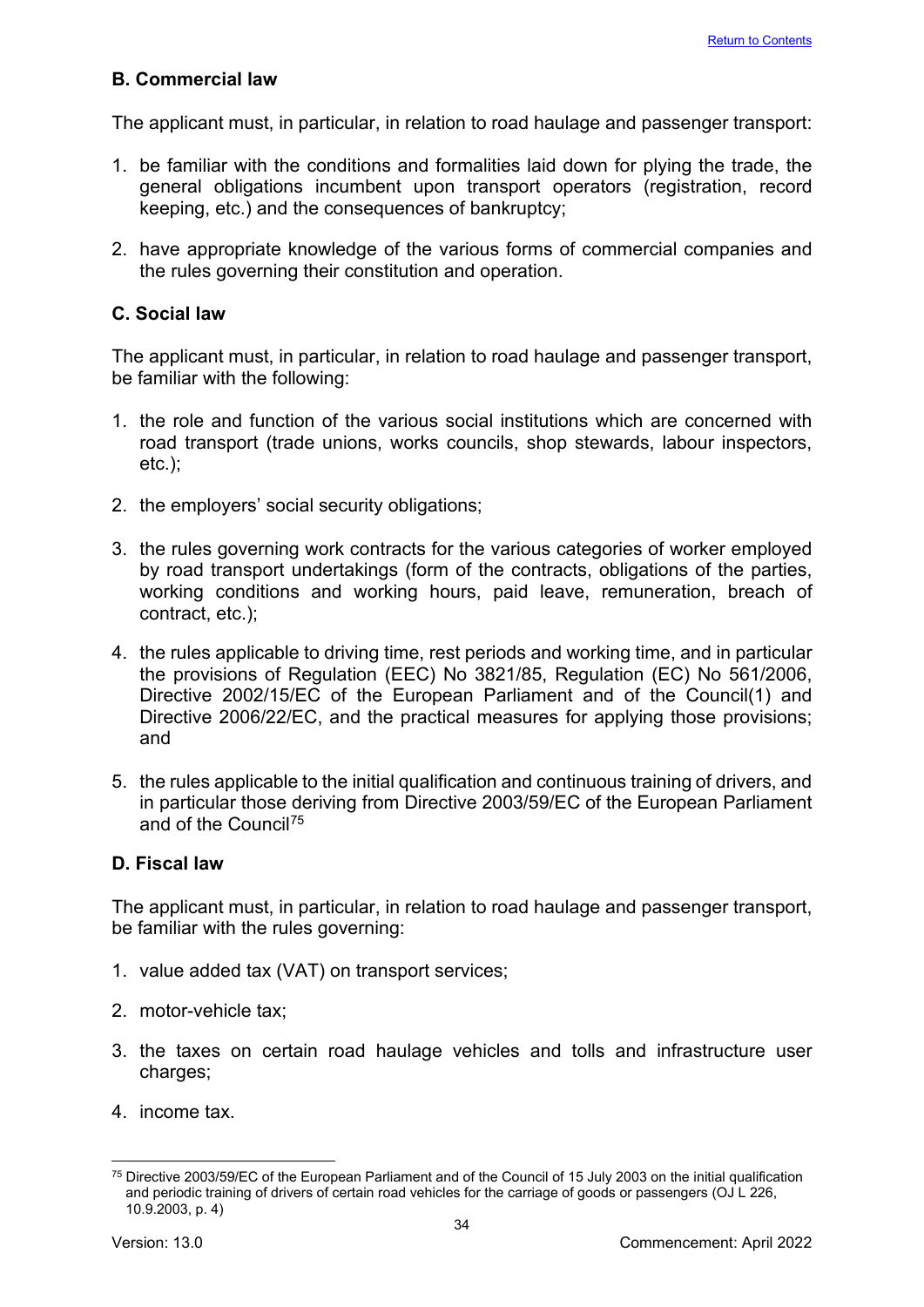## **E. Business and financial management of the undertaking**

The applicant must, in particular, in relation to road haulage and passenger transport:

- 1. be familiar with the laws and practices regarding the use of cheques, bills of exchange, promissory notes, credit cards and other means or methods of payment;
- 2. be familiar with the various forms of credit (bank credit, documentary credit, guarantee deposits, mortgages, leasing, renting, factoring, etc.) and the charges and obligations arising there from;
- 3. know what a balance sheet is, how it is set out and how to interpret it;
- 4. be able to read and interpret a profit and loss account;
- 5. be able to assess the undertaking's profitability and financial position, in particular on the basis of financial ratios;
- 6. be able to prepare a budget;
- 7. be familiar with the cost elements of the undertaking (fixed costs, variable costs, working capital, depreciation, etc.), and be able to calculate costs per vehicle, per kilometre, per journey or per tonne;
- 8. be able to draw up an organisation chart relating to the undertaking's personnel as a whole and to organise work plans, etc.;
- 9. be familiar with the principles of marketing, publicity and public relations, including transport services, sales promotion and the preparation of customer files, etc.;
- 10.be familiar with the different types of insurance relating to road transport (liability, accidental injury/life insurance, non-life and luggage insurance) and the guarantees and obligations arising there from;
- 11.be familiar with the applications of electronic data transmission in road transport;

in relation to road haulage:

- 12. be able to apply the rules governing the invoicing of road haulage services and know the meaning and implications of Inco terms;
- 13. be familiar with the different categories of transport auxiliaries, their role, their functions and, where appropriate, their status;

in relation to road passenger transport:

- 14. be able to apply the rules governing fares and pricing in public and private passenger transport;
- 15. be able to apply the rules governing the invoicing of road passenger transport services.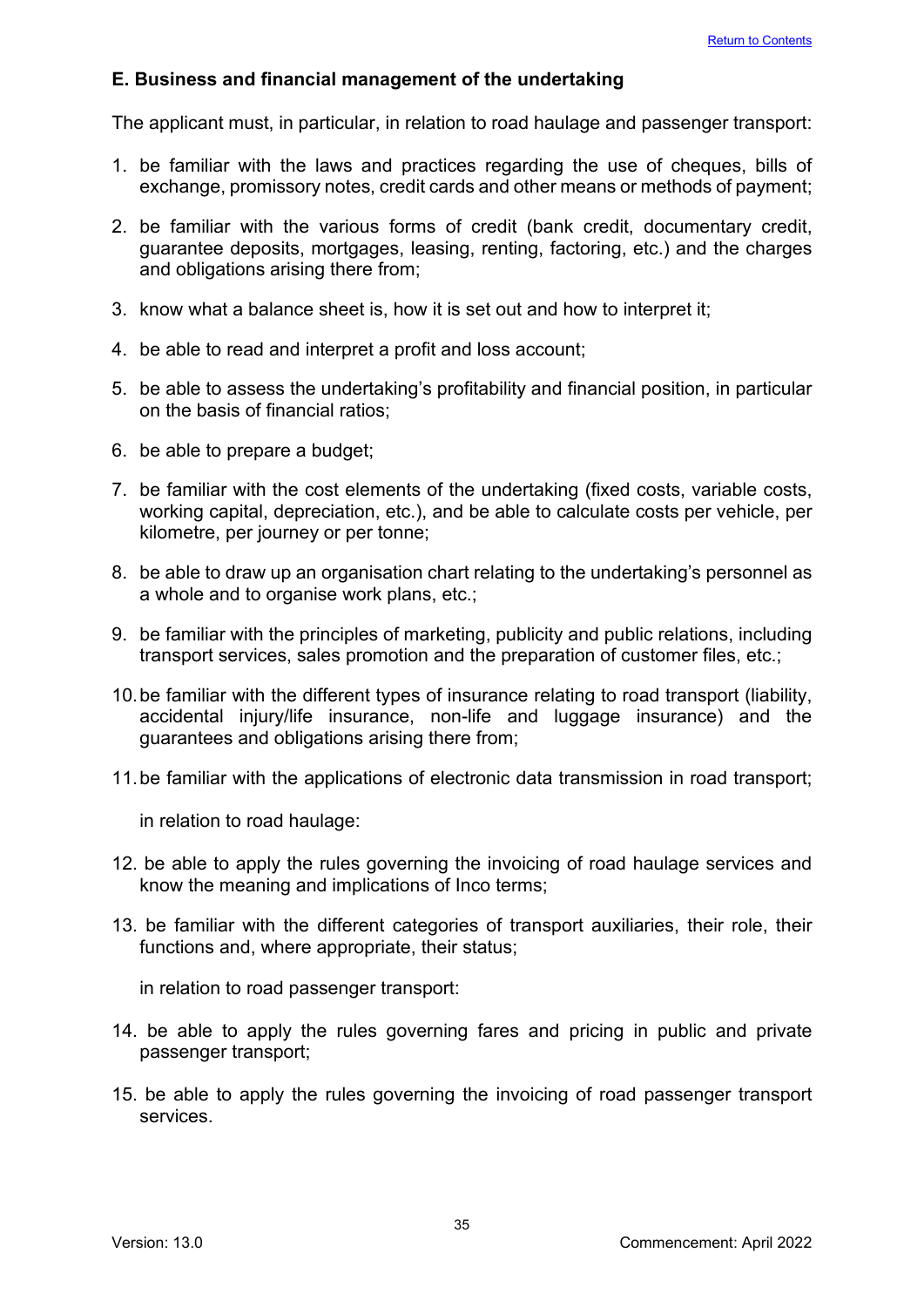## **F. Access to the market**

The applicant must, in particular, in relation to road haulage and passenger transport, be familiar with the following:

- 1. the occupational regulations governing road transport for hire or reward, industrial vehicle rental and subcontracting, and in particular the rules governing the official organisation of the occupation, admission to the occupation, authorisations for intra-Community and extra-Community road transport operations, inspections and penalties;
- 2. the rules for setting up a road transport undertaking;
- 3. the various documents required for operating road transport services and the introduction of checking procedures to ensure that the approved documents relating to each transport operation, and in particular those relating to the vehicle, the driver, the goods and luggage are kept both in the vehicle and on the premises of the undertaking;

in relation to road haulage:

- 4. the rules on the organisation of the market in road haulage services, as well as the rules on freight handling and logistics;
- 5. border formalities, the role and scope of T documents and TIR carnets, and the obligations and responsibilities arising from their use;

in relation to road passenger transport:

- 6. the rules on the organisation of the market in road passenger transport;
- 7. the rules for introducing road passenger transport services and the drawing up of transport plans.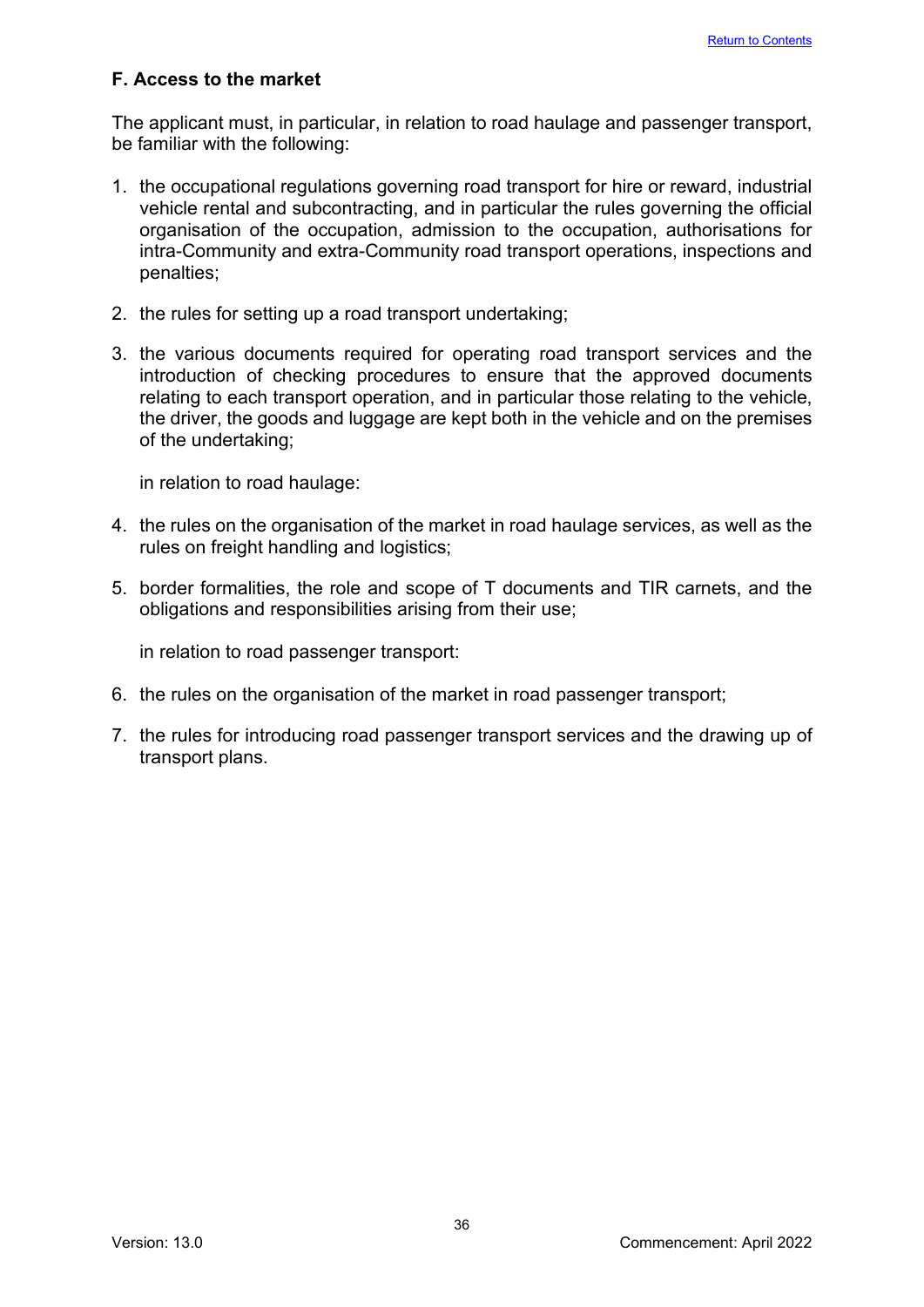## **G. Technical standards and technical aspects of operation**

The applicant must, in particular, in relation to road haulage and passenger transport:

- 1. be familiar with the rules concerning the weights and dimensions of vehicles in the Member States and the procedures to be followed in the case of abnormal loads which constitute an exception to these rules;
- 2. be able to choose vehicles and their components (chassis, engine, transmission system, braking system, etc.) in accordance with the needs of the undertaking;
- 3. be familiar with the formalities relating to the type approval, registration and technical inspection of these vehicles;
- 4. understand what measures must be taken to reduce noise and to combat air pollution by motor vehicle exhaust emissions;
- 5. be able to draw up periodic maintenance plans for the vehicles and their equipment;

in relation to road haulage:

- 6. be familiar with the different types of cargo-handling and loading devices (tailboards, containers, pallets, etc.) and be able to introduce procedures and issue instructions for loading and unloading goods (load distribution, stacking, stowing, blocking and chocking, etc.);
- 7. be familiar with the various techniques of 'piggy-back' and roll-on roll-off combined transport;
- 8. be able to implement procedures to comply with the rules on the carriage of dangerous goods and waste, notably those arising from Directive 2008/68/EC[76\(](#page-37-0)1) and Regulation (EC) No  $1013/2006^{77}$  $1013/2006^{77}$  $1013/2006^{77}$
- 9. be able to implement procedures to comply with the rules on the carriage of perishable foodstuffs, notably those arising from the Agreement on the International Carriage of Perishable Foodstuffs and on the Special Equipment to be used for such Carriage (ATP);
- 10. be able to implement procedures to comply with the rules on the transport of live animals.

<span id="page-37-0"></span><sup>76</sup> Directive 2008/68/EC of the European Parliament and of the Council of 24 September 2008 on the inland transport of dangerous goods(OJ L 260, 30.9.2008, p. 13). (1) and Regulation (EC) No 1013/2006(2)

<span id="page-37-1"></span><sup>77</sup> Regulation (EC) No 1013/2006 of the European Parliament and of the Council of 14 June 2006 on shipments of waste (OJ L 190,12.7.2006, p. 1). (2)